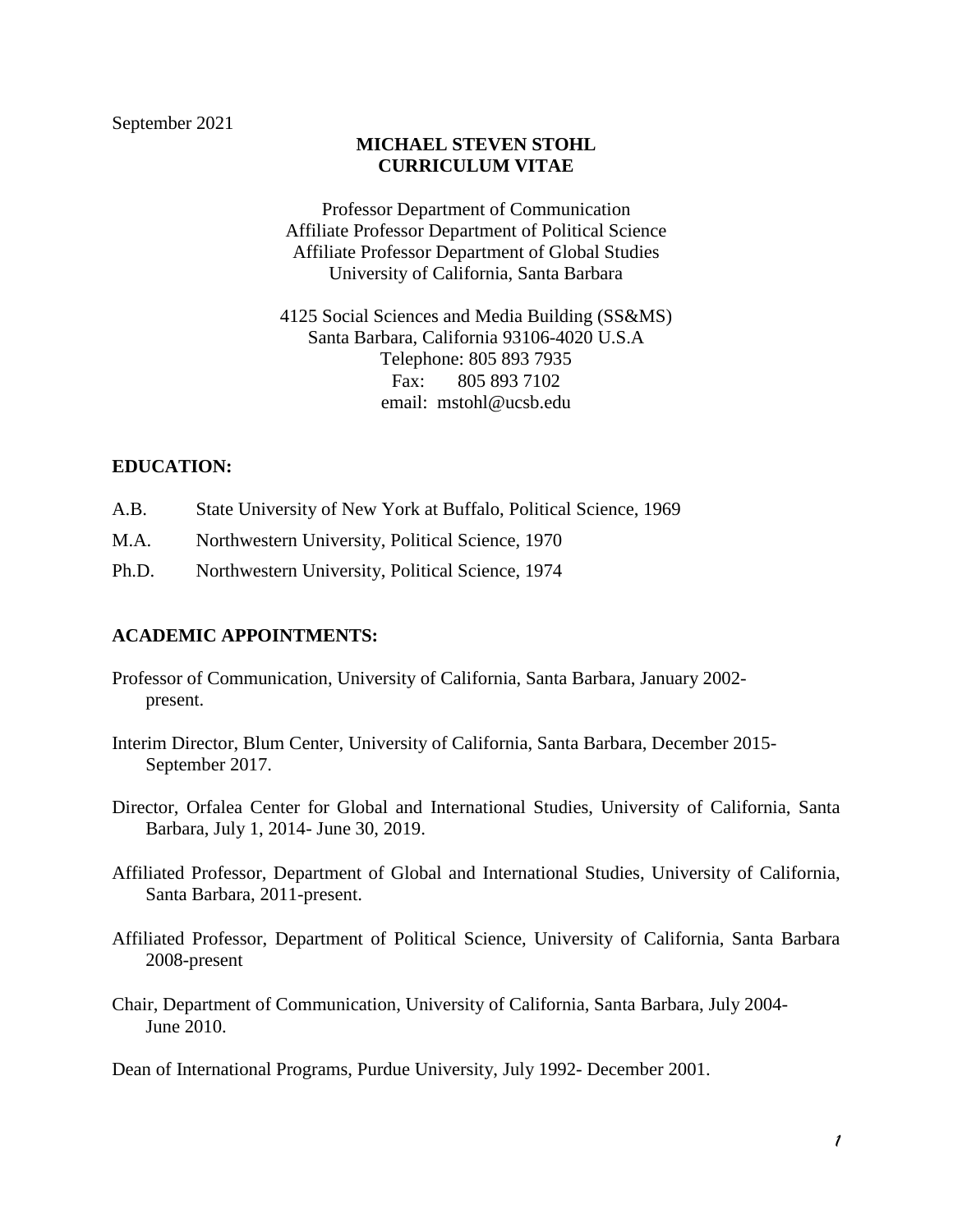- Resident Director and Instructor, Purdue Study Abroad Program at Oriel College, Oxford, Summer 1999.
- Resident Director and Instructor, Purdue Study Abroad Program at Fitzwilliam College, Cambridge, Summer 1997.
- Visiting Fellow, Institute for International Peace Studies, University of Notre Dame, South Bend, Indiana, Fall, 1990.
- Visiting Research Associate, Center for the Study of Social Conflicts (C.O.M.T), State University of Leiden, The Netherlands, May, 1989.
- Director of Programs for Study Abroad and Associate Director of International Education and Research, Purdue University, October 1987-1992.
- Professor, Department of Political Science, Purdue University, August, 1985-December 2001.
- Director of Graduate Studies, Department of Political Science, Purdue University, January 1985- December 1986, August, 1987-May, 1988.
- Visiting Research Associate, Center for the Study of Social Conflicts (C.O.M.T.), State University of Leiden, The Netherlands, May-June 1985.
- Visiting Senior Lecturer, Department of Political Science, University of Canterbury, Christchurch, New Zealand, June-August 1984.
- Visiting Senior Fulbright Lecturer, Department of Political Science, University of Canterbury, Christchurch, New Zealand, May-November 1983.
- Visiting Research Associate, Richardson Institute for Conflict and Peace Research, London, U.K., 1978-1979.
- Programme Associate, Programme of Peace and Conflict Research, Department of Politics, University of Lancaster, Bailrigg, Lancaster, U.K., 1978-79.
- Associate Professor, Department of Political Science, Purdue University, August 1977-July 1985.
- Assistant Professor, Department of Political Science, Purdue University, August 1973-July 1977.
- Instructor, Department of Political Science, Purdue University, August 1972-July 1973.
- Visiting Research Associate (October 1971-June 1972) and Acting Research Administrator (January-June 1972), Richardson Institute for Conflict and Peace Research, London.

Instructor, Kendall College, Evanston, Illinois, Summer 1971.

### **PUBLICATIONS:**

#### Books:

21. Stohl, M. and Brysk, A. 2020 (Eds.), A *Research Agenda for Human Rights.* Cheltenham: Edward Elgar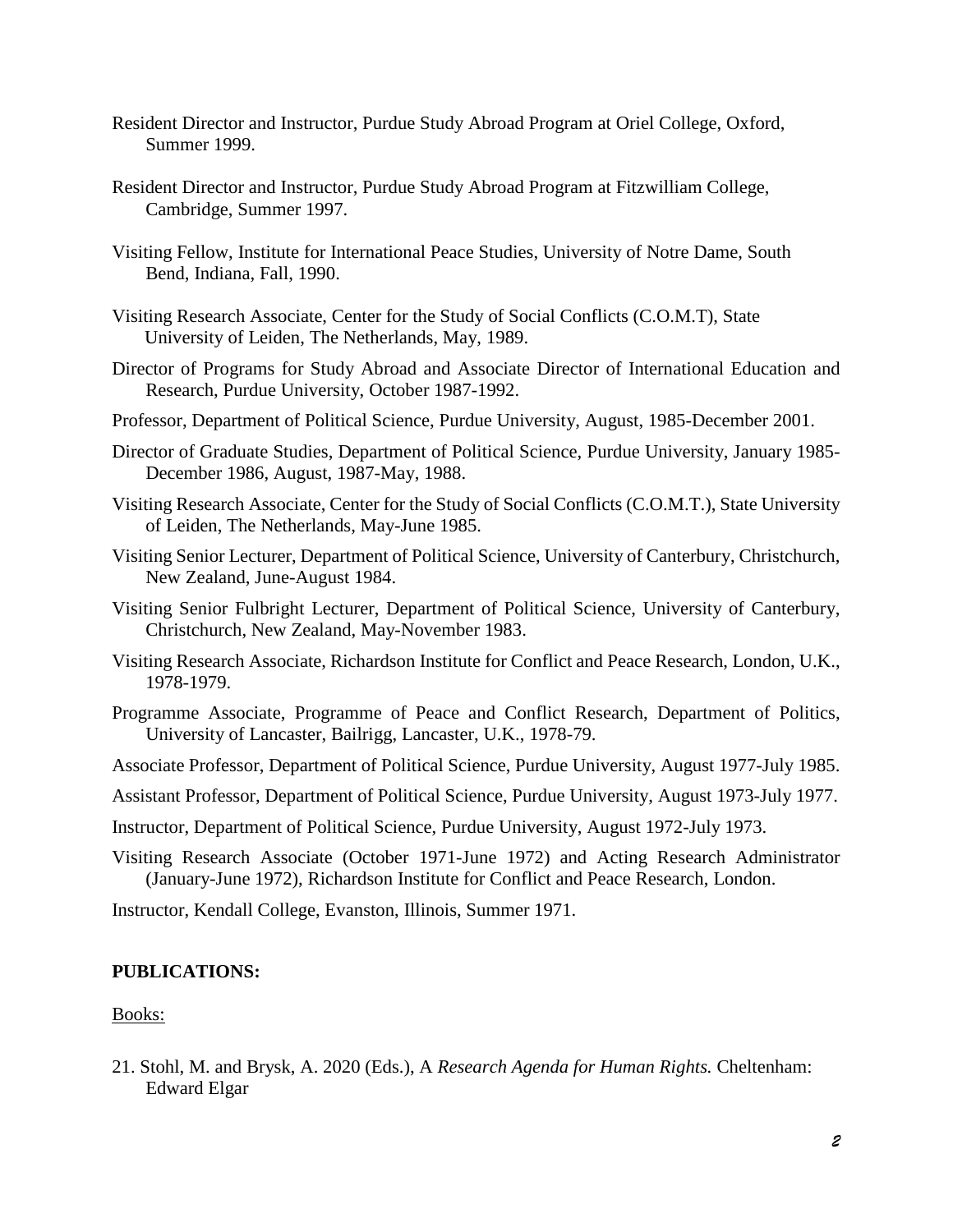- 20. Brysk, A. and Stohl, M. (Eds.), 2019. *Contesting Human Rights: Norms, Institutions and Practice*. 2019. Cheltenham: Edward Elgar
- 19. Brysk, A. and Stohl, M. (Eds.), 2018. *Contracting Human Rights: Crisis, Accountability and Opportunity*. Cheltenham: Edward Elgar.
- 18. Stohl, M., Burchill, R. and Englund, S. (Eds.), 2017. *Constructions of Terrorism.* Berkeley: University of California Press.
- 17. Stohl, M., Lichbach, M. and Grabosky N.P. (Eds.), 2017. *States and Peoples in Conflict.*  New York: Routledge.
- 16. Brysk, A. and Stohl, M. (Eds.), 2017. *Expanding Human Rights: 21st Century Norms and Governance.* Cheltenham: Edward Elgar.
- 15. Brock, L., Holm, H.H., Sorensen, G. and Stohl, M., 2012. *Fragile States: Violence and the Failure of Intervention*. Cambridge, U.K.: Polity Press, 194 pages.
- 14. Grabosky, P. and Stohl, M., 2010. *Crime and Terrorism*. SAGE: London and Thousand Oaks, 146 pages.
- 13. Lopez, G. and Stohl, M. (eds.), 1989. *Development, Dependence and State Repression*, Westport, Connecticut, 271 pages.
- 12. Alger, C. F. and Stohl, M. (eds.), 1988. *A Just Peace Through Transformation.* Boulder, Colorado, Westview Press, 594 pages.
- 11. Lopez, G. and Stohl, M. 1988. *International Relations: Contemporary Theory and Practice*, Congressional Quarterly Press, Washington, 581 pages.
- 10. Slater, R. and Stohl, M. (eds.), 1988. *Current Perspectives on International Terrorism*. Macmillan, London and St. Martin's Press, New York, 270 pages.
- 9. Stohl, M. and Lopez, G. (eds.), 1988. *Terrible Beyond Endurance: The Foreign Policy of State Terrorism*. Greenwood Press, Westport, Connecticut, 360 pages.
- 8. Stohl, M., 1988. *The Politics of Terrorism* (Editor and Contributor) Marcel Dekker, Inc., New York and Basel, Third Edition, revised and expanded, 622 pages.
- 7. Lopez, G and Stohl, M. (eds.), 1987. *Liberalization and Redemocratization in Latin America.* Greenwood Press, 273 pages.
- 6. Stohl, M. and Lopez, G. *(eds.), 1986. Government Violence and Repression: An Agenda for Research*. Greenwood Press, Westport, Connecticut,278 pages.
- 5. Stohl, M. and Lopez, G*. (eds.), 1984. The State as Terrorist*. Greenwood Press, Westport, Connecticut, 202 pages.
- 4. Stohl, M. 1983 *The Politics of Terrorism* (Editor and Contributor) Marcel Dekker, Inc., New York and Basel, Second Edition, revised and expanded, 473 pages.
- 3. Stohl, M. and Targ, H. (eds.), 1982. *The Global Political Economy in the 1980s* Schenkman Publishing Company, Cambridge, 408 pages.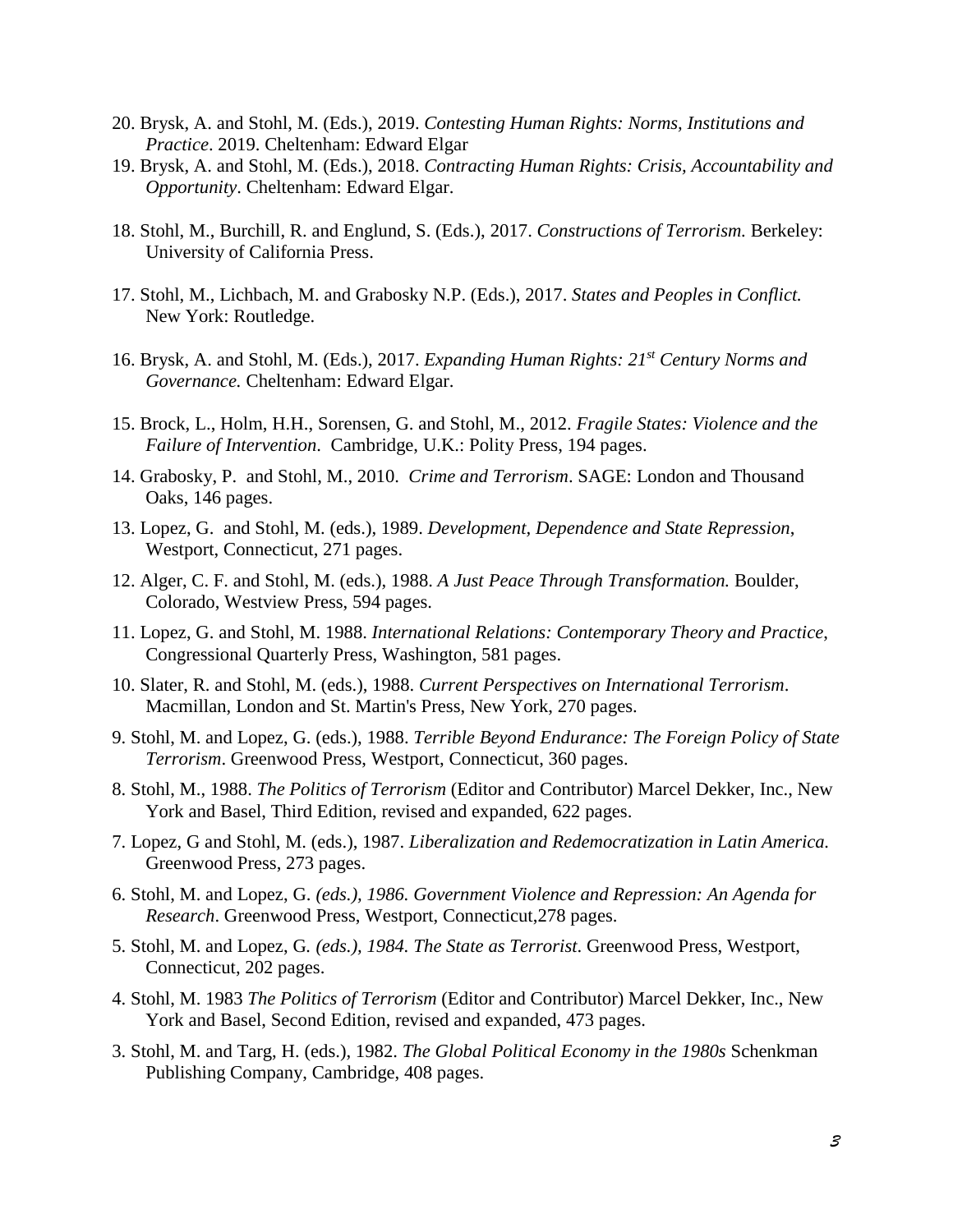- 2. Stohl, M., 1979. *The Politics of Terrorism* (Editor and Contributor) Marcel Dekker, Inc., New York and Basel, 419 pages.
- 1. Stohl, M., 1976. War and Domestic Political Violence: The American Capacity for Repression and Reaction, Sage Library of Social Research, Sage Publications, Beverly Hills and London, January 1977, 153 pages.

#### **Journal Articles, Book Chapters and Encyclopedia Entries:**

- 136**.** Petersen, B; Albu, O.; Foot, K.; Hutchins, D.; Qui, J. Scott, C.; **Stohl, M**. and Tracy, S. (forthcoming). Conducting Research in Difficult, Dangerous, and/or Vulnerable Contexts: Messy Narratives from the Field., Management Communication Quarterly.
- 135. Stohl, M. and Grabosky, P.N. 2021 (forthcoming) Explaining Political Terrorism, Chapter 2 in Hamer, M. and Sloan, M. (eds.) *Theories of Terrorism: Contemporary Perspectives* Abingdon: Routledge*.*
- 134. Stohl, M. 2021, The War on Terror and the Law of War. Shaping International Order in the Context of Irregular Violence in Brock, L. and Simon, H. *The Justification of War and International Order. From Past to Present.* Oxford: Oxford University Press. pp. 311-325.
- 133. Smith, B.K., Figueroa-Cabellero, A., al-Gharbi, M. and Stohl, M. 2020 "Do You Know Your Enemy: The Role of Known Actors as Framing Devices in News Media," *International Journal of Communication.*14: 4718-38.
- 132. Stohl, M. Foreword, in Browning, Robert X. (ed.) 2020. President Trump's First Term: The Year in C-SPAN Archives Research, Volume 5 " pp. ix-x.
- 131. ter Hoeven, C.; Stohl, C.; Stohl, M. and Leonardi, P. 2019. Assessing Organizational Information Visibility: Development and Validation of the Information Visibility Scale. *Communication Research*. [https://doi.org/10.1177/0093650219877093](https://doi.org/10.1177%2F0093650219877093)
- 130*.* Stohl, M. 2019. James Earl 'Jimmy' Carter Jr., Chapter 25 in [McCall-Smith,](https://www.bloomsburyprofessional.com/uk/author/kasey-mccall-smith) K.; [Wouters,](https://www.bloomsburyprofessional.com/uk/author/jan-wouters) J.; and [Gomez](https://www.bloomsburyprofessional.com/uk/author/felipe-gomez-isa) Isa, Felipe, *The Faces of Human Rights.* Oxford, U.K.: Hart Publishing, pp. 249-257.
- 129. Stohl, M. 2019. It Was The Best Of Times, It Was The Worst Of Times: Conclusions On Contesting Human Rights in Brysk, A. and Stohl, M. (Eds.) *Contesting Human Rights: Norms, Institutions and Practice*. London: Edward Elgar pp. 219-224.
- 128. Stohl, M. 2019. Introduction: Is there an after, after 9/11? *Critical Studies on Terrorism*, 12:1, 60-62, DOI: 10.1080/17539153.2018.1494756
- 127. Smith, B. K.; Stohl, M. and al-Gharbi, M. 2019 Discourses on countering violent extremism: the strategic interplay between fear and security after 9/11, *Critical Studies on Terrorism*, 12:1, 151-168, DOI: 10.1080/17539153.2018.1494793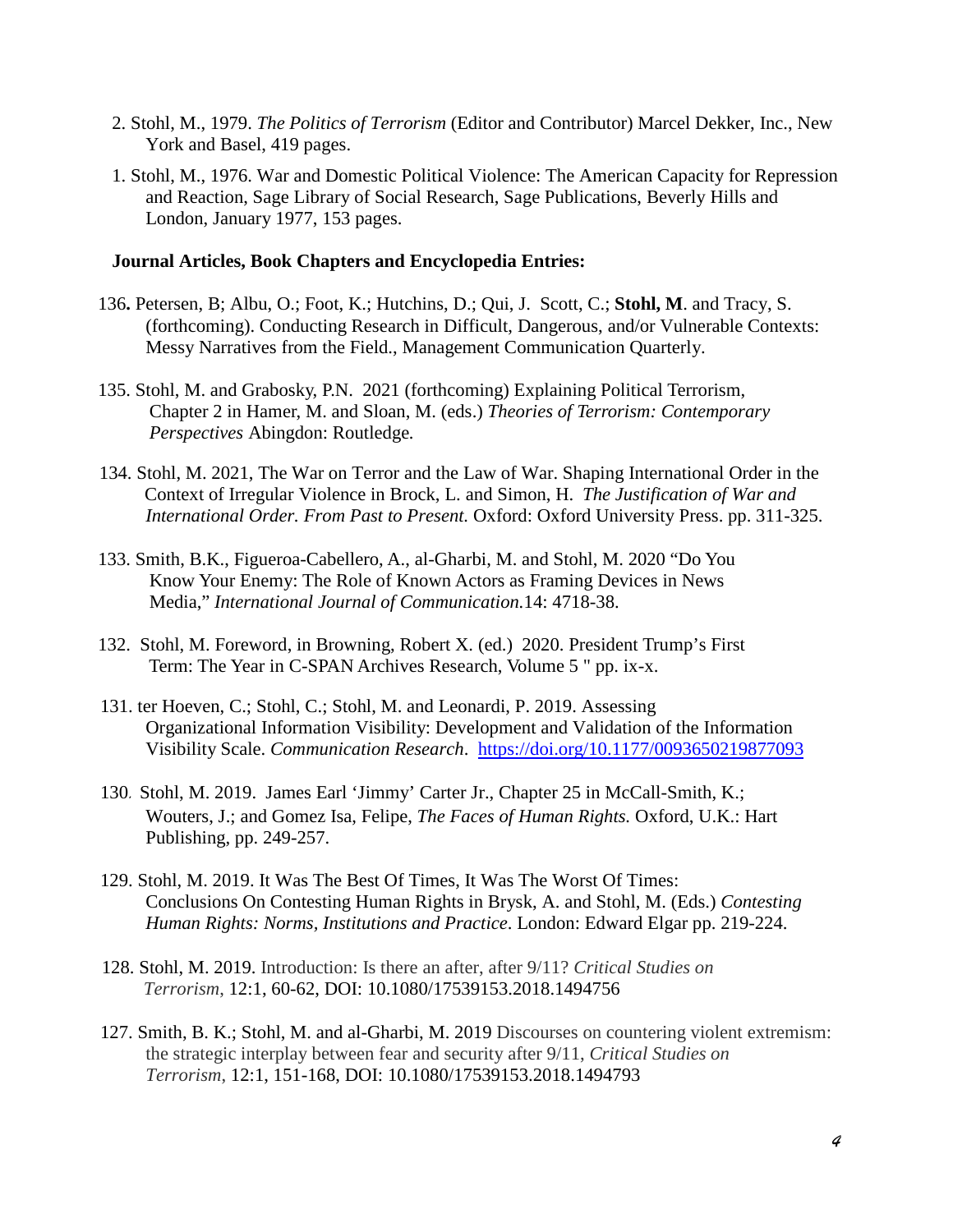- 126. Stohl, M. 2019. There's only three things he mentions in a sentence a noun, a verb and 9/11: terrorism, fear and the after, after 9/11, *Critical Studies on Terrorism.* 12:1, 63-77, DOI: 10.1080/17539153.2018.1494791
- 125. Stohl, M. 2018 . Globalization and Backlash: Consequences for Academic Collaboration and Student and Faculty Flows Across borders in *Colon, C.; Gristwood, A and Woolf, M. (Eds.), Globalization, Civilization and their Discontents., CAPA: The global education Network, London, pp.119-126.*
- 124. Stohl, M. 2018. Might There Be an After, After 9/11? *global-e* 11, 10. <http://www.21global.ucsb.edu/global-e/february-2018/might-there-be-after-after-911>
- 123. Stohl, C., Stohl, M. and Ganesh, S. 2018. "Digital Media and Human Rights: Loomio, Statistics New Zealand, and Gender Identity." in Brysk, A. and Stohl, M. (Eds.) *Contracting Human Rights: Crisis, Accountability and Opportunity*, 2018. London: Edward Elgar pp. 132-149.
- 122. Englund, S. and Stohl, M. 2017. "Can States be Terrorist? Yes: Terrorism is an equal opportunity tactic," in Richard Jackson and Daniela Pisiou (Eds.) *Contemporary Debates on Terrorism*, 2nd Edition, Abingdon, Oxon: Routledge*.* Pp.58-65.
- 121. Englund, S., Stohl, M. and Burchill, R. 2017. Conclusion, Understanding How Terrorism Is Constructed in Stohl, M., Burchill, R. and Englund, S. (Eds.). *Constructions of Terrorism.* Berkeley: University of California Press, pp.223-230.
- 120. Englund. S., Stohl, M. and Burchill, R. 2017. Introduction, Constructions of Terrorism *in* Stohl, M., Burchill, R. and Englund, S. (Eds.). *Constructions of Terrorism.* Berkeley: University of California Press, pp. 1-10.
- 119. Smith, B., Figueroa-Caballero and Stohl, M. 2017 Framing terrorism: The communicative constitution of the terrorist actor, Chapter 7 in Stohl, M., Burchill, R. and Englund, S. (Eds.). *Constructions of Terrorism.* Berkeley: University of California Press, Pp.91-107.
- 118. Englund, S. and Stohl, M. 2017. The World vs. Daesh: Constructing a Contemporary Terrorist Threat, Chapter 15 in Stohl, M., Burchill, R. and Englund, S. (Eds.). *Constructions of Terrorism.* Berkeley: University of California Press, Pp. 208-221.
- 117. Stohl, C. and Stohl, M. 2017. "Clandestine/Hidden Organizations," entry in C. R. Scott & L. K. Lewis (Eds.), *International Encyclopedia of Organizational Communication*. Wiley-Blackwell: Hoboken, NJ
- 116. Stohl, C. and Stohl, M. 2017. "Communication and Terrorist Organizations" entry in C. R. Scott & L. K. Lewis (Eds.), *International Encyclopedia of Organizational Communication.* Wiley-Blackwell: Hoboken, NJ.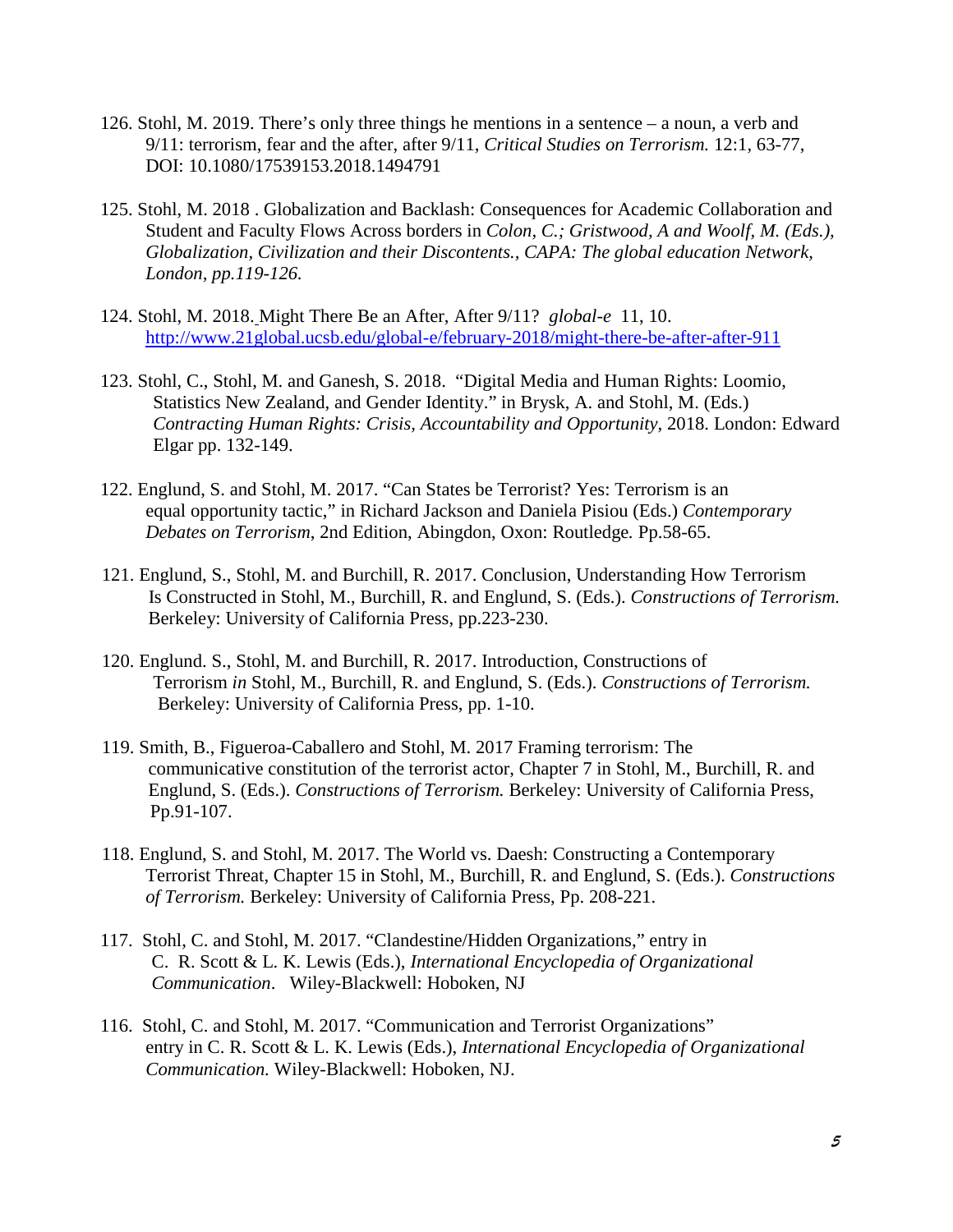- 115. Englund, S. and Stohl M. 2017. Forms of Conflict: Terrorism Situations, Structure, and Dispositions as an Analytical Framework, Chapter 10 in In Stohl, M., Lichbach, M. and Grabosky N.P. (Eds.) *States and Peoples in Conflict* New York: Routledge Pp. 153-167.
- 114. Stohl, M., Lichbach, M. and Grabosky N.P. 2017. "States and Peoples in Conflict: Pillars, Forms and Transformations in Conflict Studies," Introduction in Stohl, M., Lichbach, M. and Grabosky N.P. (Eds.) *States and Peoples in Conflict* New York: Routledge, Pp. 3-13.
- 113. Giles, H. and Stohl, M. 2017. "Fans, Rivalries, Communities, and Nations An Intergroup Approach to Communication and Sports" in Billings, A. (ed.) *Sport Communication: Defining the Field.* New York: Routledge, Pp.150-164.
- 112. Stohl, M. Expanding Rights: Conclusions on Norms, Institutions and Processes in Brysk, A. and Stohl, M. (Eds.), 2017. *Expanding Human Rights.* London: Edward Elgar, Pp. 255-262.
- 111. Stohl, C. and Stohl, M. Expanding Responsibilities: *Human Rights and Corporate Social Responsibility* Brysk, A. and Stohl, M. (Eds.), 2017. *Expanding Human Rights.* London: Edward Elgar Pp.115-136.
- 110. Englund, S. and Stohl, M. 2016. "Introduction to the Special Issue on ISIS," *Perspectives on Terrorism,* 10, 4: 4-5
- 109. Smith, B.K., Figueroa-Caballero, A., Chan, S., Kovacs, R., Middo, E., Nelson, L., Palacios, R., Yelimeli, S. and Stohl, M., 2016. "Framing Daesh: Failures and Consequences," Perspectives *on Terrorism,* 10, 4: 42-52.
- 108. Englund, S. and Stohl, M. 2016. "Violent Political Movements: Comparing the Shining Path to the Islamic State," Perspectives *on Terrorism,* 10, 4: 21-31.
- 107. Lindekilde, L. Bertelsen, P. and Stohl, M. 2016. "Who Goes, Why and With What Effects -The problem of Foreign Fighters from Europe," *Small Wars and Insurgencies* 27:5, 858-877. Reprinted in Rich, P. and Burchill, R. 2018 (Eds.) *Jihadist Insurgent Movements.* London and New York: Routledge.
- 106. Englund, S. and Stohl, M. 2016. "Constructions of Terrorism," *Perspectives on Terrorism*, 10, 3: 33-39.
- 105. Stohl, C.; Stohl, M. and Leonardi, P. 2016. "Managing Opacity: Information Visibility and the Paradox of Transparency in the Digital Age." *International Journal of Communication* 10:123-137.
- 104. Flyverbom, M.; Stohl, C.; Stohl, M. and Leonardi, P. 2016. "The management of visibilities in the digital age: Introduction" *International Journal of Communication,* 10:98-109.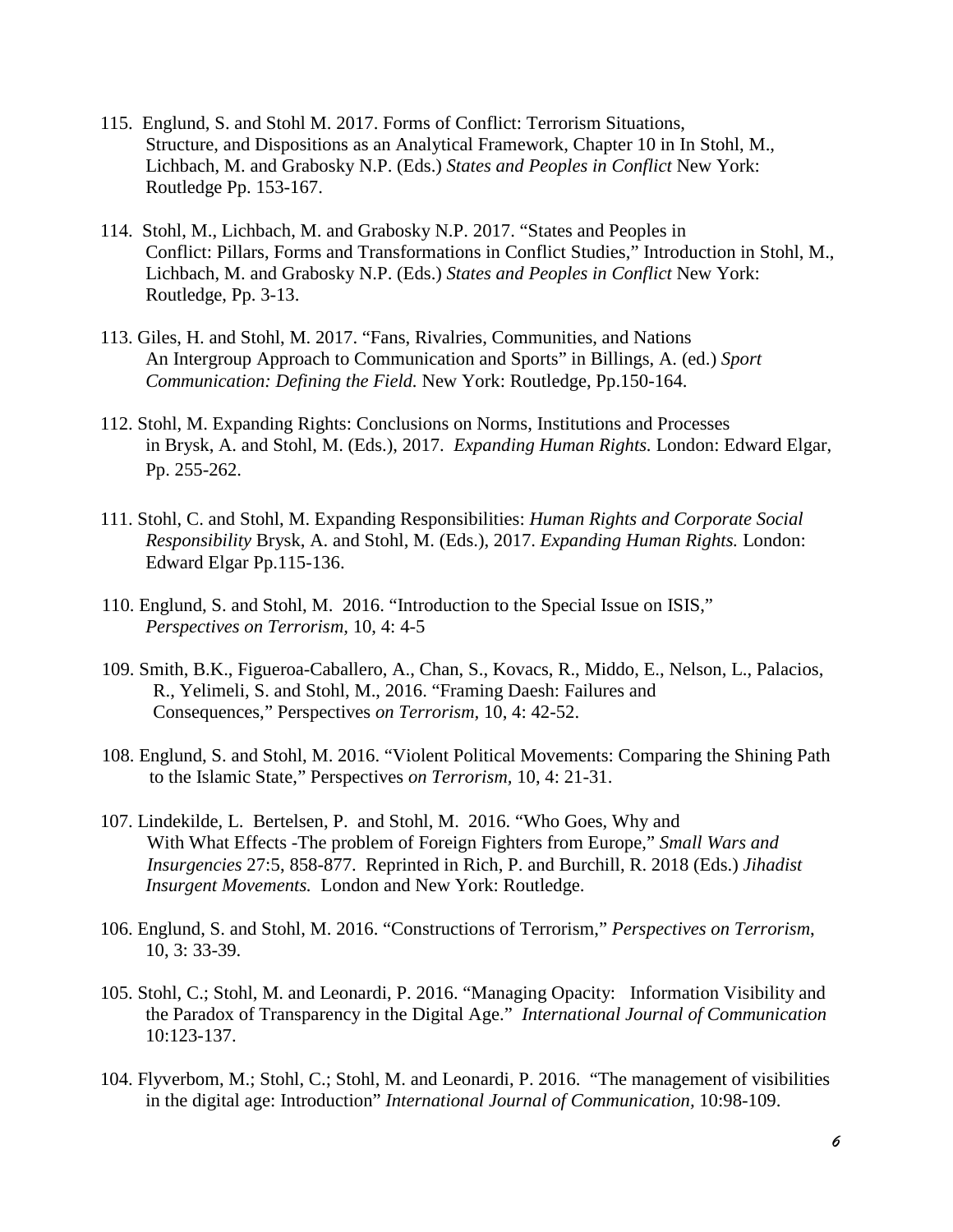- 103. Stohl, M. 2015. "The Global War on Terror and State Terrorism, "Essay 3 in Kennedy-Pipe, C., Clubb, G. and Mabon, S. *Terrorism and Political Violence*. London: SAGE Publications, 95-100. Reprint of Stohl, M. 2008. "The Global War on Terror and State Terrorism," *Perspectives on Terrorism*, 2, June 2008, 4-10. at [www.ptv.com](http://www.ptv.com/)
- 102. Stohl, M. 2014. "Dr. Strangeweb: Or How They Stopped Worrying and Learned to Love Cyber War" in Chen, T.; Jarvis, L. and MacDonald, S. *Cyberterrorism: A Multidisciplinary Approach.* New York: Springer, 85-102.
- 101. Brinson, M. and Stohl, M. 2012. Does Watching the News Change our Attitudes about Political Policy: A Terrorism Case Study, *Communication Currents* 7:5 October.
- 100. Brinson, M. and Stohl, M. 2012. "Media framing of terrorism: Implications for public opinion, civil liberties, and counterterrorism policies," *Journal of International and Intercultural Communication 5, 4:270-290.*
- 99. Hudzik, J. and Stohl, M. 2012. "The Road to Comprehensive and Strategic Internationalization of U.S. Higher Education: Shaping Forces and Prospects" in Deardorff, D., de Wit, H., Adams, T. and Heyl, J. (eds.) *The Sage Handbook of International Higher Education.* Thousand Oaks: SAGE, pp. 61-80.
- 98. Stohl, M., 2012. "Don't confuse me with the facts: Knowledge claims and terrorism," C*ritical Studies on Terrorism.* 5, 1:31-49. Reprinted in David Miller, Jessie Blackbourn, Helen Dexter and Rani Dhanda (Eds.) *Critical Terrorism Studies Since 11 September 2001: What Has Been Learned.* Abingdon, Oxon: Routledge. Pp. 31-50.
- 97. Stohl, M. 2012. "State Terror: The Theoretical and Practical Utilities and Implications of a Contested Concept," in Richard Jackson and S. Justin Sinclair (Eds.) *Contemporary Debates on Terrorism*, Abingdon, Oxon: Routledge*.* Pp.43-50.
- 96. Stohl, M. 2011. "Communication on the Edge: Terrorism, Identities, Organisations and Shifting Boundaries," *Australian Journal of Communication*, 38, 2:141-159.
- 95. Andersen, N., Brinson, B. and Stohl, M., 2011. "On-Screen Muslims: Media priming and consequences for public policy," *Journal of Arab and Muslim Media Research*, 4,2-3: 203- 221.
- 94. Stohl, M. 2011 *"*U.S Homeland Security, the Global War on Terror and Militarism," in Kostas Gouliamos and Christos Kassimeris (eds.) *The Marketing of War in the Age of Neo Militarism*, Abingdon, Oxon: Routledge. Pp.107-123.
- 93. Stohl, C. and Stohl, M., 2011, "Secret Agencies: The Communicative Constitution of a Clandestine Organization," *Organization Studies,* 32:1197:1215*.*
- 92. Brock, L., Holm, H.H., Sorensen, G. and Stohl, M., 2011. "Fragile States, Violence and the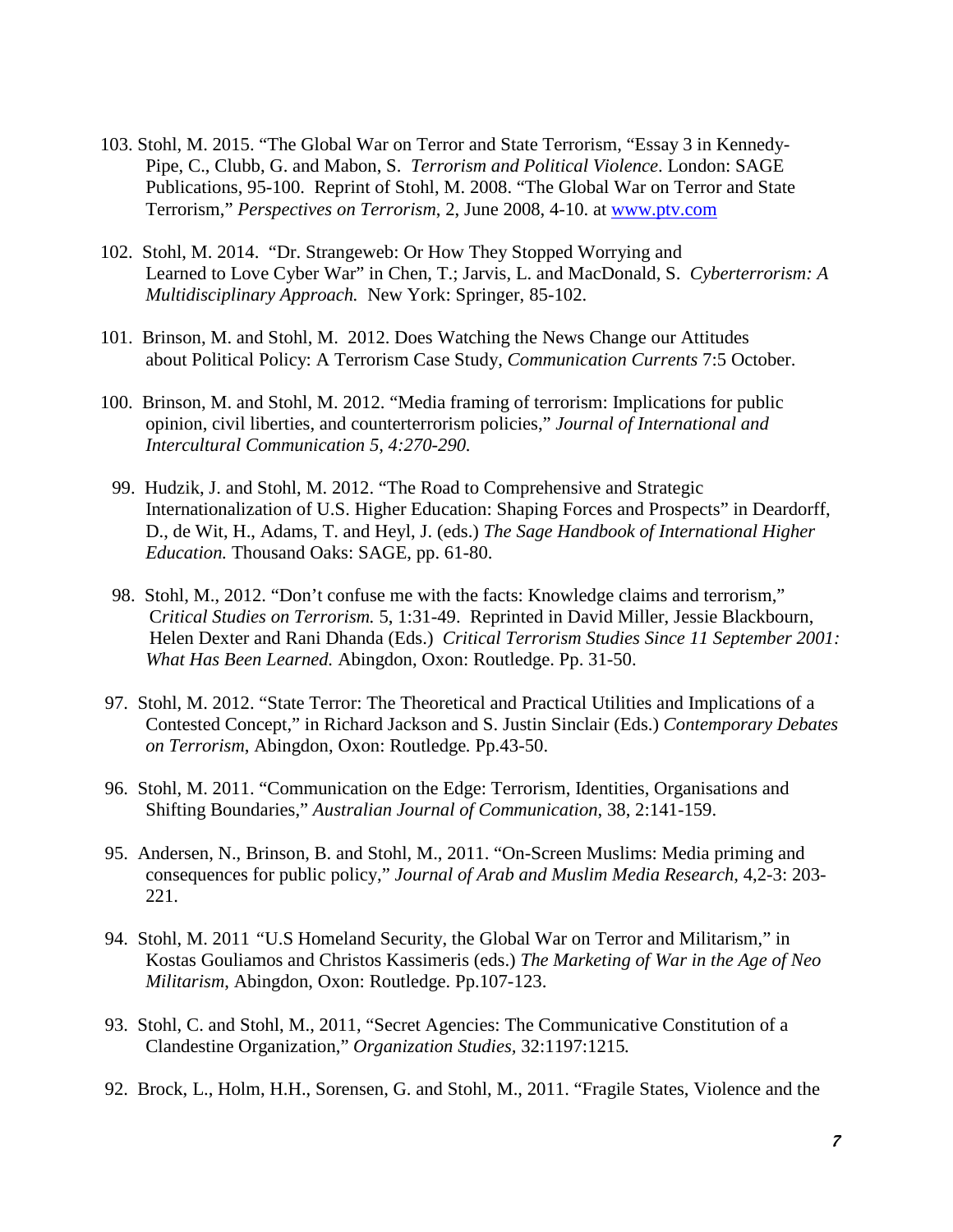Role of Outsiders: It's not what we want to do but what we can do," *Global Dialogue,*  Volume 13, Number 1 Winter.<http://www.worlddialogue.org/content.php?id=498>

- 91. Stohl, M., Stohl, C. and Stohl, R., 2011. "Linking Small Arms, Child Soldiers, NGOs and Celebrity Activism: Nicolas Cage and the *Lord of War"* in Asteris Huliaras, Liza Tsaliki and Christos A. Frangonikolopoulos (*Eds*.) *Transnational Celebrity Activism in Global Politics*, Bristol, U.K.: Intellect Publishers. pp.213-230.
- 90. Ross, J. I. and Stohl, M., 2010. "International Terrorism," Chapter 13 in S. Kethineni (Ed.) *Comparative International Policing, Justice and Transnational Crime*, Durham, North Carolina: Carolina Academic Press, pp. 329-353.
- 89. Stohl, M., and Stohl, C., 2010. "Human Rights and Corporate Social Responsibility: Parallel processes and global opportunities for States, Corporations and NGO's," *Sustainability Accounting Management and Policy Journal, 1,1:51-65*.
- 88. Stohl, M., 2010. "Winners and Losers in the War on Terror: The Problem of Metrics," in William Thompson and Rafi Reuveny (eds.), Coping *with Contemporary Terrorism: Origins, Escalation, Counter Strategies and Responses*. Albany: SUNY Press, pp. 349-367.
- 87. Myers, P and Stohl, M., 2010. "Terrorism, Identity and Boundaries," in Howard Giles, J. Harwood and S. Reid (Eds.), The *Evolving Dynamics of Intergroup Communication*. New York: Peter Lang. pp. 141-154.
- 86. Brinson, M. and Stohl, M., 2010. "From 7/7 to 8/10: Media framing of terrorist incidents in the United States and United Kingdom," in David Canter (Ed.) *The Faces of Terrorism: Cross-Disciplinary Explorations*. New York: Wiley-Blackwell, pp.227-245.
- 85. Stohl, C., Stohl, M. and Popova, L. 2009. "A New Generation of Corporate Codes of Ethics," *Journal of Business Ethics,* 90:607–622.
- 84. Hudzik, J. and Stohl, M. 2009. "Modeling Assessment of Outcomes and Impacts From Internationalization," in Hans de Wit (ed.) *How do we measure what we do? The debate. EAIE Occasional Paper. Amsterdam: EAIE.*
- 83. Stohl, M., Myers, P. and Danis, M., 2008 "The Dark Side of WEB 2.0: Criminals, terrorists, the state and cyber security, *"Harvard Asia Pacific Review*, 9, 2:47-50.
- 82. Stohl, M. 2008. "Networks, terrorists and criminals: the implications for community policing," *Crime, Law and Social Change*. *50, 1-2:59-72.*
- 81. Stohl, R. and Stohl, M., 2008 "Failing the Failed: The Bush Administration and Failed States," *Harvard International Review*, 29, 4.
- 80. Stohl, M. 2008. "The Global War on Terror and State Terrorism," *Perspectives on Terrorism*, 2, June 2008, 4-10. at [www.ptv.com](http://www.ptv.com/)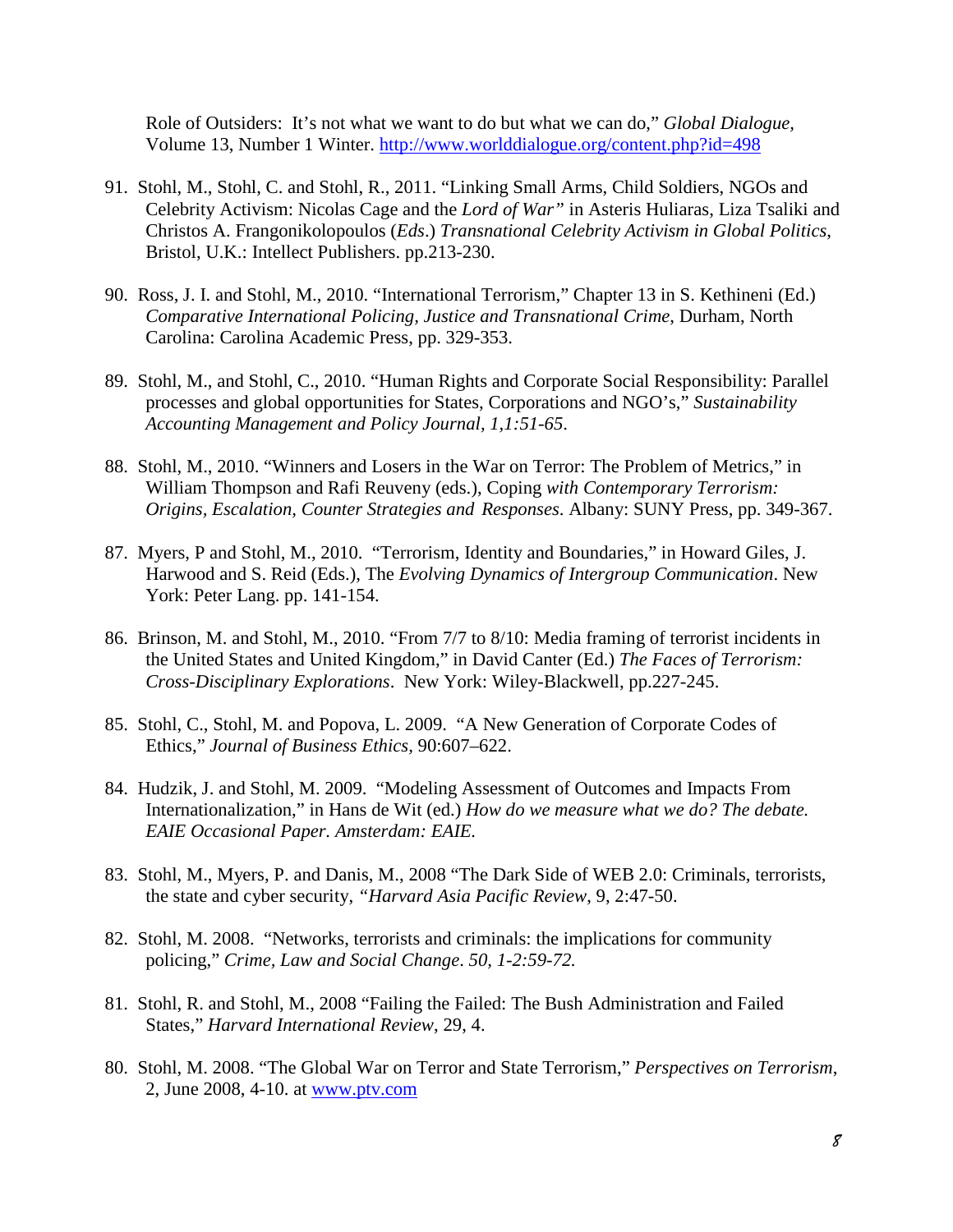- 79. Stohl, M. 2008. "Old Myths, New Fantasies and the Enduring Realities of Terrorism," *Critical Studies in Terrorism*, 1, 1, 5-16.
- 78. Stohl, M. 2007. "Swamps, Hot Spots, Dick Cheney and the Internationalization of Terrorist Campaigns," *Conflict Management and Peace Science*, 24:1-18.
- 77. Stohl, M. 2007. "We have met the enemy and he is us: The role of the faculty in the internationalization of higher education in the coming decade," *Journal of Studies in International Education*. 11:359-372.
- 76. Stohl, C. and Stohl, M. 2007, "Networks of Terror: Theoretical Assumptions and Pragmatic Consequences" *Communication Theory 47,2: 93-124*.
- 75. Stohl, M., Stohl C. and Townsley, N. 2007, "A New Generation of Global Corporate Social Responsibility," in S. May, G. Cheney, and J. Roper (Eds.). *The Debates Over Corporate Social Responsibility, Oxford: Oxford University Press*, pp. 30-44.
- 74. Stohl, M. 2006. "Cyber Terrorism: A Clear and Present Danger, The Sum of All Fears, Breaking Point or Patriot Games?" *Crime, Law and Social Change 46:223-238.*
- 73. Stohl, M. 2006. "Knowledge Claims and the Study of Terrorism," in J. Victoroff (Ed.) *Tangled Roots: Social and Psychological Factors in the Genesis of Terrorism*. Amsterdam: IOS Press, pp. 23-36.
- 72. Stohl, M. 2006. "Counterterrorism and Repression," in L. Richardson and P. Neumann (Eds.) *The Roots of Terrorism*: London: Routledge, pp. 57-69.
- 71. Stohl, M. 2006. "The State as Terrorist: Insights and Implications" *Democracy and Security*, 2:1-25, 2006.
- 70. Stohl, M. and Stohl, C. 2005. "Human Rights, Nation States, and NGOs: Structural Holes and the Emergence of Global Regimes," *Communication Monographs*, 72, 4: 442-467.
- 69. Stohl, M. 2005. "National Interests and State Terrorism in International Affairs," in R.H.T. O'Kane (Ed.) *Terrorism*. London: Edgar Elgar, (Volume 1) pp. 208-233.reprint of "National Interests and State Terrorism" *Political Science*, 36, 2:37-52.
- 68. Stohl, M. 2005. "Images of Terror: What we can and cannot know about Terrorism," *[Contemporary Sociology: A Journal of Reviews,](http://www.ingentaconnect.com/content/asoca/cs)* 34, 3, 240-242.
- 67. Stohl, M. 2005. "Expected utility and state terrorism." in Tore Bjørgo *(*Ed.) *Root Causes of Terrorism.* London: Routledge, pp. 198-213.
- 66. Stohl, M. 2005. "Is the past prologue? Terrorists and WMD," *International Studies Review* 7, 146-148.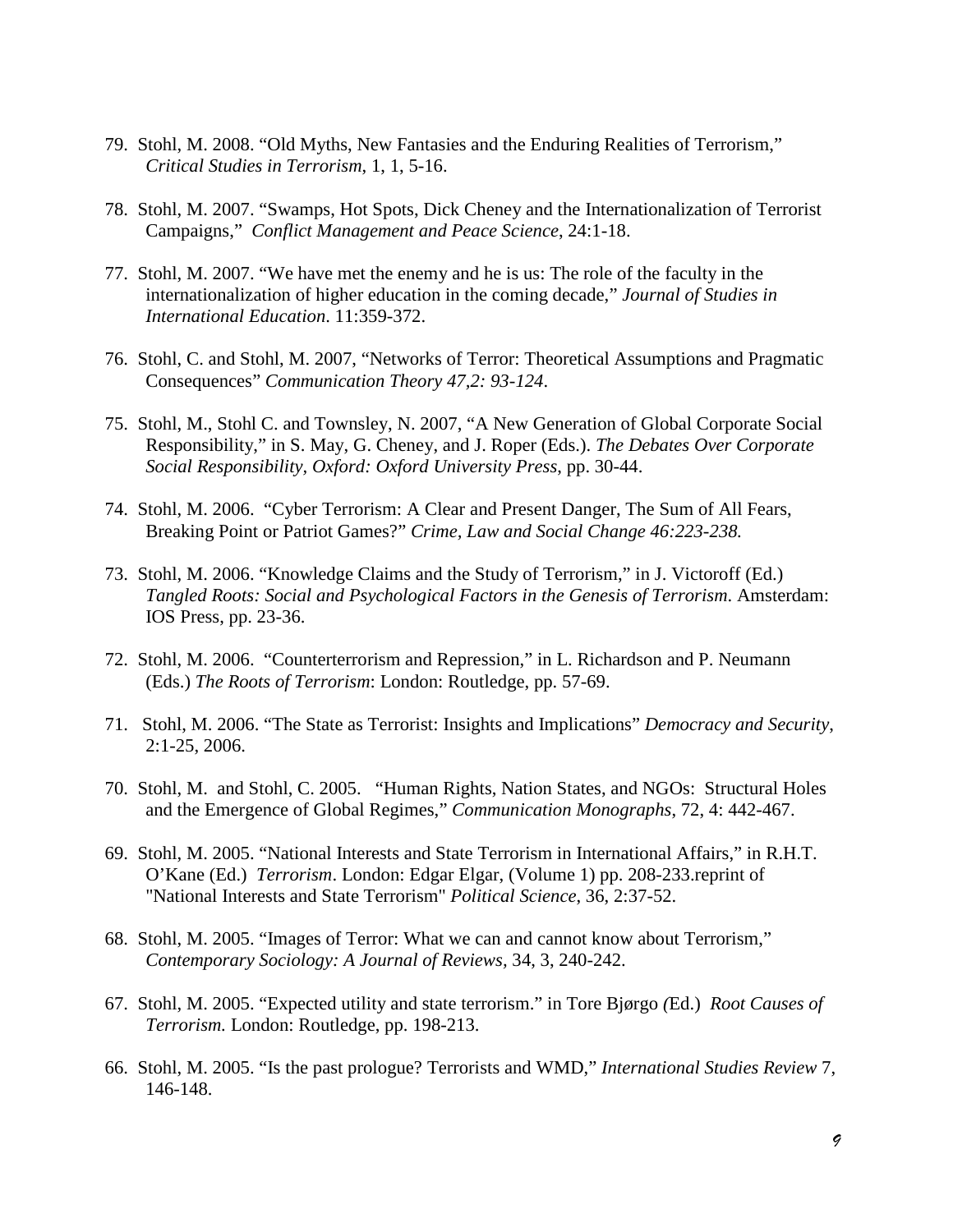- 65. Stohl R. and Stohl, M. 2004"Failed States and the Bush Administration (with Rachel Stohl)," *Listy SFPA,* September-October, 15-16*.* <http://www.sfpa.sk/index.php?id=265&tema=listySFPA&page=clanok>
- 64. Stohl, M. 2004. "A Review of Violence Workers: Police torturers and murders reconstruct Brazilian Atrocities by Martha Huggins, Mika Haritos-Fatouros and Philip G. Zimbardo," *Political Psychology*, 25(4), 674-677.
- 63. Stohl, M. 2004. "Expected Utility and State Terrorism," in *Root Causes of Terrorism: Proceedings from an International Expert Meeting, (pp.27-43).* Oslo*:* Norwegian Institute of International Affairs.
- 62. Grabosky, P. and Stohl, M. 2003. "Cyberterrorism," *Reform, A Journal of National and International Law Reform*, 82, 5-13.
- 61. Stohl, M. 2003. "The Mystery of the New Global Terrorism: Old Myths, New Realities? Chapter 7 in The *New Global Terrorism: The Characteristics, Causes, Controls* Charles W. Kegley (ed.), Prentice Hall, pp. 84-91.
- 60. Stohl, M. and Stohl, R. 2001. "Fatally Flawed? U.S. Policy Towards Failed States in *The Defense Monitor,* Center for Defense Information ISSN#0195-6540 Vol. XXX No. 8, pp:1- 8.
- 59. Flemming, P. and Stohl, M. 2001. "Myths and Realities of Cyberterrorism" in *Countering Terrorism Through International Cooperation,* Alex P. Schmid (ed.), ISPAC (International Scientific and Professional Advisory Council of the United Nations Crime Prevention and Criminal Justice Program), Vienna, pp. 70-105.
- 58. Apodaca, C. and Stohl, M. 1999. "United States Human Rights Policy and Foreign Assistance," *International Studies Quarterly,* 43, pp. 185-198.
- 57. Apodaca, C., Stohl, M. and Lopez, G. 1998. "Moving Norms to Political Reality: Institutionalizing Human Rights Standards through the United Nations System" in Chadwick F. Alger (ed.) *The Future of the United Nations System,* New York: United Nations University Press, pp. 185-221.
- 56. Stohl, M. "Global Competence and the Training of Area Studies and International Relations Specialists" in *Educational Exchange and Global Competence in* Richard D. Lambert (ed.), Council on International Educational Exchange, 1994, pp. 145-150.
- 55. Stohl, M. 1992. "Towards a New Framework for Monitoring Human Rights Violations" in Alex Schmid and Albert J. Jongman (eds.) *Monitoring Human Rights Violations,* Center for the Study of Social Conflicts, Leiden University, pp. 63-71.
- 54. Stohl, M. and Lopez, G. 1992. "Problems of Concept and Measurement in the Study of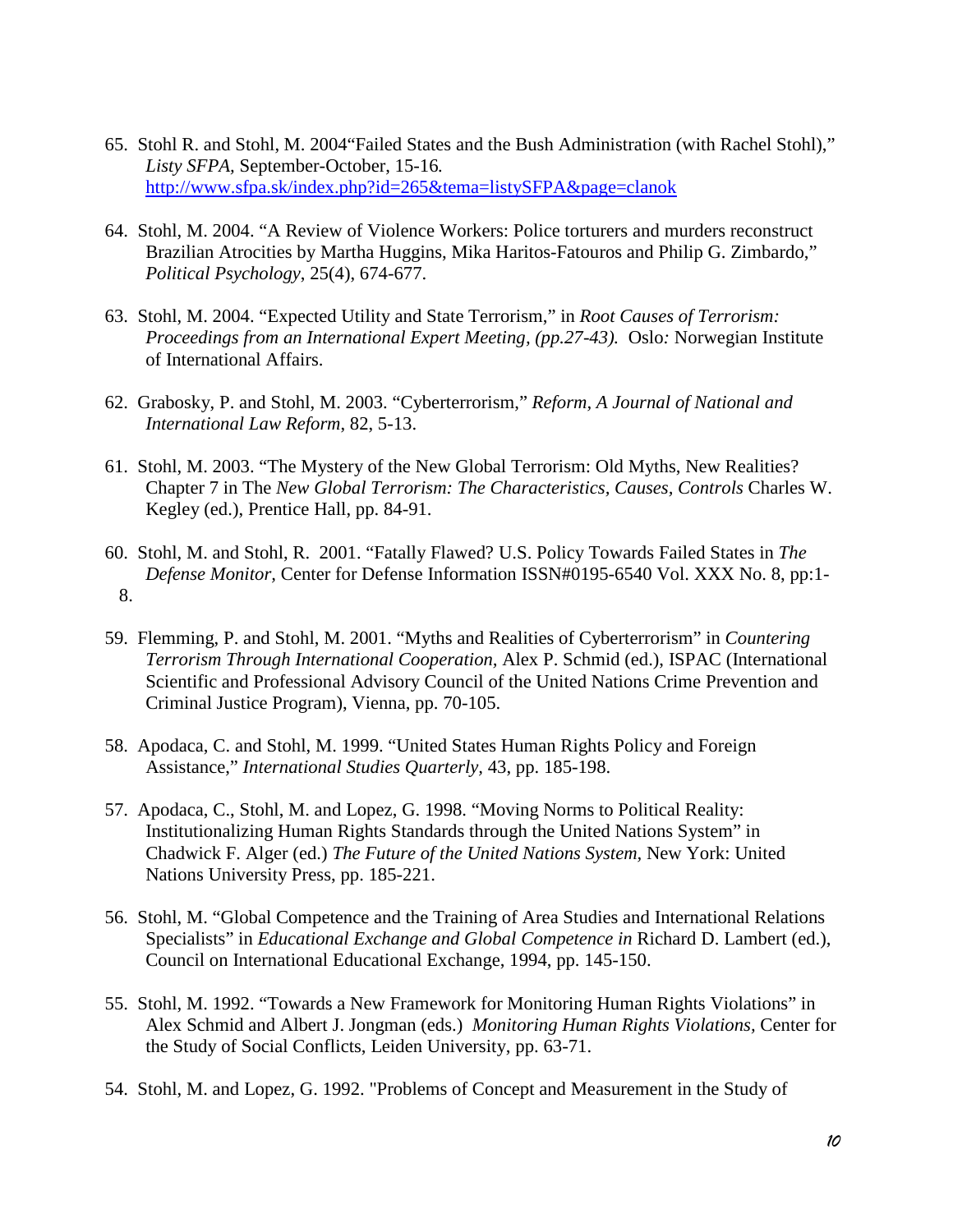Human Rights" in Thomas Jabine and Richard Claude (eds.) *Human Rights and Statistics: Getting the Record Straight*, University of Pennsylvania Press, January 1992: pp. 216-234.

- 53. Staroushenko, G. and Stohl, M. 1991. "U.S. Soviet Cooperation: Requirements, Impediments, Context and Implications" in *Common Ground on Terrorism: Soviet-American Cooperation Against the Politics of Terror*, edited by John Marks and Igor Belaiev, W. W. Norton, pp. 104-119.
- 52. Stohl, M. 1990. "Demystifying the Mystery of International Terrorism," in *International Terrorism: Characteristics, Causes, Controls*, Charles Kegley, Jr. (ed.), St. Martin's Press, pp. 81-96.
- 51. Stohl, M., Gibney, M. Carleton, D. and Martin, G. 1989. "Ronald Reagan and Human Rights" in David Forsythe (ed.) *Human Rights and Development*, Macmillan, pp. 196-212.
- 50. Stohl, M. and Gibney, D. 1988. "Human Rights and U.S. Refugee Policy" in Mark P. Gibney (ed.) *Open Borders? Closed Societies? The Ethical and Political Issues*, Greenwood Press, 1988: pp. 151-183.
- 49. Flemming, P., Stohl, M. and Schmid, A., 1988. "Terrorism and Related Concepts: Typologies in Schmid, A.P. and Jongman, A. J. et.al *Political Terrorism: A New Guide to Actors, Authors, Concepts, Databases, Theories and Literature*, North-Holland Publishing Company; Amsterdam, pp. 39-60.
- 48. Stohl, M. 1988. "Demystifying Terrorism: The Myths and Realities of Contemporary Political Terrorism," in Michael Stohl (ed.) *The Politics of Terrorism; Third Edition: Revised and Expanded*. Marcel Dekker, pp. 1-28.
- 47. Flemming, P., Stohl, M. and Schmid, A. 1988. "The Theoretical Utility of Typologies of Terrorism: Lessons and Opportunities" (with Peter A. Flemming and Alex P. Schmid) in Michael Stohl (ed.) *The Politics of Terrorism; Third Edition: Revised and Expanded*. Marcel Dekker, pp. 153-195.
- 46. Stohl, M. 1988. "Responding to the Terrorist Threat: Fashions and Fundamentals" in Stohl, M. (ed.) *The Politics of Terrorism; Third Edition: Revised and Expanded*. Marcel Dekker, pp. 579-600.
- 45. Stohl, M. and Lopez, G. 1988. "Introduction" to Terrible Beyond Endurance? The Foreign Policy of State Terrorism in Stohl, M. and Lopez, G. (eds.) *Terrible Beyond Endurance? The Foreign Policy of State Terrorism,* Greenwood Press, pp.1-13.
- 44. Stohl, M. and Draper, M. 1988. "Bibliographic Essay" in Stohl, M. and Lopez, G. (eds.) *Terrible Beyond Endurance? The Foreign Policy of State Terrorism, Greenwood Press, pp.* 337-342.
- 43. Stohl, M. 1988. "States, Terrorism and State Terrorism: The Role of the Superpowers" in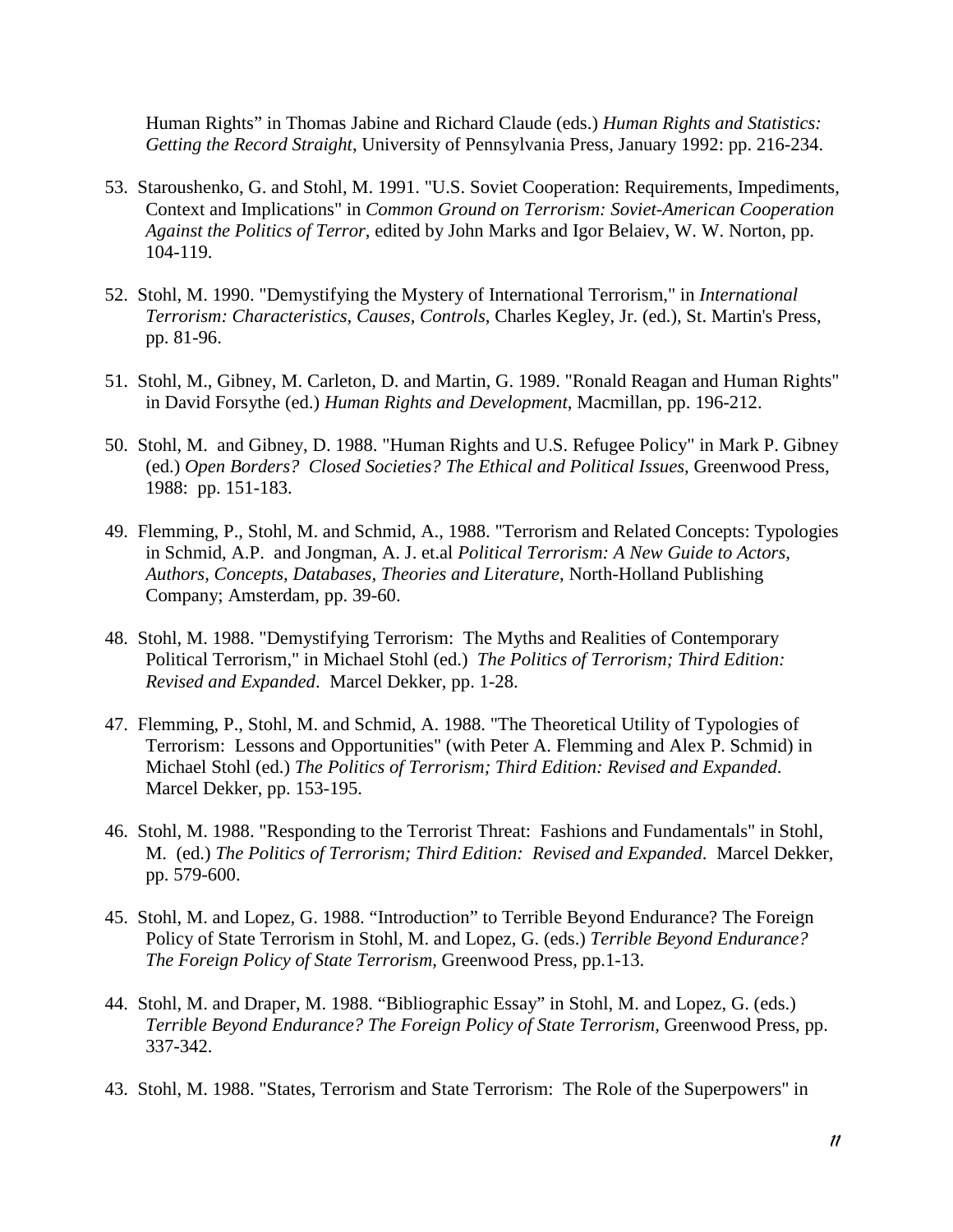Slater, R. O. and Stohl, M. (eds.) *Current Perspectives on International Terrorism*, Macmillan, London, and St. Martin's Press, New York, pp. 155-205.

- 42. Slater, R.O. and Stohl M. 1988. "Introduction: Towards a Better Understanding of International Terrorism," in Slater, R. O. and Stohl, M. (eds.) *Current Perspectives on International Terrorism*, Macmillan, London, and St. Martin's Press, New York, pp. 1-11.
- 41. Carleton, D. and Stohl, M. 1988. "U.S. Foreign Assistance Policy and the Redemocratization of Latin America" Lopez, G. and Stohl, M. (eds.) *Redemocratization and Liberalization in Latin America*, Greenwood Press, pp. 231-261.
- 40. Carleton, D. and Stohl, M. 1987."The Role of Human Rights in U.S. Foreign Assistance Policy: A Critique and Reappraisal" *American Journal of Political Science*, 31, 4: 1002- 1018.
- 39. Stohl, M. 1987. "Outside of A Small Circle of Friends: States, Genocide, Mass Killing and the Role of Bystanders," Journal *of Peace Research*, 24, 2: 151-166. Reprinted in David O Friedrichs (ed.) *State Crime Volume II: Exposing, Sanctioning and Preventing State Crime.*  Ashgate, 1998: pp 87-102.
- 38. Stohl, M. 1987. "Terrorism, States and State Terrorism: The Reagan Administration in the Middle East," *Arab Studies Quarterly,* 9, 2:162-172.
- 37. Lopez, G. and Stohl, M. 1987. "Editor's Introduction: Terrorism and the State Policy (with George Lopez)," Special Issue on Terrorism, *Chitty's Law Journal*, 32-35: 1-3.
- 36. Lopez, G. and Stohl, M. 1987. "Editor's Conclusion: The Future of State Terrorism Research and Policy," Special Issue on Terrorism, *Chitty's Law Journal*, 32-35: 57-63.
- 35. Lopez, G. and Stohl, M. 1987. "State Terrorism: From the Reign of Terror to Nineteen Eighty-Four," Special Issue on Terrorism, *Chitty's Law Journal*, 32-35: 14-35.
- 34. Stohl, M., Carleton, D. Lopez, G. and Samuels, S. 1986. "State Violation of Human Rights: Issues and Problems of Measurement" *Human Rights Quarterly*, 8 (4), 592-606.
- 33. Stohl, M. 1986. "The Superpowers and International Terrorism" in Stohl, M. and Lopez, G. (eds.) *Government Violence and Repression: An Agenda for Research*, Greenwood Press, pp. 207-228.
- 32. Mitchell, C, Stohl, M., Carleton, D. and Lopez, G 1986. "State Terrorism: Issues of Concept and Measurement" in M. Stohl and G. Lopez, (Eds.), *Government Violence and Repression: An Agenda for Research*, Westport, Connecticut: Greenwood Press, pp. 1-27.
- 31. Stohl, M. 1986. "Domestic and International Interests and Consequences in United States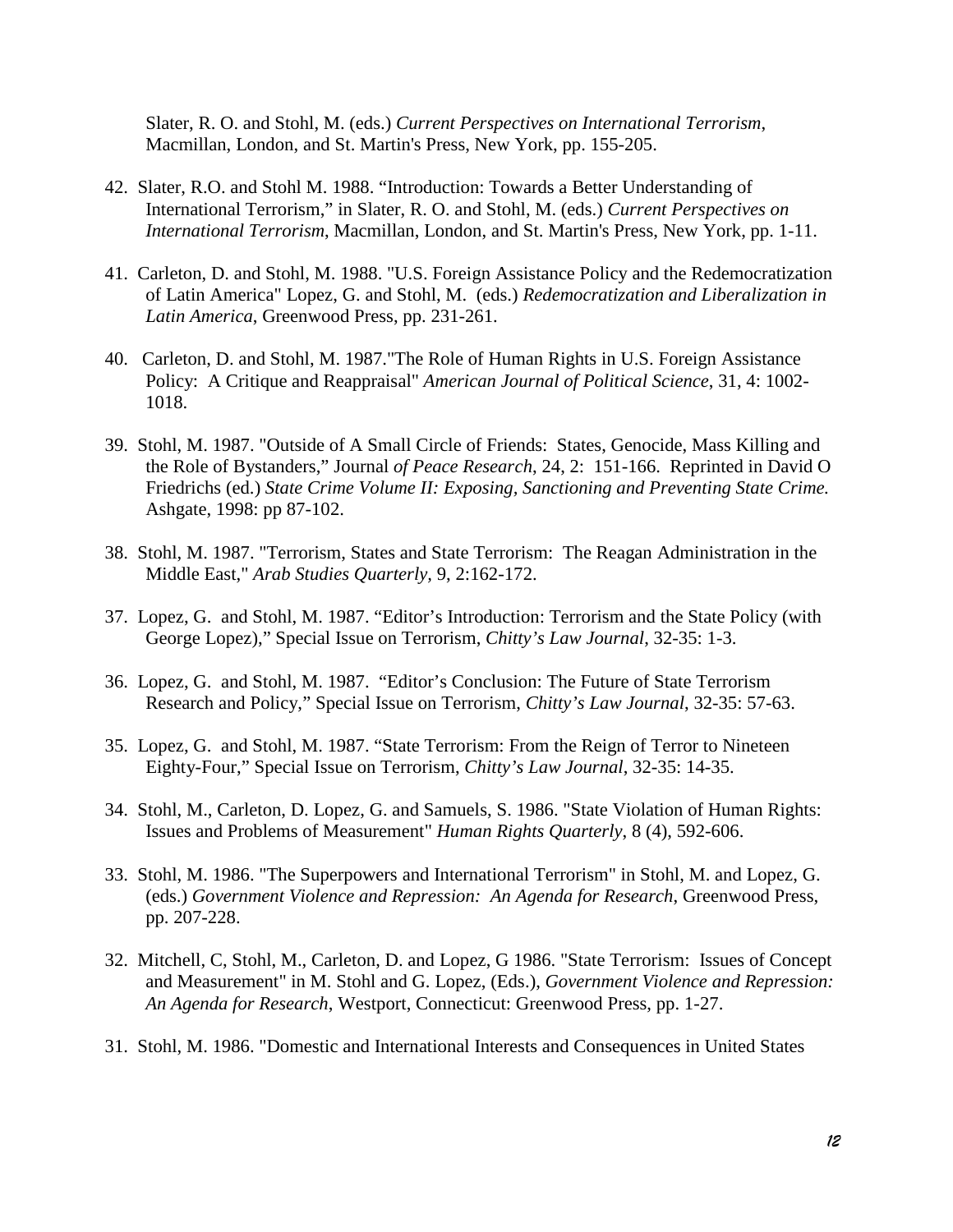Foreign Economic Policy," in Onwuka, R. I. and Aluko, O, (eds.), *The Future of Africa and the New International Economic Order*. Macmillan, London, and St. Martin's Press, New York, pp. 229-256.

- 30. Stohl, C. and Stohl, M. 1985. "The P.E.A.C.E. Project: Peace Education and Communication Experiences," *Australian Journal of Early Childhood,* 10,4:*28-32.*
- 29. Stohl, M. 1985. "The Failure of the Reagan Administration's Counter-Terrorism Policy," *This World*, 12: 39-43.
- 28. Carleton, D. and Stohl, M. 1985. "The Foreign Policy of Human Rights: Rhetoric and Reality from Jimmy Carter to Ronald Reagan," *Human Rights Quarterly*, 7. 2: 205-229.
- 27. Roberts, M., Schwartz, M., Stohl, M. and Targ, H. 1984. "The Policy Consequences of the Green Revolution: The Latin American Case" *Policy Studies Review*, 4, 2,320-332. Also published in William Browne and Donald F. Hadwiger (ed.) *Public Policy and World Food Sufficiency*, Lynn Reiner, 1986: pp. 137-152.
- 26. Stohl, C. and Stohl, M. 1984. "Political Economy and the Palate: Teaching Political Economy to Elementary School Children," *Peace and Change*, 9, 4: 49-58.
- 25. Stohl, M. 1984. "National Interests and State Terrorism" *Political Science*, 36, 2:37-52. Reprinted in M. Stohl (ed.) *The Politics of Terrorism, Marcel Dekker, 1988, Third Edition, Revised and Expanded*: pp. 273-292.
- 24. Stohl, M. 1984. "International Dimensions of State Terrorism," chapter four in *The State as Terrorist* (Michael Stohl and George Lopez (eds.)) Greenwood, 1984: pp. 43-58.
- 23. Stohl, M., Carleton, D. and Johnson, S. E. 1984. "Human Rights and U.S. Foreign Assistance from Nixon to Carter" *Journal of Peace Research*, 21, 3,1-11.
- 22. Stohl, M. 1983, "The International Network of Terrorism," *Journal of Peace Research*, 20, 1:59-66.
- 21. Stohl, M. 1983. "Issues and Controversies Concerning Contemporary Political Terrorism," in Stohl, M. (ed.) *The Politics of Terrorism*, Second edition, Marcel Dekker, pp. 447-461.
- 20. Stohl, M. 1983. "Myths and Realities of Political Terrorism," Introduction to Stohl, M. (ed.) *The Politics of Terrorism*, Second edition, Marcel Dekker, Inc. 1983 (expanded revision of 1979 chapter of same title): pp. 1-19. Reprinted in Laurence Behrens and Leonard Rosca (eds.) *Writing and Reading Across the Curriculum* (Third Edition) Scott, Foresman 1988: pp. 421-442.
- 19. Duvall, R. D. and Stohl, M. 1983. "Governance by Terror, chapter six in Stohl, M. (ed.) *The Politics of Terrorism*. Second edition, Marcel Dekker, 1983: pp. 179-219. Third Edition, Revised and Expanded, 1988: pp. 231-271.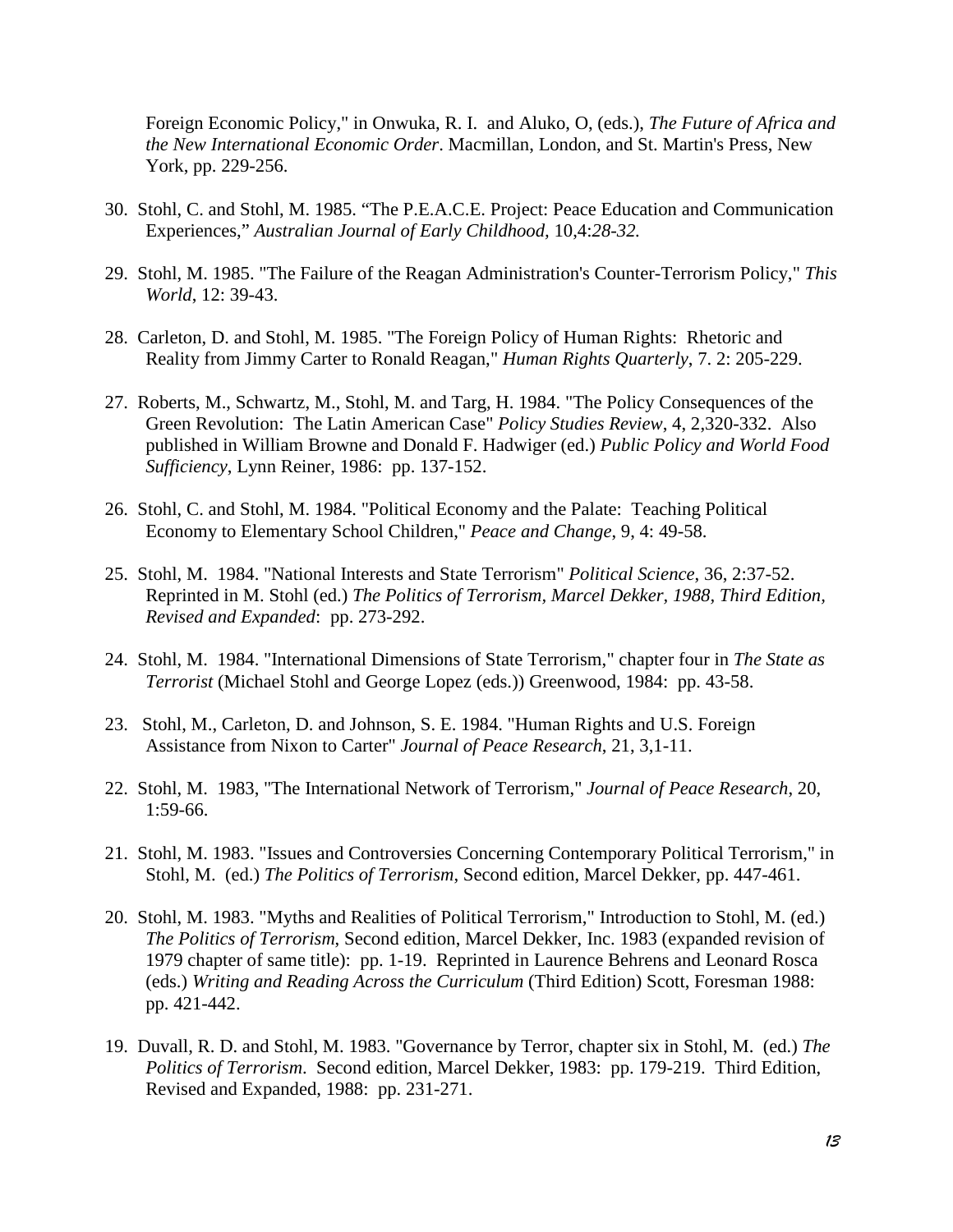- 18. Stohl, M. 1983. "Imperialism and the Modern World System: Domestic Consequences of Hegemony, The British and American Experience" in McGowan, P. and Kegley, C. (eds.) *Sage International Yearbook of Foreign Policy Studies*, Volume 8, 1983:157-183.
- 17. McClure, W.T. and Stohl, M. 1982. "An Experimental Approach to the Introductory Political Science Course," " *News for Teachers of Political Science*, Fall, 1982, No. 35: pp. 9-11.
- 16. Stohl, M. and Targ, H.1982. "Conflict and Crisis in the Global Political Economy in the 1980s," conclusion of Stohl, M. and Targ, H. (eds.) *The Global Political Economy in the 1980s*, Schenkman Publishing, pp. 385-395.
- 15. Stohl, M. and Targ, H. 1982. "The Global Political Economy from Bretton Woods to the 1980s," chapter one in Stohl, M. and Targ, H.(eds.) *The Global Political Economy in the 1980s*, Schenkman Publishing, 1982: pp. 1-20.
- 14. Stohl, M. 1982. "The United States in the Global Economy of the 1980s," chapter two in Stohl, M. and Targ, H.(eds.) *The Global Political Economy in the 1980s*, Schenkman Publishing, 1982: pp. 21-41.
- 13. Stohl, M. and Targ, H. 1982. "United States Third World Policy: The Struggle to Make Others Adapt," chapter six in Raymond, G. and Taylor, P. *Third World Policies of Industrialized Nations*, Greenwood, pp. 115-141.
- 12. Stohl, M. 1982. "The Three Worlds of Terrorism," *TVI, Terrorism, Violence, Insurgency*, 3,6: 4-11.
- 11. Stohl, C. and Stohl, M. 1981. "Communicative Development, Political Socialization and Peace Education," Bulletin *of Peace Proposals*, 12: 141-151.
- 10. Stohl, M. 1980. "The Nexus of Civil and International Conflict," Chapter 7 in Gurr, T. R. (ed.) *The Handbook of Political Conflict*, The Free Press, pp. 297-330.
- 9. Stohl, M. 1980. "Violence and Pornography," *Social Practice*, Winter:12-21.
- 8. Stohl, M. 1979. "Myths and Realities of Political Terrorism," in Stohl, M. (ed.) *The Politics of Terrorism*, Marcel Dekker, Inc., pp. 1-19.
- 7. Stohl, M. 1978. "Terror and Counter-Terror," *Social Practice*, Fall 1978: 29-34.
- 6. Stohl, M. and Melo, J. L. 1976. "Teoria e Metodo em Estudo Sobre a Relacao entre Conflito e Violencia Domestica Externa," *Revista de Ciencia Politica*, 19, 1:25-29 .
- 5. Stohl, M. 1975. "War and Domestic Violence: The Case of the United States, 1890-1970," *Journal of Conflict Resolution*, 19,3:379-416.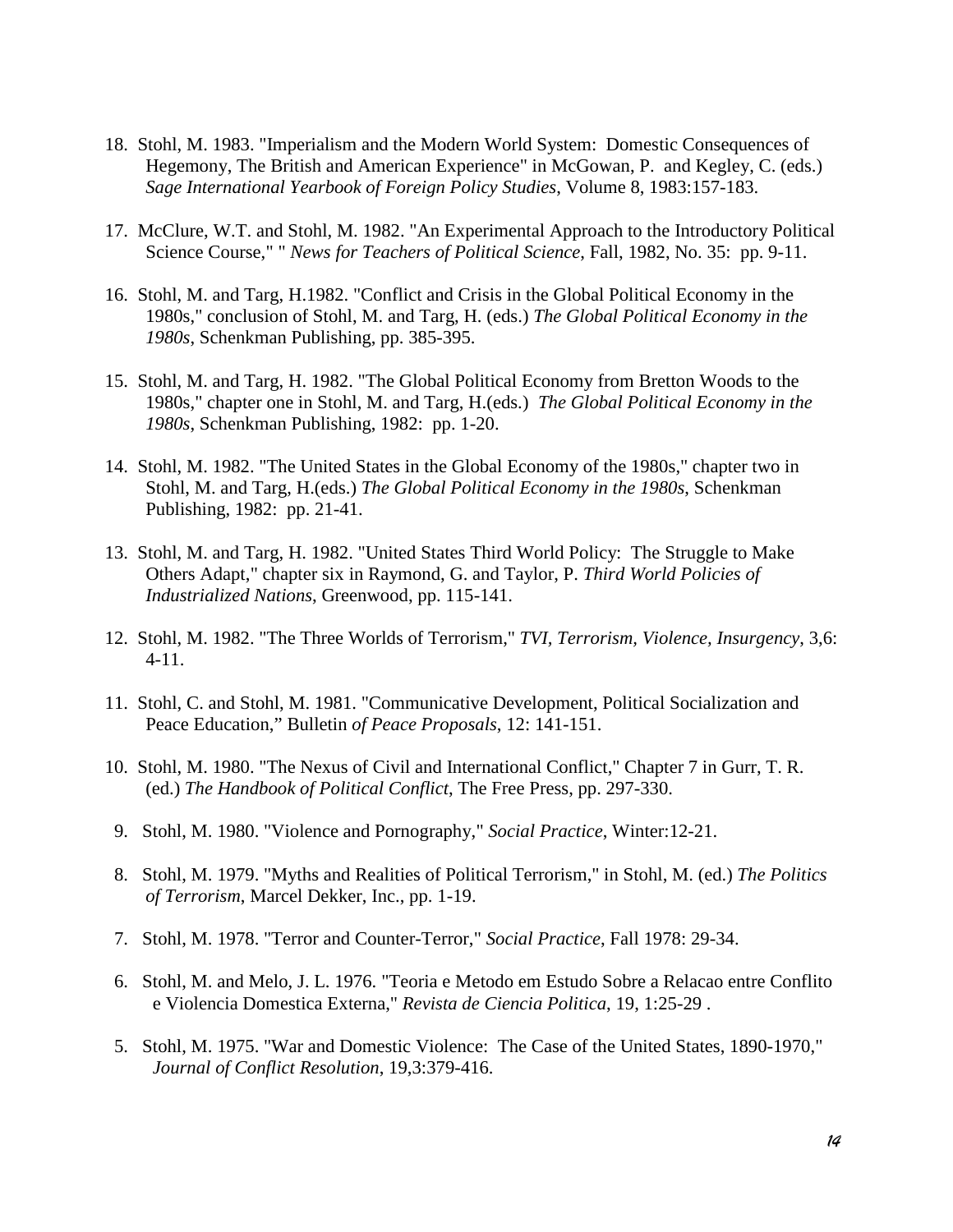- 4. Stohl, M. 1975. "The Relationship Between Foreign and Domestic Conflict: A Theoretical and Methodological Assessment," *IPRA Studies in Peace Research*, 6, IPRA, Oslo, 419- 437.
- 3. Stohl, M. 1975. "Images in the Construction and Evaluation of Alternative World Futures," in Beres, L.R. and Targ, H. (eds.) *Planning Alternative World Futures*, New York: Praeger, pp. 246-263.
- 2. Stohl, M. 1973. "Linkages Between War and Domestic Political Violence in the United States, 1890-1923," in Caporaso, J.A. and Roos, L.L. Jr. (eds.) *Quasi-Experimental Approaches*, Northwestern University Press, Evanston, pp. 156-179.
- 1. Stohl, M. and Chamberlain, M. 1972. "Alternative Futures for Peace Research," *Journal of Conflict Resolution*, 16, 4: 523-530.

## **HONORS AND AWARDS:**

Fellow, International Communiction Association, May 2020

- Best Sub-Theme 05 Paper, European Group for Organizational Studies, Copenhagen Smith, B.K., Kovacs, R. and Stohl, M. and Stohl, C., The Communicative Constitution of the Terrorist Actor: Organizational Metaphors and the Discourse of al Qaeda Sub-theme 05: (SWG) The Communicative Constitution of Organizing: Toward and Beyond (Formal) Organization, European Group for Organizational Studies, Copenhagen July 5-8, 2017.
- Fulbright Scholar Award to teach at the Danish School of Media and Journalism, Arhus, Denmark, September-November 2013.
- The Michael Stohl scholarship award. The Council on International Education Exchange (CIEE) established the award to provide \$25,000 in annual scholarships to "Stohl scholars" students who are from nontraditional backgrounds, economically challenged, or first-generation college students to pursue study abroad or international research during study abroad.
- International Communication Association Applied/Public Policy Research Award for career work on State Terrorism and Human Rights. Presented at the annual meeting of the International Communication Association Boston, MA. May25-29, 2011
- Erskine Canterbury Fellowship, University of Canterbury, Christchurch New Zealand, July-August 2009
- International Communication Association 2008 Outstanding Article Award for Stohl, C. and Stohl, M. 2007, "Networks of Terror: Theoretical Assumptions and Pragmatic Consequences" *Communication Theory 47,2: 93-124*.
- National Communication Association, Organizational Communication Division, 2007 Article of the Year for Stohl, C. and Stohl, M. 2007, "Networks of Terror: Theoretical Assumptions and Pragmatic Consequences" *Communication Theory 47,2: 93-124*.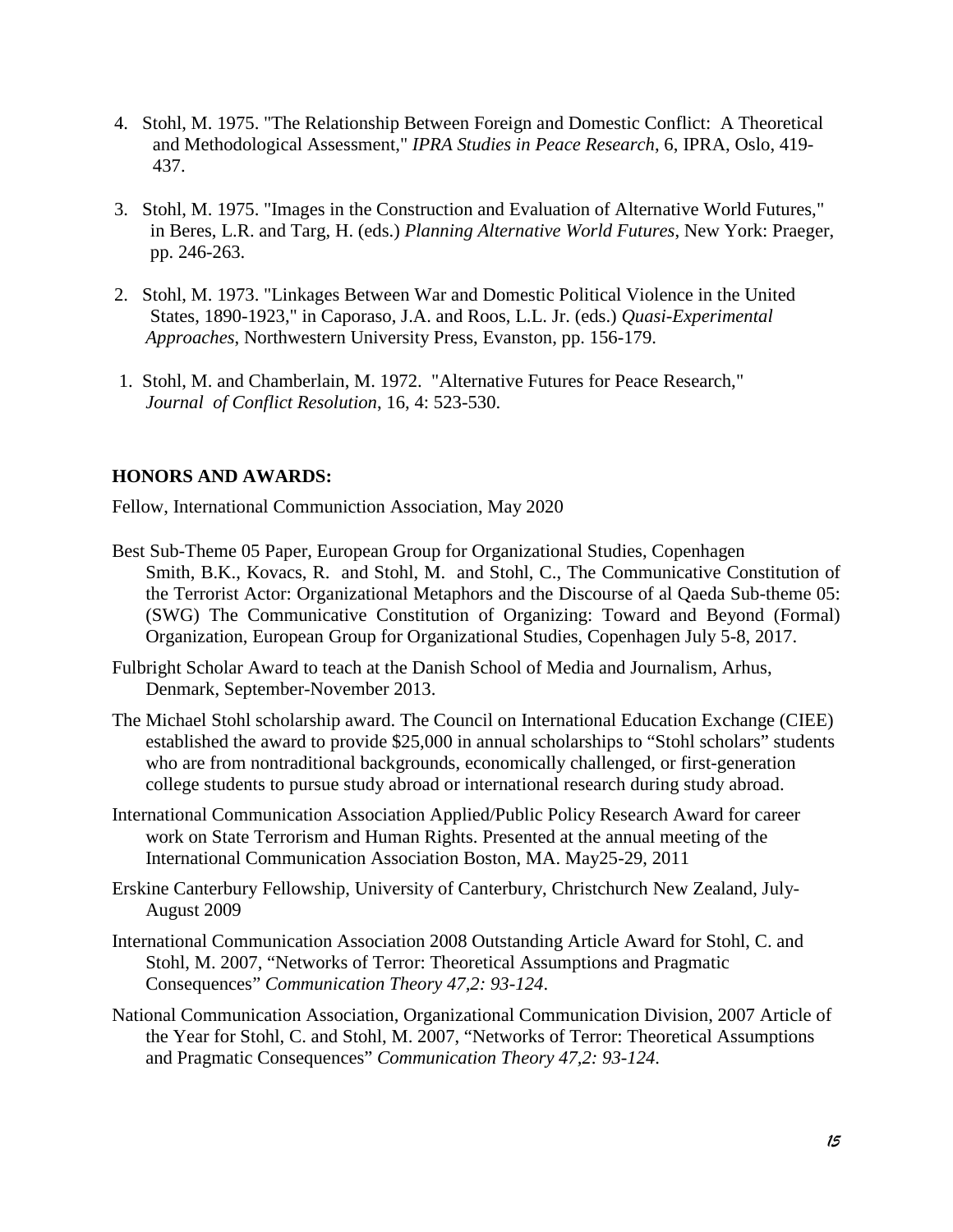- Fulbright Fellowship for International Education Administrators, Program in Japan and Korea, July 1-August 5, 1989.
- Visiting Research Grant, Nederlandse organisatie voor zuiver-wetenschappelik onderzoek (Z.W.O.) for collaborative research at the Center for the Study of Social Conflicts, State University of Leiden, The Netherlands, May, 1989.
- Purdue Research Foundation International Travel Grant to attend the Annual Meeting of the International Studies Association, London, April, 1989.
- Indiana Committee for the Humanities Summer Fellowship 1986.
- Purdue Research Foundation International Travel Grant to attend the Eleventh General Conference of the International Peace Research Association, Brighton, England, April 1986.
- Elected Honorary Member, Golden Key National Honor Society, November 1985.
- Purdue Research Foundation International Travel Grant to attend the XIII Congress of the International Political Science Association, Paris, July 15-20,1985.
- Visiting Research Grant, Nederlandse organisatie voor zuiver-wetenschappelijk onderzoek (Z.W.O.) for collaborative research at the Center for the Study of Social Conflicts, State University of Leiden, The Netherlands, May-June, 1985.
- Senior Fulbright Fellowship to teach at the University of Canterbury, Christchurch, New Zealand, May 1983-November 1983.
- Purdue Research Foundation International Travel Grant to attend UNESCO Symposium on Political Violence and lecture at the Inter University Center for Postgraduate Studies, Dubrovnik, Yugoslavia, June 26-July 4, 1981.
- Purdue Research Foundation International Travel Grant to attend the Joint Workshop of the European Consortium of Political Research, Florence, March 25-30, 1980.
- National Science Foundation and Purdue Research Foundation International Travel Grants to attend the Eleventh World Congress of the International Political Science Association, Moscow, August 12-19, 1979.
- Purdue Research Foundation International Travel Grant to attend the Seventh General Conference of the International Peace Research Association, Oaxtepec, Mexico, December 1977.
- Purdue Research Foundation Summer Faculty Fellowship, 1974, 1976.
- National Science Foundation and Purdue Research Foundation International Travel Grants to attend the Fifth General Conference of the International Peace Research Association, Varanasi, India, January 1974.
- Purdue Research Foundation International Travel Grant to attend the Ninth World Congress of the International Political Science Association, Montreal, August 19-26, 1973.
- Woodrow Wilson Dissertation Year Fellowship, 1971-72.
- Norman Wait Harris Fellowship, Northwestern University 1970-71.
- James J. Savage Scholarship, State University of New York at Buffalo, 1968-69.
- New York State Regents Scholarship, 1965-69.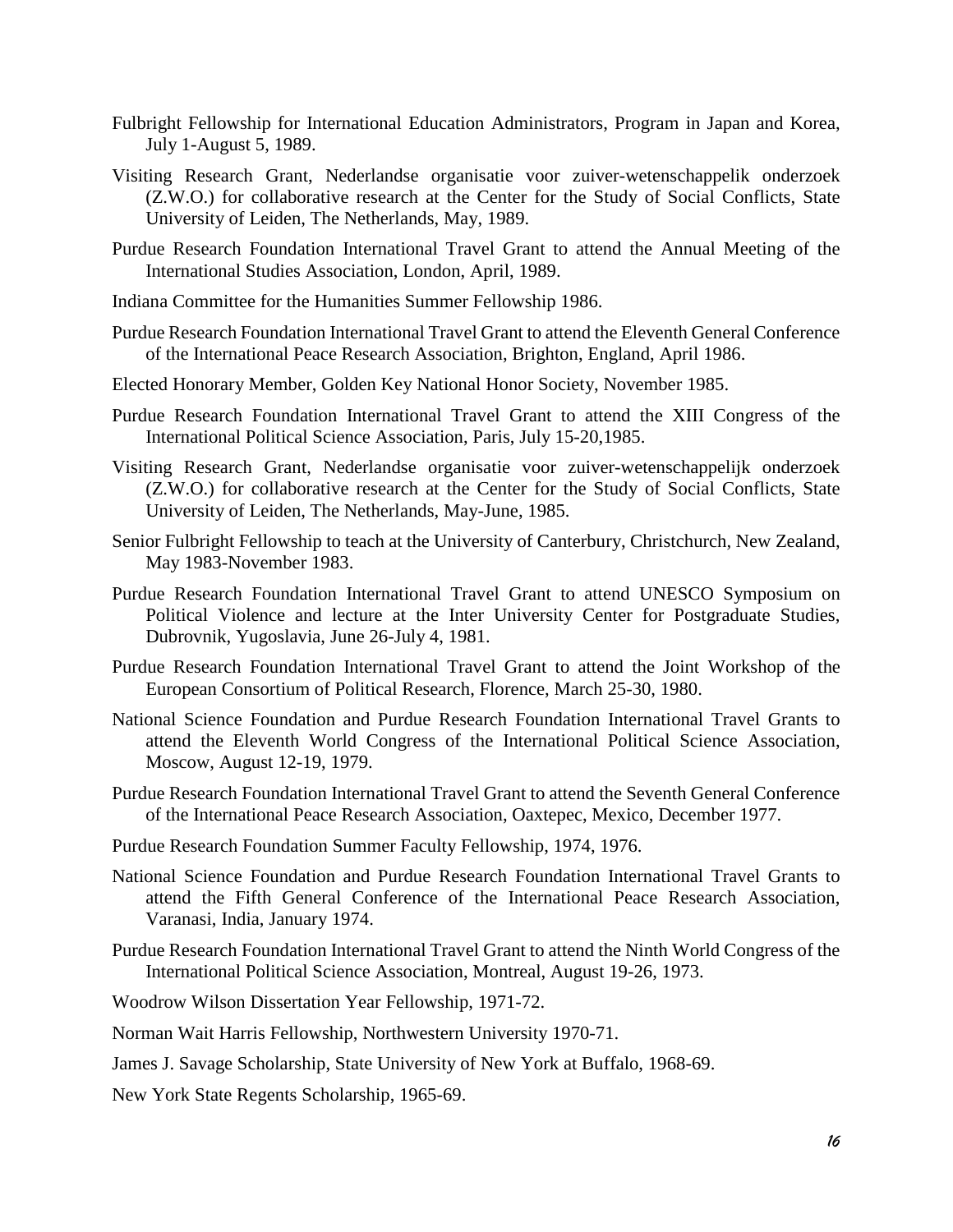## **RECENT NATIONAL AND INTERNATIONAL SERVICE:**

Member of the Board of Directors of the Council on International Educational Exchange, 1991- 94, 1995-1999, 2001-2011; Vice Chair of the Board, 2001-2004, Chair of the Board 2004- 2010.

Member of the Board of Directors, The Forum on Education Abroad, 2001- 2005

- Executive Committee, Association of International Education Administrators 1999-2002.
- Member of the Board of Directors, Midwest Universities Consortium for International Activities, 1992-2001; Chair of the Board, 1998-2001.
- Board of Advisors, National Security Education Program 1998-2001.
- Member of the Academic Consortium Board, Council on International Educational Exchange, 1994-2000, Chair of the Academic Consortium Board 1995-1999.
- Member of the External Review Team of the Copenhagen Peace Research Institute for the Danish Ministry of Information Technology and Research, September 26-29, 2000, report published January 2001.
- Chair of the Evaluation Review Team for the Council Study Center at Murdoch University, Freemantle Australia, October 23-26, 2000 for the Academic Consortium Board of the Council on International Educational Exchange.
- Chair of the Evaluation Review Team for the Council Study Center at the Warsaw School of Economics University, March 22-28, 1999 for the Academic Consortium Board of the Council on International Educational Exchange.
- Facilitator, International Studies and Programs Strategic Planning, Michigan State University, November 5-7, 1998.
- Chair of the Evaluation Review Team for the Council Study Center at the Free University of Brussels, May 2-8,1998 for the Academic Consortium Board of the Council on International Educational Exchange.
- Member of the Committee on International Exchange of the National Association of State Universities and Land Grant Colleges (1990-1996).

## **GRANTS:**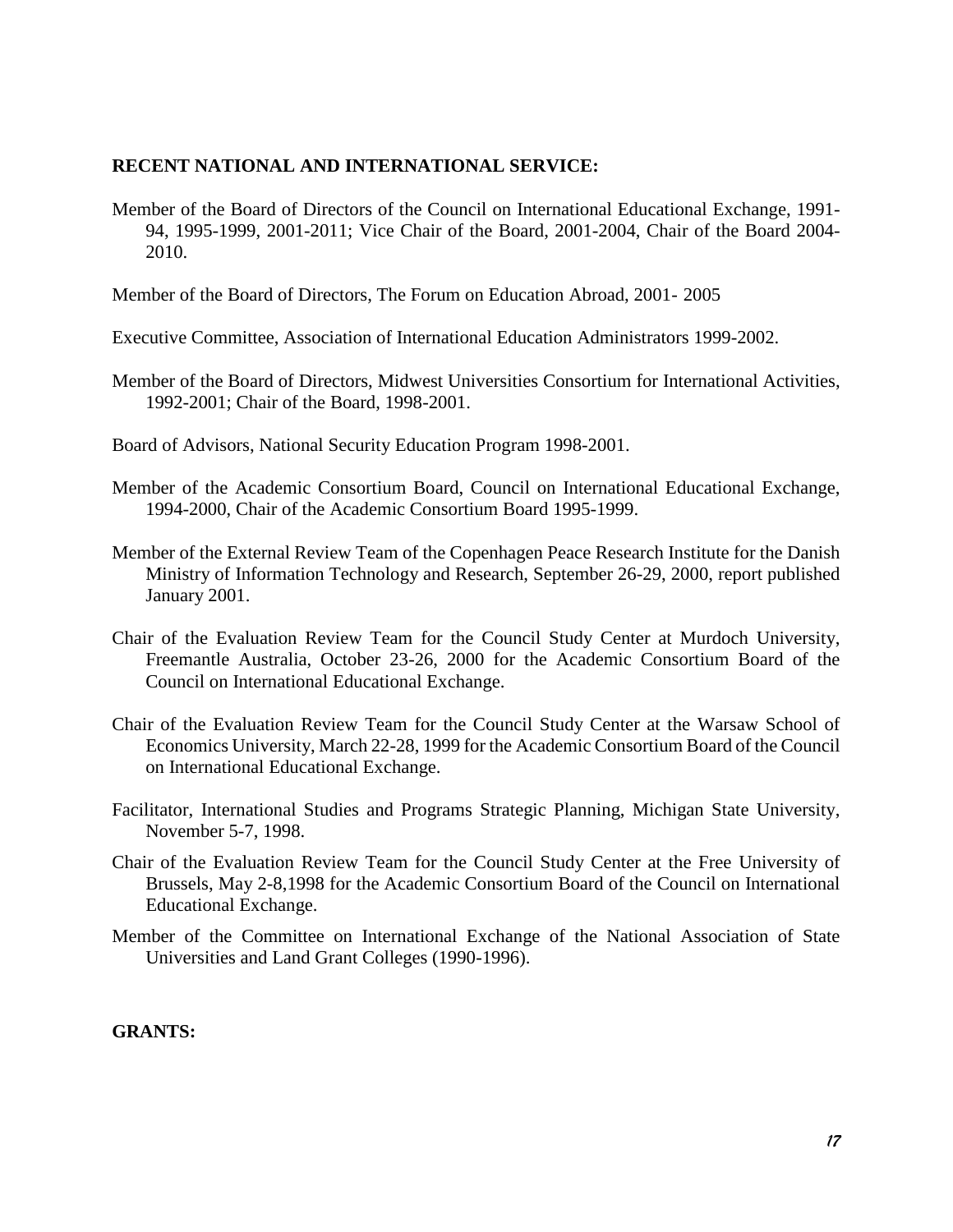- Royal Society of New Zealand Marsden Grant for "Sustainability at the Crossroads," with Professors Juliet Roper and Eva Collins, University of Waikato and George Cheney, University of Texas, 2009. NZ\$773,000.
- Australian Research Council, Centre of Excellence for Policing and Security Griffith University, International Partner Investigator, 2008
- Midwest Universities Consortium for International Activities (MUCIA): \$275,000 for "The China Superinformation Highway Golden Bridge Project," March, 2001.
- Center for Research and Education in Information Assurance and Security (CERIAS, Purdue University): \$40,000 for "Monitoring Cyber Terrorism and Computer Crime" October 2000.
- Strategic Outreach Program of the Strategic Studies Institute, Army War College, \$20,000 to support a workshop on "Globalization and the Failed State," Florence, Italy, April 2000.
- Center for Research and Education in Information Assurance and Security (CERIAS), Purdue University: \$50,000 for a project on "Myths and Realities of Cyber Terrorism," June 1999.
- Strategic Outreach Program of the Strategic Studies Institute, Army War College, \$10,000 to support a workshop on "Failed States: Sources of Prevention, Modes of Response, and Conditions of State Success and Renewal," Purdue University, March 1999.
- Strategic Outreach Program of the Strategic Studies Institute, Army War College \$10,000, Midwest Consortium for International Security Studies \$2500, and Louis Martin Sears Endowment \$5000 to support a workshop on "Causes, Prospects for, and Consequences of Failed States," Purdue University, February 1998.
- Association Liaison Office for the University Cooperative Development Program USAID: \$23,618, A web-based inventory of Purdue's international linkages, models of development for the 21<sup>st</sup> century and Power to Indiana: A Model for University based international activities, August, 1997
- MUCIA for the Ministry of Education, Government of Malaysia World Bank Education Program: \$474, 501, Curriculum development projects, September, 1997
- Association Liaison Office for the University Cooperative Development Program USAID: \$11,013, support for the Purdue University- ITESM Alliance, September 1995
- MUCIA for the Ministry of Education, Government of Malaysia World Bank Education Program: \$21,156,799, Curriculum Development Consultancy Services, September 1994
- Council on International Educational Exchange: \$30,350, American Language in Action, A program for Taiwanese undergraduates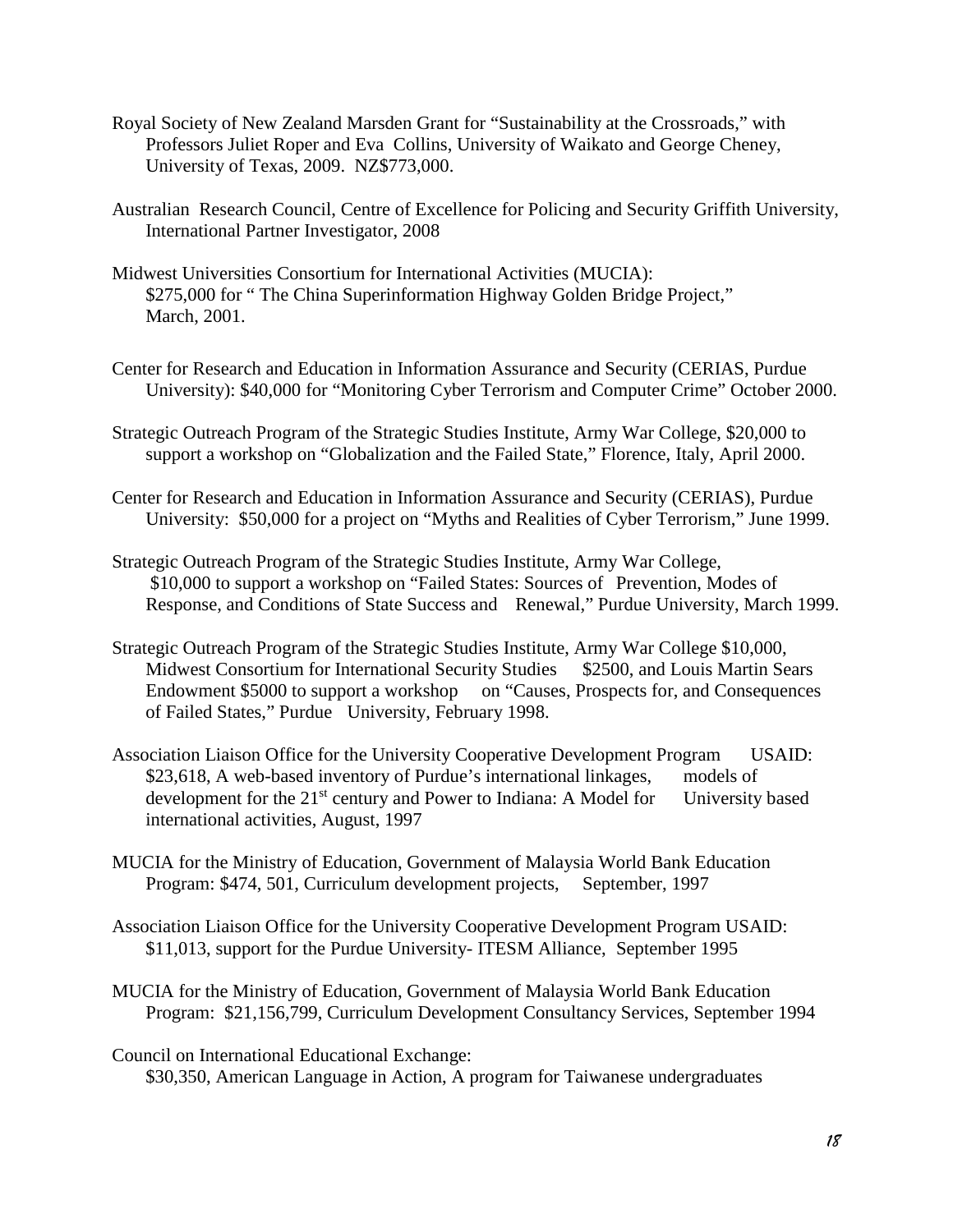American Council of Teachers of Russian:

\$10,062, support for exchanges students from Russia, January 1993

U.S. Department of Agriculture:

\$58,661, developing the international skills and capacities of agricultural undergraduates, September 1992

U.S. Information Agency:

\$71,700, Student Exchange between Kiev State University and Purdue University, August 1991-92

U.S. Information Agency:

\$101,530, Student Exchange between Kiev State University and Purdue University, August 1992-93

International Peace Research Association: \$1,326, for the Human Rights Study Group, February 1990

#### **BOOK REVIEWS**

Tanter, Raymond, "Rogue Regimes," *The Annals,* Volume 567, January 2000,

- Best, Richard E., "At the Brink: A Foreign Policy Simulation," *Choice*, December, 1987.
- Celmer, Marc A., "Terrorism, U.S. Strategy, and Reagan Policies," *Choice*, December, 1987.
- Landau, Saul, "The Dangerous Doctrine: National Security and U.S. Foreign Policy." *Library Journal.*
- Mower, Glenn A., "Human Rights and American Foreign Policy: The Carter and Reagan Experiences," *Choice*.

Hunt, Michael, "Ideology and U.S. Foreign Policy," *Choice.*

- Rubenstein, Richard E., "Alchemists of Revolution: Terrorism in the Modern World," *Choice*, September, 1987.
- Benjamin Netanyahu (ed.) "Terrorism: How the West Can Win," *Choice*, February, 1987.
- Colin Gray, "Strategic Studies and Public Policy," *Political Science*, Vol. 37, No. 1, January, 1985.
- Roger Lane, "Violent Death in the City: Suicide, Accident and Murder in 19th Century Philadelphia," *Computers and the Humanities*, forthcoming.
- Charles Reynolds, "Modes of Imperialism," *Perspective*, Vol. 11, No. 10, December, 1982: p. 218.
- Wolfgang Mommsen, "Theories of Imperialism," *American Political Science Review*, Volume 74, No. 4, December 1981: p.1023.
- Yonah Alexander, David Carleton, and Paul Wilkinson (eds.) "Terrorism: Theory and Practice," *American Political Science Review*, Vol. 74, No. 2 June 1980: pp. 577-78.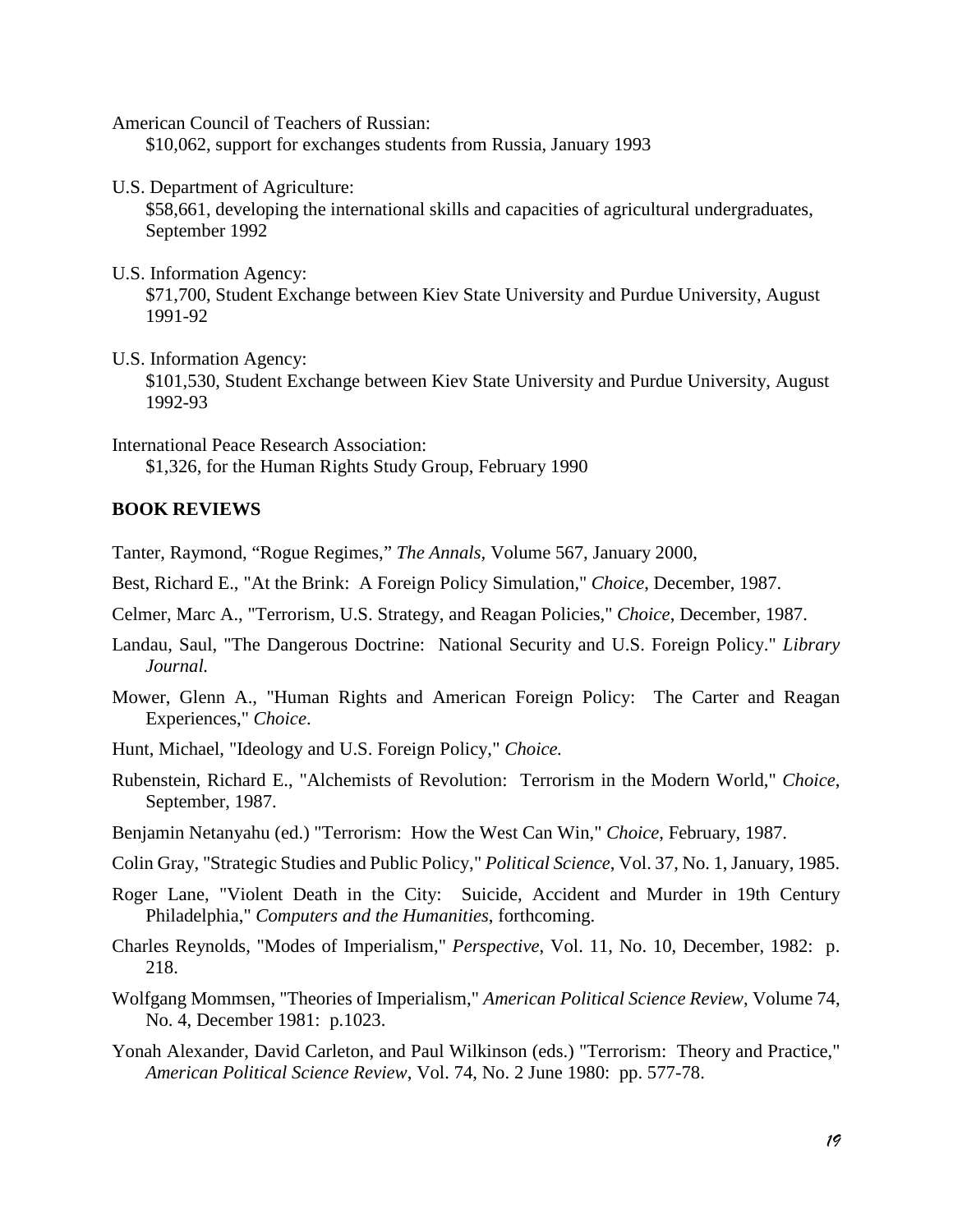- "Evaluating When and Why Men Revolt: A Review of A. S. Cohan," "Theories of Revolution"; Walter Laqueur, "Terrorism," and Barbara Salvert, "Revolutions and Revolutionaries," *Armed Forces and Society*, Volume 5, No. 3, Spring1979: pp. 495-499.
- "Terrorism: A Review of J. Bowyer Bell," "A Time of Terror," Paul Wilkinson, "Terrorism and the Liberal State," and Anthony Burton, "Revolutionary Violence," *The Journal of Politics*, Volume 41, No. 3, August 1979: pp. 964-965.
- Kevin Lowther and C. Payne Lucas, "Keeping Kennedy's Promise: The Peace Corps Unmet Hope of the New Frontier," *Perspective*, Volume 7, No. 4, May 1978: pp. 72-73.
- Patrick Morgan, "Deterrence," *Perspective*, Volume 7, No. 1, January-February 1978: p. 27.
- David Patterson, "Toward a Warless World: The Travail of the American Peace Movement," *World Affairs*, Volume 140, No. 1, Summer 1977: pp. 92-93.
- J. Bowyer Bell, "On Revolt," *Perspective*, Volume 7, No. 9, November 1976: pp. 211-212.
- David Wilkinson, "Revolutionary Civil War," *Perspective*, Volume 5, No. 4, May 1976: pp. 101- 102.
- Robert B. Toplin, "Unchallenged Violence," *Perspective*, Volume 5, No. 2, March 1976: p. 33.
- William Thorbecke, "Mankind at the Crossroads," *Perspective*, Volume 4, No. 6, July-August 1975: pp. 153-154.
- Seymour Melman, "The Permanent War Economy: American Capitalism in Decline," *Perspective*, Volume 4, No. 3, April 1975: pp. 77-78.
- Alexander Kendrick, "The Wound Within: America in the Vietnam Years," *Perspective*, Volume 34, No. 9, November 1974: p. 203.

## **PAPERS PRESENTED:**

- Researching Dangerous and/or Difficult to Access Organizations: Insights from Experts in the Field. Virtual ICA Denver 2020, Friday May 8, 2021.
- The War on Terror and the Law of War. Shaping International Order in the Context of Irregular Violence. Chapter presented to Virtual IHL Forum-Book Launch Series, The Justification of War and International Order, Association for the Promotion of International Humanitarian Law (ALMA), Petach-Tiqwa, Israel, February 22, 2021.
- Smith, B.K.; Stohl, M. and Mueller-Herbst, J. What's Past is Prologue: The Metacommunicative Role of the Dominant Actor Framing Device, Paper presented at the meeting of the International Communication Association, Washington, D.C. May 27, 2019.
- Smith, B.K. and Stohl, M. Understanding the Impact of Mass Mediated Terrorism on Beliefs, Saliency and Evaluations, presented to the Workshop on Research Agendas for the Study of Terrorism, Orfalea Center for Global and International Studies, University of California Santa Barbara, March 1-2, 2019
- Smith, B.K. and Stohl, M. How the Media Frame Terrorism, Extremism and Terrorist Organizations and Why it Matters, presented to the Workshop on Preventing, Interdicting and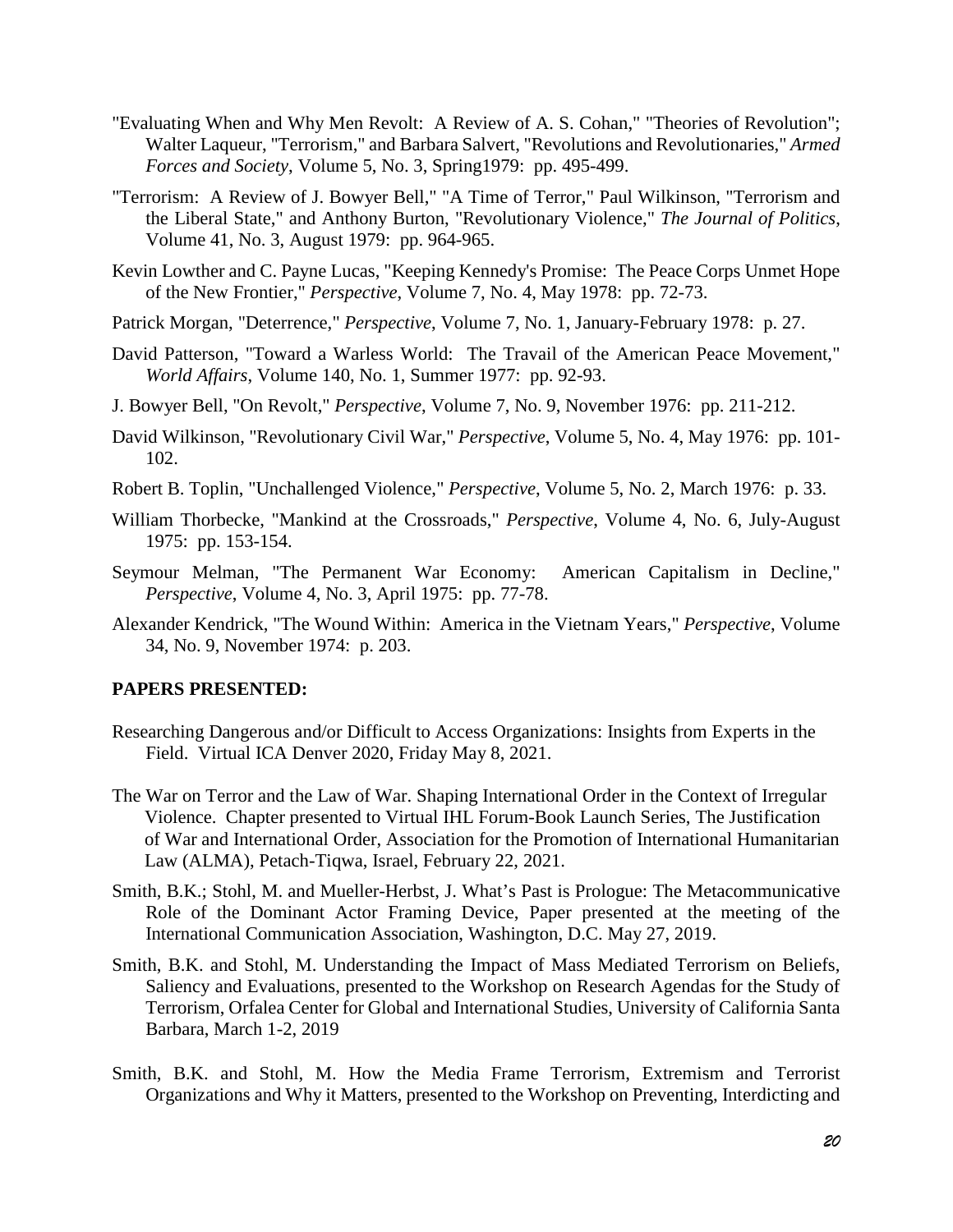Mitigating the Impact of Mass Violence through Pre-event Risk Communication, Orfalea Center for Global and International Studies, University of California Santa Barbara. April 19- 20, 2018.

- Smith, B., Figueroa-Caballero, A., al-Gharbi, M., and Stohl, M. "Projecting the Known onto the Unknown: How Dominant Terrorist Organizations Frame Reporting of Other Terrorists," Paper presented at the meeting of the National Communication Association, Salt Lake City, November 8-11, 2018.Terrorists,"
- Ter hoeven, C. , Stohl, C., Leonardi, P. Stohl, M. and Banghart, S. Assessing Organizational Information Visibility: Development of the Attributes of Visibility Scale," paper preseted to the 68th Annual ICA conference, "Voices" Prague, Czech Republic, 24-28 May 2018
- Smith, B.K., al-Gharbi, M. and Stohl, M. Discourses on Counter Terrorism and Countering Violent Extremism: The Interplay between Fear and Security presented to the Is there an After, After 9/11 Workshop, Orfalea Center, UCSB, January 19-20, 2018.
- Stohl, M. *There's only three things he mentions in a sentence — a noun, a verb, and 9/11"* Terrorism, Fear and the after, after 9/11, presented to the Is there an After, After 9/11 Workshop, Orfalea Center, UCSB, January 19-20, 2018.
- Smith, B. K., & Stohl, M. (2017, November). Countering extremism: The interplay between fear and security and the implications for counterterrorism policy. In G. G. Armfield (Chair), *Linguistic relevance and the shaping of public affairs*. Paper session conducted at the meeting of the National Communication Association, Dallas, TX.
- Smith, B. K., & Stohl, M. (2017, November). *Discourses on counter terrorism and countering violent extremism: The interplay between fear and security*. Paper presented at the meeting of the Political Communication Division of the National Communication Association, Dallas, TX.
- Smith, B.K., Kovacs, R. and Stohl, M. and Stohl, C., The Communicative Constitution of the Terrorist Actor: Organizational Metaphors and the Discourse of al Qaeda Sub-theme 05: (SWG) The Communicative Constitution of Organizing: Toward and Beyond (Formal) Organization, European Group for Organizational Studies, Copenhagen July 5-8, 2017 (awarded best Sub-Theme 05 paper).
- Smith, B.K., Kovacs, R. and Stohl, M. The Communicative Constitution of the Terrorist Actor: Organizational Metaphors and the Discourse of al Qaeda, presented to the National Communication Association, Philadelphia, November 9-13, 2016
- Smith, B.K., Figueroa-Caballero, A. al-Gharbi, M. and Stohl, M*.*, al Qaeda in the American Consciousness**,** presented to the National Communication Association, Philiadelphia, November 9-13, 2016.
- Stohl,M. , Stohl, C. and Leonardi, P. Hidden and hiding in plain sight: Inadvertent and strategic opacity in and by organizations, paper presented to the European Group for Organizational Studies, Naples, Italy, July 6-8, 2016.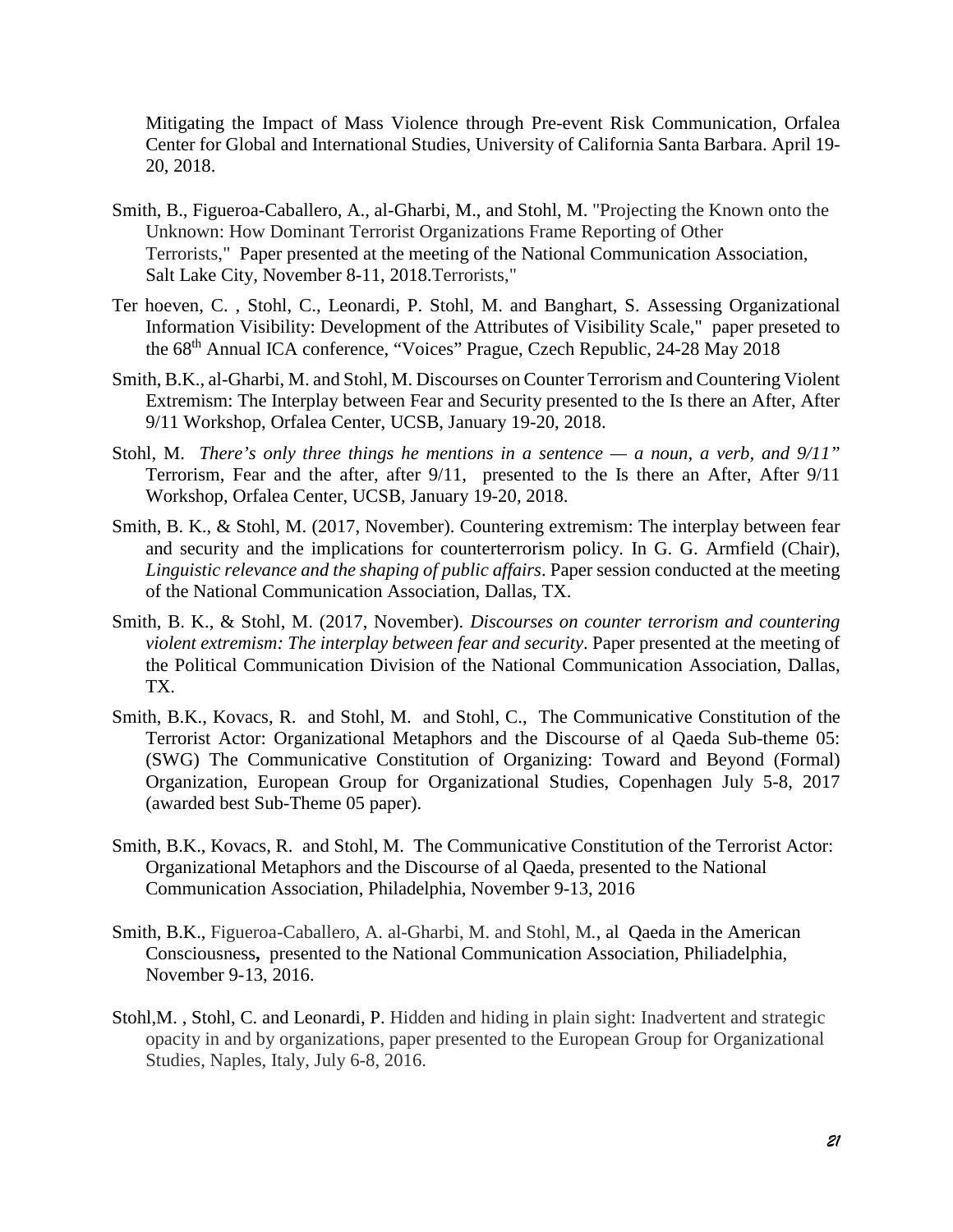- Smith, B.K., Figeueroa-Caballero and Stohl, M. Al Qaeda in the American Consciousness: The Communicative Construction of the Terrorist Actor through Attribute Framing, presented to the International Communication Association conference Fukuoka, Japan, June 9-13, 2016.
- Smith, B. K., Figueroa-Caballero, A., Chan, S., Kovacs, R., Middo, E., Nelson, L., and Stohl, M. Ideological motives: Failures of differentiation within the print media. Paper presented at the Constructions of Terrorism Conference, Stimson Center, Washington D.C. April 27-28, 2016.
- Smith, B. K., Figueroa-Caballero, A. & Stohl, M. Constructions of terrorism: Communicative constitution of Daesh through attribute framing. In M. Juergensmeyer, & K. Visweswaran (Chairs), Security spheres: Islamic State as research object. Symposium conducted at the Orfalea Center Global Studies Conference, Santa Barbara, CA. February 26-2, 2016
- Stohl, M. and Stohl C. Human rights and corporate social responsibility. Paper presented to the Workshop on Expanding Human Rights, Orfalea Center for Global and International Studies, University of California, Santa Barbara, February 26-28, 2016
- Smith, B. K., Salcido, E., & Stohl, M. (2016, February). Al-Qaeda in the American consciousness: The role of al-Qaeda in framing the global terrorist threat. In R. Rice (Chair), Media reporting on threats, crises, and national security. Symposium conducted at the meeting of the Western States Communication Association, San Diego, CA.
- Englund, S. and Stohl, M. "The World vs. Daesh: Constructing a Contemporary Terrorist Threat" presented at the Constructions of Terrorism Conference, Orfalea Center December 1-2, 2015
- Smith, B.K., Englund, S., Figueroa-Caballero, A., Salcido, E. and Stohl, M. "Media constructions of terrorism: Framing how the public interprets and responds to terrorism," presented at the Constructions of Terrorism Conference, Orfalea Center December 1-2, 2015
- Lindekilde,L. Bertelsen, P. and Stohl, M. "Who Goes, Why and With What Effects -The problem of Foreign Fighters from Europe," paper prepared for the Jihadist Insurgency Conference, Trends Institution and Kings College Department of War Studies, London May 2015 (in abstentia).
- Stohl, C. , Stohl, M. and Leonardi, P. "Hiding in Plain Sight," , International Communication Association. San Juan May 2015
- Stohl, M. "Terrorism and Terrorists: Structures, Dispositions and Situations," International Studies Association, New Orleans, February 2015
- Stohl, M. "On the Horns of the US Counterterrorism Dilemma: Confronting ISIL and the Consequences of the War on Terror" Future Security of the GCC, Abu Dhabi December 17,2014 Trends Research and Advisory Conference.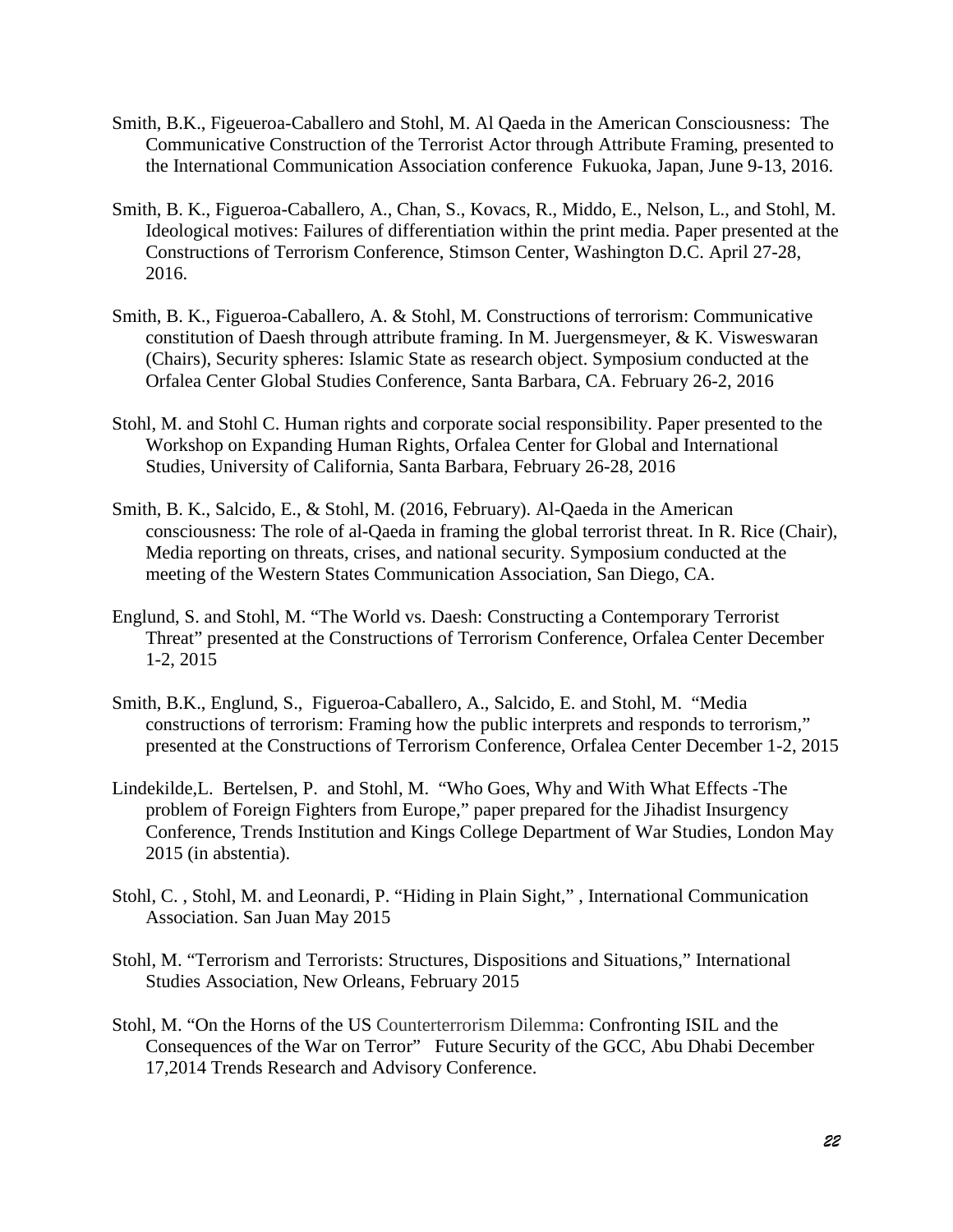- Stohl, C. and Stohl, M. "Hiding in Plain Sight," Managing Visibility in Organizations, Orfalea Center, UCSB, November 17-18, 2014.
- Stohl, M. **"**The Long Tail: So many paths to radicalism, so few violent extremists" Group Attitude Formation, Group Centrism and Extremism, Orfalea Center, UCSB, November 14 2014.
- Stohl, M. "Known and Unknown Knowns and Unknowns: al-Qaeda and the Global Network of Terror", ICA Brisbane October 1-4 2014."
- Stohl, M. Globalizing Terror: Media and Framing Danish School of Media and Journalism, Arhus, September 19, 2014.
- Stohl, M. Internationalizing the University: Practicalities and Pitfalls, Danish School of Media and Journalism, Arhus, October 12, 2013.
- Stohl, M. Globalizing and Globalization. Danish School of Media and Journalism, Arhus, October 2013.
- Stohl, M. Globalization and The Future of Journalism Education, Danish School of Media and Journalism, Arhus, October 5, 2013.
- Stohl, M. **"**Reporting Global Change: The Globalizing of Terror, Danish School of Media and Journalism, Arhus, September 27, 2013.
- Stohl, M. "What Price Those £10 Chinos Now? CSR, Codes of Ethics and the Media," ICA London Preconference: Governance through Communication: Stakeholder Engagement, Dialogue and Corporate Social Responsibility, June 2013
- Stohl, M. "Dr. Strangeweb: Or How They Stopped Worrying and Learned to Love Cyber War**"** Multidisciplinary Conference on Cyberterrorism, Brimingham England, April 12-13, 2013
- Stohl, M. "Globalizing Terror: Media and Framing," Danish School of Media and Journalism, Arhus, September 19, 2012.
- Martin, K. and Stohl, M. " Strategic Diplomacy and the 'War on Terror': Words and Deeds from George Bush to Barack Obama ," Annual Meeting of the International Communication Association, May 24-28, 2012.
- Stohl, M. and Stohl C. Known and Unknown Knowns and Unknowns, presented to the Annual Meeting of the International Studies Association, San Diego, CA April 1-4, 2012.
- Stohl, M. A Knock at the Door: Beyond a Small Circle of Friends, presented to the Annual Meeting of the International Studies Association, San Diego, CA April 1-4, 2012.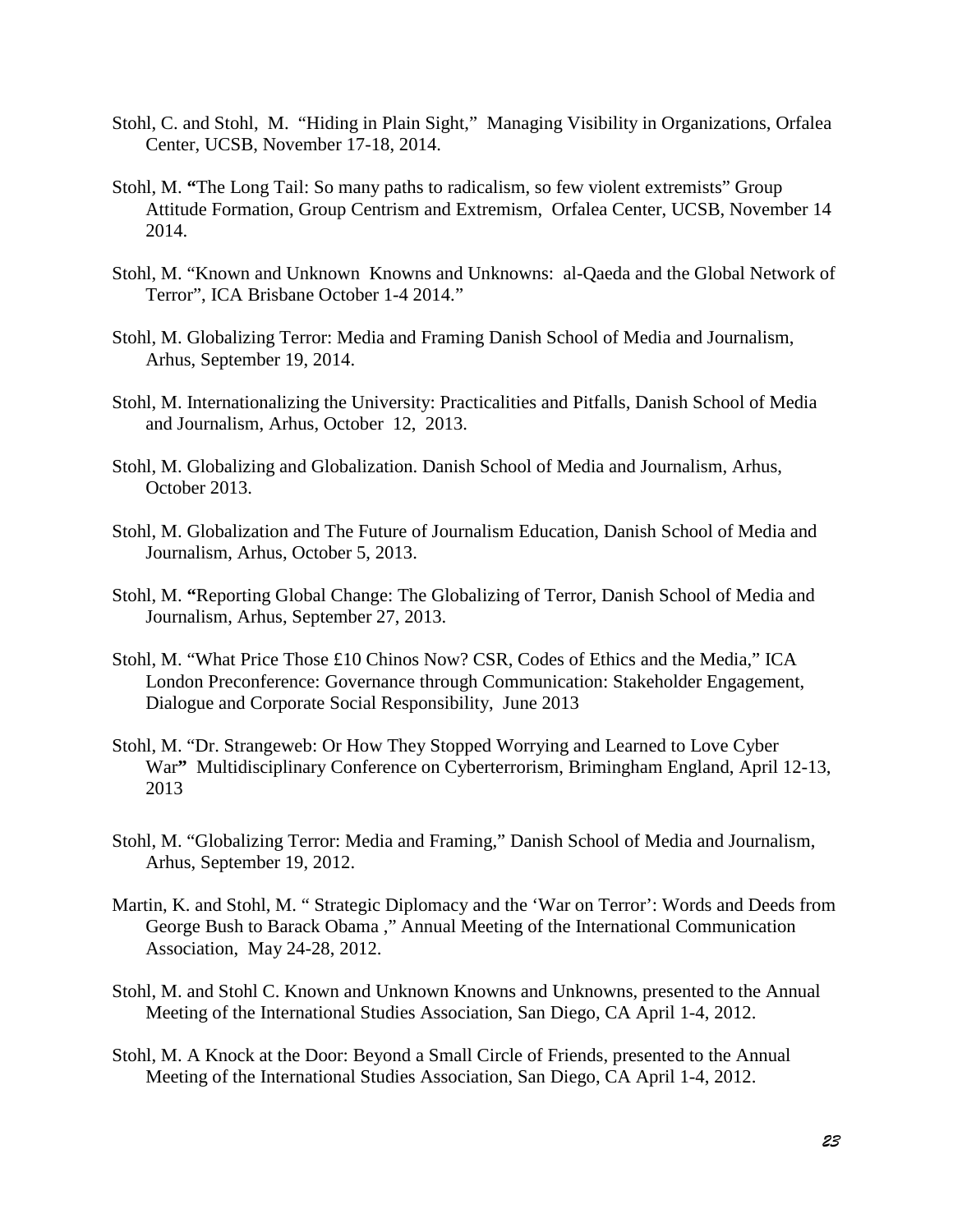- Stohl, C. and Stohl, M. Transparent Secrecy: Constructing Clandestine Organizations, presented at the National Communication Association, New Orleans, November 17-20, 2011.
- Stohl, M. Keynote Address, "Don't confuse me with the facts: Knowledge claims and terrorism," presented to A Decade of Terrorism and Counter-terrorism since 9/11: Taking stock and new directions in research and policy, Organising body: Critical Studies on Terrorism Working Group (CSTWG) of the British International Studies Association, Glasgow, Scotland, September 8-11, 2011
- Stohl, M. "The Plural of Anecdote is not Data," presented to the Pre-conference Research workshop: Developing a research agenda on terrorism, the EPSRC Bridging the Gap programme, University of Strathclyde, September 8, 2011
- Stohl, M. Keynote Address, "Communication on the Edge: Terrorism, Identities, Organisations and Shifting Boundaries." Presented to the Australian and New Zealand Communication Association (ANZCA) July 8, 2011. Hamilton, New Zealand
- Roper, J. and Stohl, M. "Sustainability at the Crossroads," Presented to the Australian and New Zealand Communication Association (ANZCA) July 6-8, 2011. Hamilton, New Zealand
- Roper, J. and Stohl, M. "Competing discourses of sustainability: media, government and issues management," paper presented to the annual meeting of the International Communicaiton Association, Boston, MA. May 25-29, 2011.
- Stohl, M. "Beyond a Small Circle of Friends: Confronting State Terrorism and State Violations of Human Rights," presented to the ISA preconference workshop, Montreal, March 14, 2011
- Stohl, M. "Media Framing and Terrorism: Semantic Networks and Experimental Impacts" School of Media and Public Affairs, George Washington University, Washington, D.C. November 9, 2010
- Stohl, M. "Media Framing and Terrorism: Semantic Networks and Experimental Impacts" School of Media and Public Affairs, George Washington University, Washington, D.C. November 9, 2010
- Stohl, M. "Media Framing and Terrorism: Semantic Networks and Experimental Impacts" at the Seminar, Teaching Journalism — Between Theories and Practices, Centre for University Studies in Journalism, Aarhus University, Arhus, Denmark, October 5, 2010
- Stohl, M., Stohl, C. and Stohl, R. "Linking Small Arms, Child Soldiers, NGOs and Celebrity Activism : Nicolas Cage and the *Lord of War,"* paper presented to the annual meeting of the International Communication Association, Singapore, June 2010.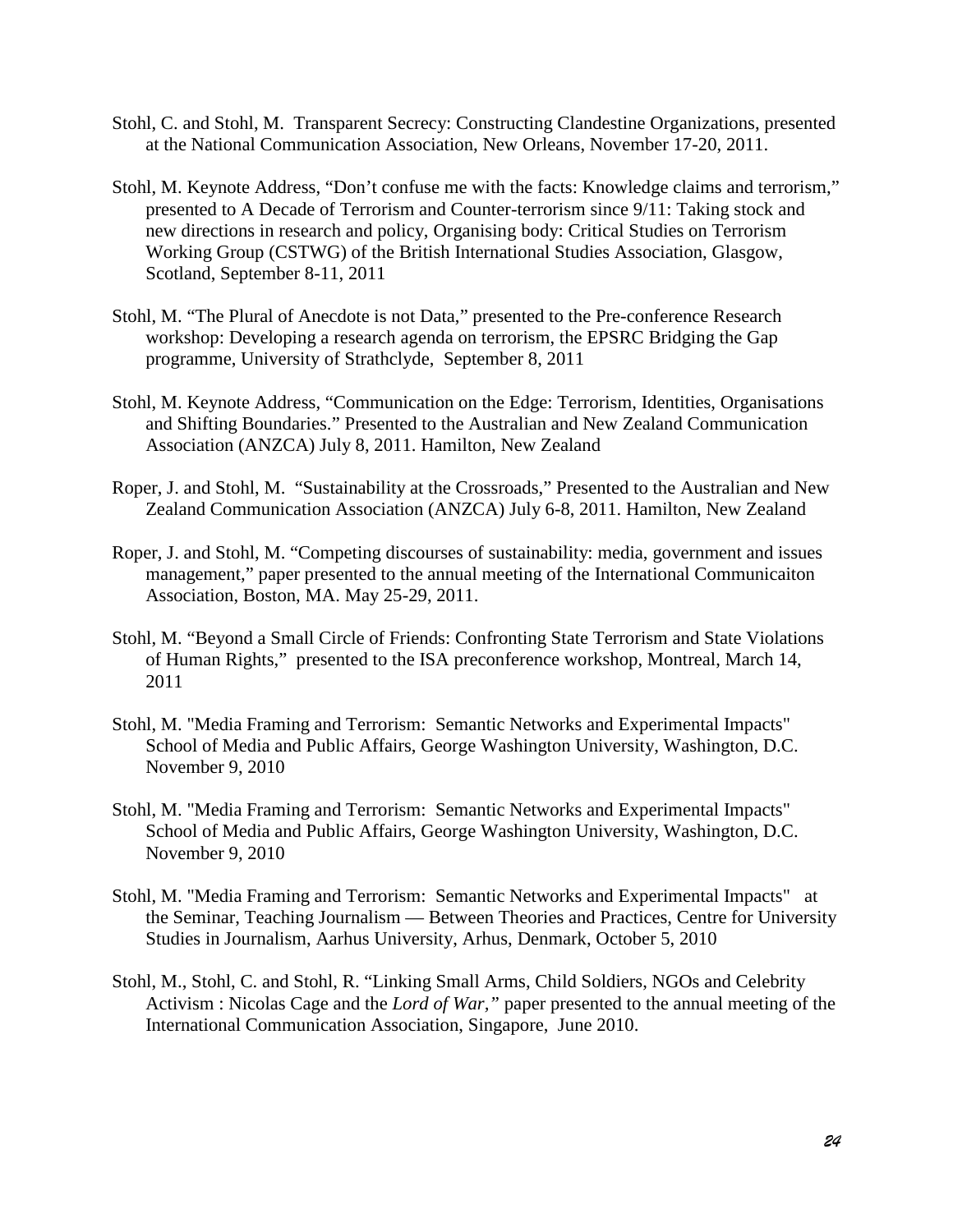- Stohl, M. and Stohl, C. "Corporate Social Responsibility: A new perspective for a new generation." Keynote Address to the International Conference on Communication and Media 2010 (iCOME10). Malacca, Malaysia, June 2010.
- Stohl, M. "Fragile, Failed and Failing States: State Terrorism and the International Community,' paper presented to the annual meeting of the International Studies Association, New Orleans, February 2010
- Stohl, M. "Framing Terrorism: Terrorism, Networks, and Counter-Terrorism from George W. Bush to Barack Obama," paper presented to the annual meeting of the International Studies Association, New Orleans, February 2010
- Stohl, M. "Plus ça change, plus c'est la même chose? The war on terror and networks of terrorism from George W. Bush to Barack Obama." Australian National University, Canberra, August 2009
- Stohl, M. "The Media, Terrorism and Counterterrorism," Department of Media and Communication, University of Canterbury, New Zealand, August 2009
- Stohl, M. "Measuring Human Rights," Department of Political Science, University of Canterbury, New Zealand, August 2009
- Stohl, M. "Impact of Terrorism on the Military and Society," Department of Political Science, University of Canterbury, New Zealand, August 2009
- Stohl, M. "Framing Terrorism," Department of Media and Communication, University of Canterbury, New Zealand, July 2009
- Stohl, M. "British and American Media Framing of the 2005 London bombings and the implications for civil liberties and attitudes towards Muslims," School of Social and Political Sciences, University of Canterbury, New Zealand, July 2009
- Stohl, M. "The Media and Terrorism," Department of Media and Communication, University of Canterbury, New Zealand, July 2009
- Stohl, M. "The war on terror and networks of terrorism from George W. Bush to Barack Obama," Community Education Program and the School of Social and Political Sciences, University of Canterbury, New Zealand, July 2009
- Stohl, M. and Brinson, M. "On Screen Muslims: Media, Muslims and Terrorism," International Communication Association Chicago, May 2009
- Brinson, M. and Stohl, M. "Media Framing of Terrorist Events in the United States and United Kingdom," International Communication Association Chicago, May 2009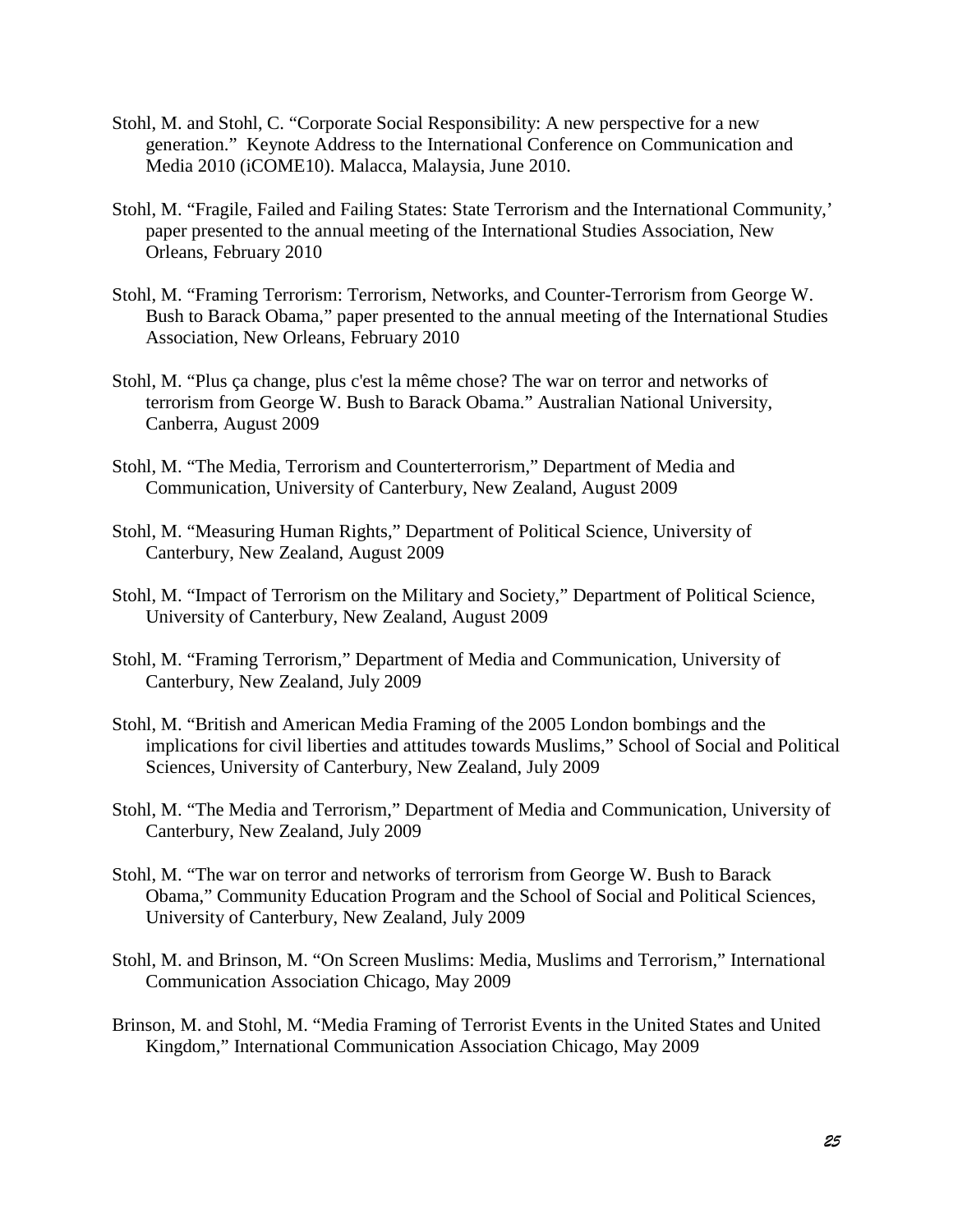- Stohl, M. "Further Hypotheses on the Recruitment and Desistance of Criminals, Terrorists and Youth Gangs," Australian National University ARC Centre of Excellence in Policing and Security, March 2009
- Stohl, M. "The Study of Western State Terrorism," International Studies Association, New York, February 2009
- Stohl, M. "Hypotheses on the Recruitment and Desistance of Criminals, Terrorists and Youth Gangs," Australian National University ARC Centre of Excellence in Policing and Security, December 2008
- Stohl, M. "Media Framing of Terrorism and Civil Liberties," National Communication Association San Diego, November 2008
- Danis, M. and Stohl, M. "Framing Muslim Terrorist Incidents in the United States and United Kingdom,"International Communication Association Montreal, May 2008
- Stohl, C. and Stohl, M. "What is Al Qaeda?" International Communication Association Organizational Communication Division Preconference Montreal, May 2008
- Stohl, M. "The Global War on Terror and State Terrorism," International Communication Association Montreal, May 2008
- Danis, M. and Stohl, M. "From 7/7 to 8/10 Media Framing of Terrorist Incidents in the US and UK,"International Studies Association, San Francisco, March 2008
- Stohl, M. "Criminals, Terrorists and Networks," Australian National University ARC Centre of Excellence in Policing and Security, December 2007
- Stohl, M. "Keynote Address: Globalization, Structural Holes, Human Rights and Social Responsibility: Paradoxes and Opportunities for States, Corporations and NGOs," The Asia Pacific Academy of Business in Society (APABIS), Vanuatu, June 25,2007
- Stohl, M. "Counterterrorism: Developing Metrics, International Terrorism and Intelligence," Eden Intelligence and the Centre for the Study of Terrorism, University of St. Andrews, Washington D.C., June 14, 2007.
- Stohl, C., Stohl, M.and L. Popova ["A New Generation of Global Corporate Codes of Ethics?"](http://64.112.226.77/one/ica/ica07/index.php?click_key=1&cmd=Multi+Search+Search+Load+Publication&publication_id=171739&PHPSESSID=b68c1b9f9cd9a6fc501ec806bc3261c4), ICA, San Francisco, May 2007
- Stohl, M. and Stohl, C. ["The Debate Over Corporate Social Responsibility and the Development](http://64.112.226.77/one/ica/ica07/index.php?click_key=1&cmd=Multi+Search+Search+Load+Publication&publication_id=171075&PHPSESSID=b68c1b9f9cd9a6fc501ec806bc3261c4)  [of Human Rights Norms and Standards,](http://64.112.226.77/one/ica/ica07/index.php?click_key=1&cmd=Multi+Search+Search+Load+Publication&publication_id=171075&PHPSESSID=b68c1b9f9cd9a6fc501ec806bc3261c4)" ICA, San Francisco, May 2007
- Danis, M. and Stohl, M. "Framing Muslim Terrorist Incidents in the United States and United Kingdom: Implications for Counter " paper presented to Faces of Terrorism: Cross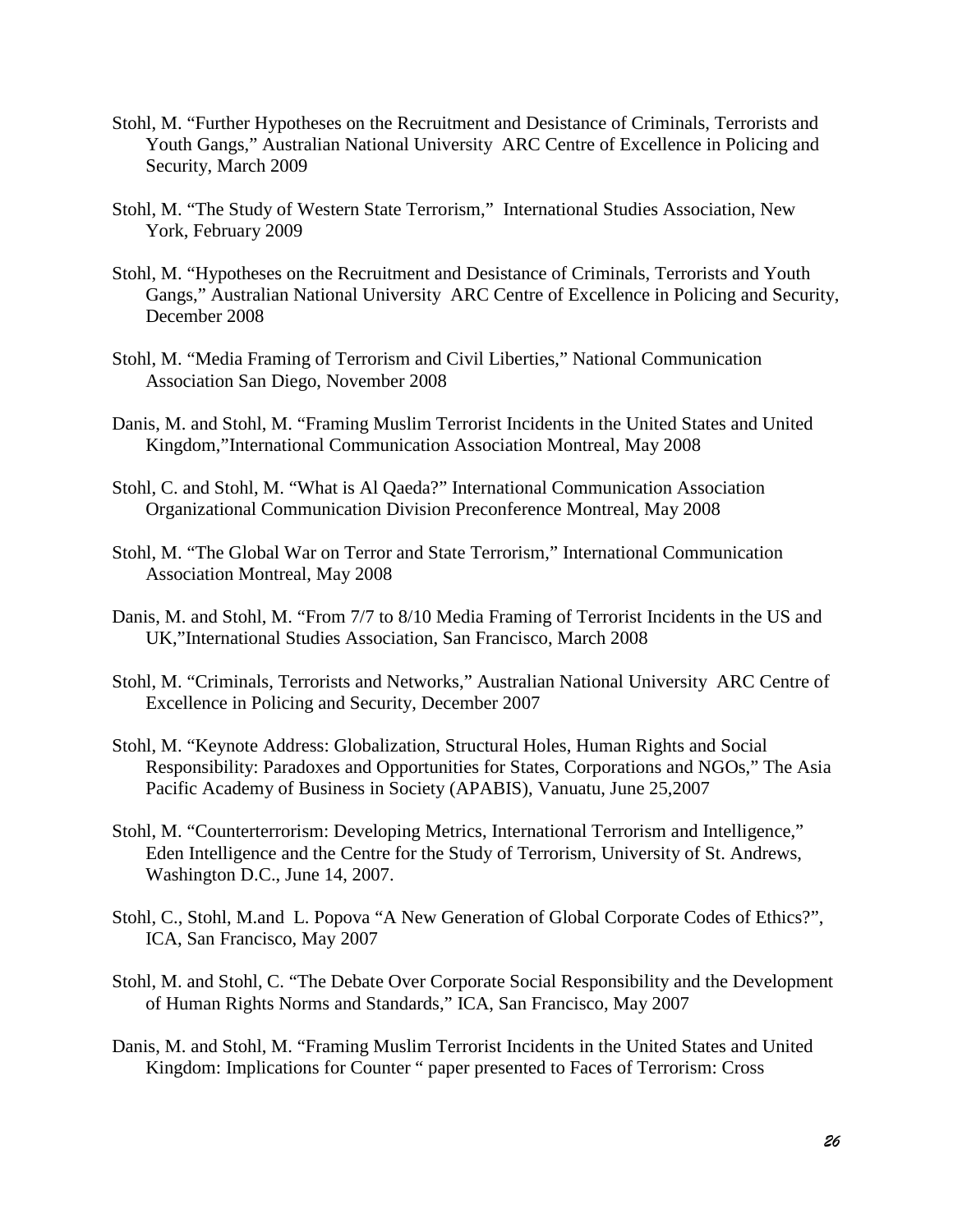Disciplinary Explorations, Meeting of the International Association of Investigative Psychology, Liverpool, U.K. April 2007

- Stohl, M. "Challenges and Opportunities for the internationalization of higher education in the coming decade: The Role of the Faculty," Studies in International Education symposium, The Hague, Netherlands, September 18-19, 2006
- Stohl, M. "Framing Terrorism," talk presented at the Danish School of Journalism, Arhus, Denmark, September 14, 2006
- Stohl, M. "Approaching Terrorism: The Problem of Metrics," International Communication Association, Dresden, Germany, June 2006.
- Stohl, M. "Winners and Losers in the War on Terror ISA," San Diego, March 2006
- Stohl, M. "Approaching Terrorism," talk presented at the Annenberg School for Communication, October 24, 2005
- Stohl, M. "Knowledge Claims and the Study of Terrorism," NATO Advanced Research Workshop, Castelvecchio Pascoli September 14-17, 2005
- Stohl, M. and Stohl, C. "Networks and the War on Terror" presentation to the Workshop on Terrorism and Policing, Australian National University, March 31- April 1, 2005.
- Stohl, M. "The Madrid Agenda," presentation to the Workshop on Terrorism and Policing, Australian National University, March 31- April 1, 2005.
- Brock, L. Holm, H.H., Sorensen, G. and Stohl, M. "Why Weak States Persist," World International Studies Conference, Bilgi University, Istanbul August 24-28, 2005.
- Stohl, M. "Terrorism and Protracted Conflict in a Global Context," paper prepared for the Madrid Summit on terrorism and democracy, March 8-11, 2005
- Stohl, M. "Hegemony and the Power of Power Politics", Paper prepared for delivery at the Annual Meeting of the International Studies Association, March 2-6, 2005, Honolulu, Hawaii.
- Stohl, M. "Terrorists and WMD," paper prepared for delivery at the Carnegie sponsored Maryland Workshop on Non-State Actors, Terrorism, and Weapons of Mass Destruction. University of Maryland, October 15, 2004.
- Stohl, M. and Stohl, C. "Networks and the Bush War on Terror," FIRST Scholars Address University of Colorado, Boulder, Colorado, July 2004.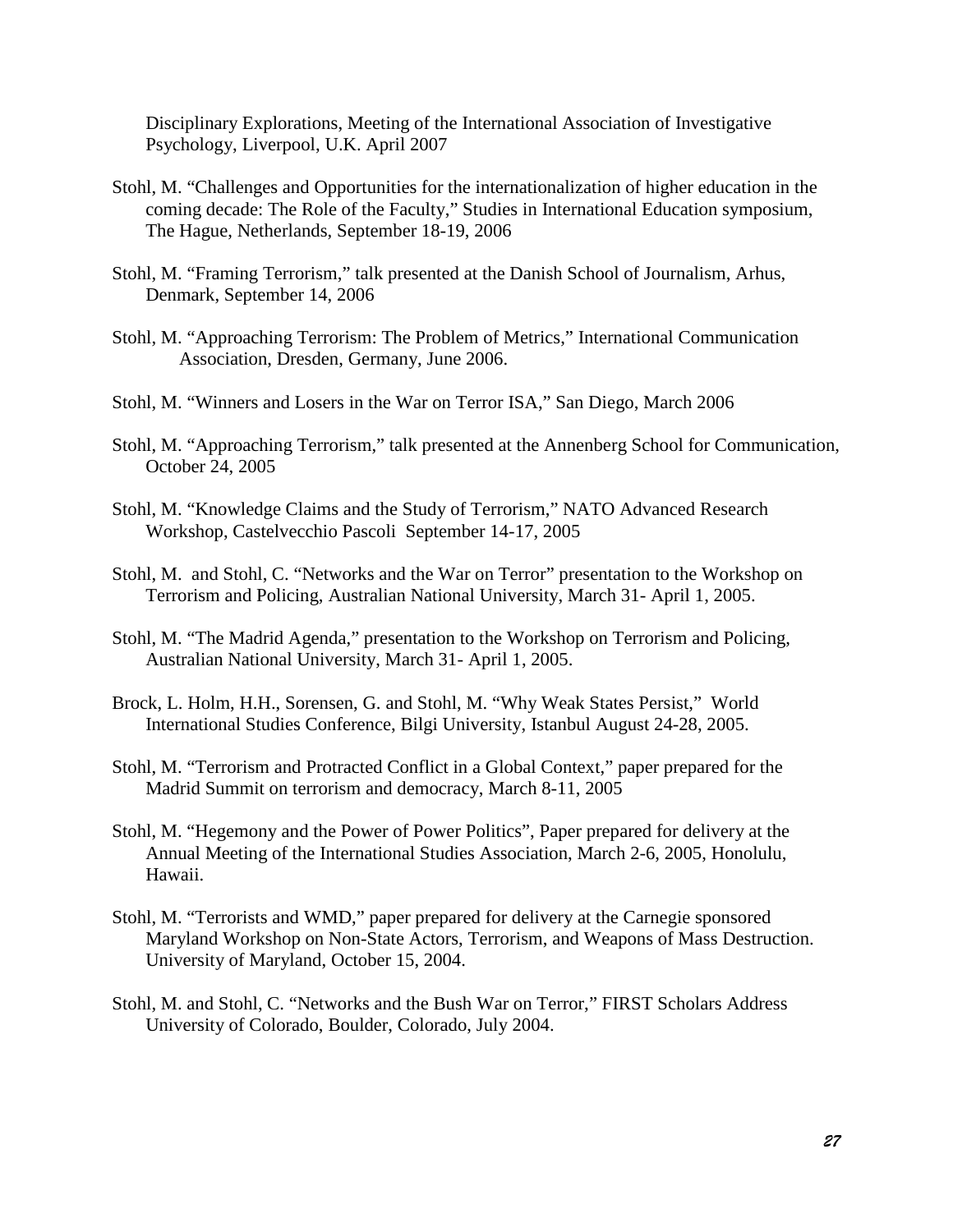- Stohl, M. "Keynote Address: Academic Integration and Education Abroad: Engaging the Faculty,"University of California, Education Abroad Program Annual Conference, Montecito, California, June 2004.
- Stohl, M. "The Power Communication Model of Leadership and the Failed States Paradox," International Communication Association, New Orleans, Louisiana, May 2004
- Stohl, M. "The War on Terror: Assessing the Bush Administration's Approach to Terrorism,"Cosmopolitan Club, Santa Barbara, California, March 2004.

.

- Stohl, M. "The War on Terror and Failed States," International Studies Association, Montreal, Canada, March 2004
- Stohl, M. "Expected Utility and State Terrorism," Root Causes of Terrorism, International Experts Meeting, Oslo, Norway, June 2003.
- Stohl, M. "Human Rights NGOs, the UN and Global Responsibility: Standard Setting, Activists and the Development of Norms," Western Communication Association, Salt Lake City, Utah, February 2003.
- Stohl, M. and Stohl, C. NCA Organizational Communication Preconference: Communication in Action: The Communicative Constitution of Organization and its Implications for Theory and Practice," National Communication Association, New Orleans, Louisiana, November 2002.
- Stohl, M. "Networks of Terror, Failed States and Failing Policies After September 11" Workshop on Failed States, Strategic Outreach Program of the Strategic Studies Institute, Army War College, Santa Barbara, California September 2002.
- Stohl, M. "Networks, Terrorism, and Terrorist Networks," International Communication Association, Seoul, Korea, July 2002.
- Stohl, M. and Stohl, R."The Failed and Failing State and the Bush Administration: Paradoxes and Perils" paper presented to the Workshop on Governance and the Failed State, Florence, Italy, April 10-14, 2001.
- Flemming, P. and Stohl, M. "Myths and Realities of Cyber Terrorism," paper presented to the International Conference on Countering Terrorism Through Enhanced International Cooperation, Courmayeur, Mont Blanc Italy, September 22-24, 2000.
- Stohl, M. Globalization and the Failed State: The Continuing Tensions Between National Security and Human Security: A summing up Failed States III: Globalization and the Failed State Florence, Italy, April 7-10, 2000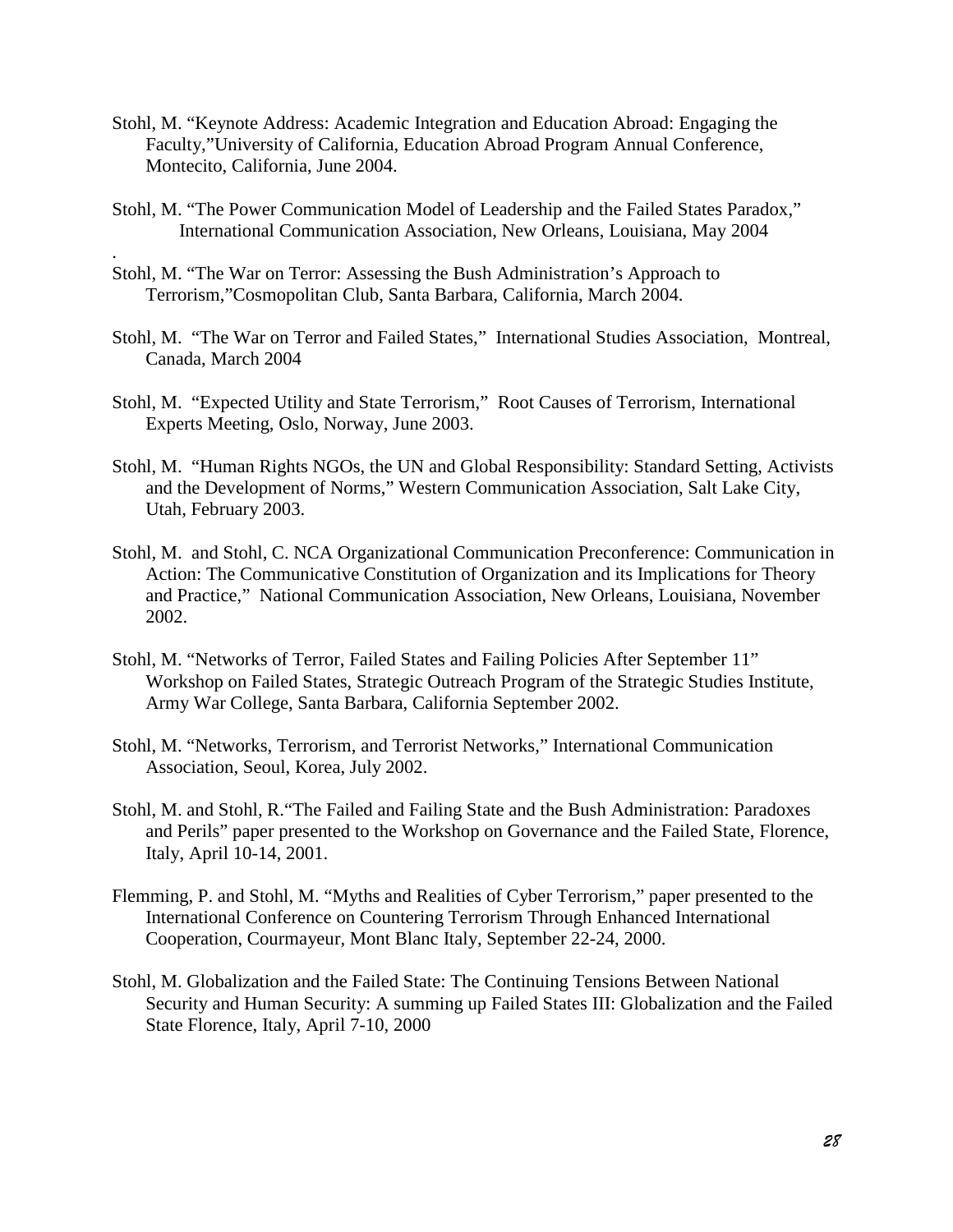- Stohl, M. "Beyond a Small Circle of Friends: presented to Failed States and International Security II: Sources of Prevention, Modes of Response, and Conditions of State Success and Renewal, Purdue University, April 8-11, 1999.
- Stohl, M. "Westphalia, the End of the Cold War and the New World Order: Old Roots to a "NEW" Problem (with George Lopez)" "Failed States and International Security: Causes, Prospects, and Consequences" Purdue University, West Lafayette, February 25-27, 1998
- Stohl, M. "The New Transatlantic Agenda' (NTA) in the EU-US partnership: The View from the United States," Joint Meeting of the Council on International Educational Exchange and European Association of International Education, Barcelona, Spain, November 20-22, 1997.
- Stohl, M. "Dos and Don'ts in Developing A Successful Exchange Program with American Universities," National Agency for Higher Education, Sweden, Seminar on Faculty Exchange with the United States, Uppsala University, April 21-22, 1997.
- Stohl, M. "The Threat to U.S. Higher Education's Preeminence Among Global Universities," Annual meeting of the National Association of State Universities and Land Grant Colleges, San Diego, November 18-20, 1996
- Stohl, M. "Strategic Planning for International Programs in an Age of Diminishing Resources," Annual meeting of the Association of International Educational Administrators, Bandera, Texas, February 1996
- Stohl, M. "Global Competence and the Training of Area Studies and International Relations Specialists," Annual meeting of the Council on International Education Exchange, November 1-3, 1993.
- Stohl, M. "State Terrorism and the Media," presented to the thirteenth general conference of the International Peace Research Association, Groningen, July 1990.
- Stohl, M. " The functionalist approach to European Integration: Norms, Regimes and Organizational Communication." International Communication Association, Dublin, Ireland, June 1990.
- Stohl, M. "Ethnic Conflict and Human Rights," Peace and Conflict Studies Course, Uppsala, May 1990.
- Stohl, M. "Ethical Dimensions of the Changing Use of Force," Notre Dame, Indiana, April 1990.
- Stohl, M. "Towards a New Framework for Monitoring Human Rights," PI00M Symposium II, State University of Leiden, The Netherlands, April 27, 1990.
- Stohl, M. "Third Parties and Terrorism," International Studies Association, London, April 1989.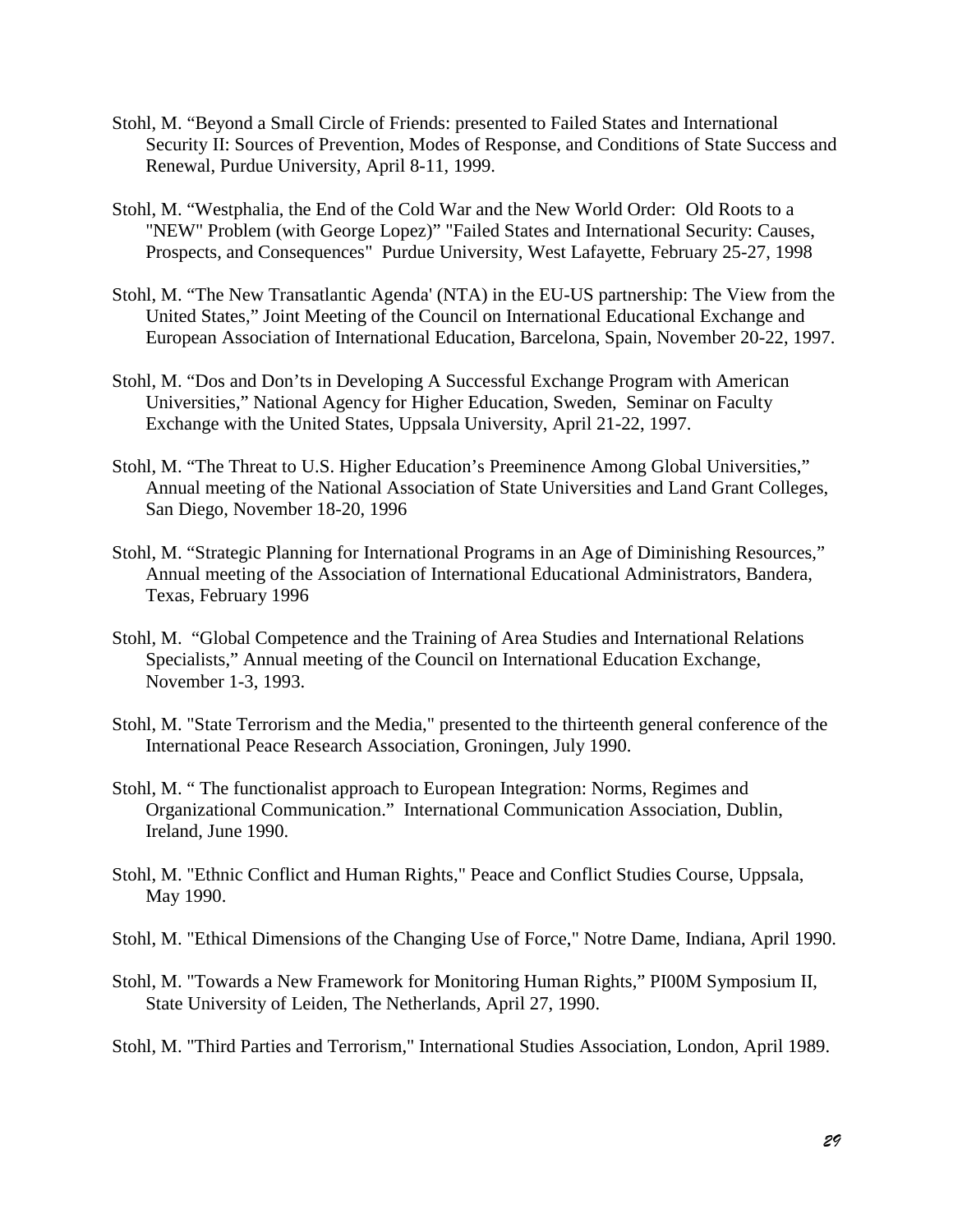- Stohl, M. "The Reagan Administration and Human Rights: Problems of Concept and Measurement," presented to the Carnegie Council Facility Institute for the Teaching of Ethics: U.S. Human Rights Policies, September 14-16, 1989, Purdue University.
- Stohl, M. "The Reagan Administration and Counter Terrorism," Inter-University Seminar on Armed Forces and Society workshop "The United States and Unconventional Conflict," Chicago, Illinois, April 22-23, 1988.
- Stohl, M. "State Terrorism and the News Media," (with Peter Flemming), Conference on Communication in Terrorists Events, Boston, Massachusetts, March 3-5, 1988.
- Stohl, M. "The Bombing of Libya: The Continuing Failure of the Reagan Administration Counterterrorism Policy," Indiana Consortium for Security Studies, Butler University, November 13, 1987.
- Stohl, M. "Alternative National Security Perspectives: The Case of New Zealand, the United States, Nuclear Power, and ANZUS," International Studies Association, Washington, D.C., April 15-18, 1987.
- Stohl, M. "The Reagan Administration, the Use of Force, and International Terrorism," presented at the Association of Arab-American University Graduates, Nineteenth Annual Convention, Boston, Massachusetts, November 13-16, 1986.
- Stohl, M. "Terrorism and Counterterrorism: The Failure of the Reagan Administration," presented at the Annual Convention of American Political Science Association, Washington, DC, August 1986.
- Stohl, M. "State Violation of Human Rights: Issues and Problems of Measurement," (with David Carleton, George Lopez, and Stephen Samuels) presented to the Annual Meeting of the AAAS, Philadelphia, PA, May 25-30, 1986.
- Stohl, M. "Outside a Small Circle of Friends," presented to the Eleventh General Conference of the International Peace Research Association, University of Sussex, Brighton, England, April 11-19, 1986.
- Stohl, M. "States, International Terrorism, and Democracy," sponsored by the Westcott Fund for Ethics in Society of the Maxwell School of Citizenship and Public Affairs of Syracuse University, presented at Syracuse University, Syracuse, NY, March 20-22, 1986.
- Stohl, M. "States, Terrorism, and State Terrorism," presented at the Defense Intelligence College Symposium on Terrorism, Washington, D.C., December 3, 1985.
- Carleton, D. and Stohl, M. "The United States and the Redemocratization of Latin America," presented to the XIIIth Congress of the International Political Science Association, July 15- 20, 1985, Paris.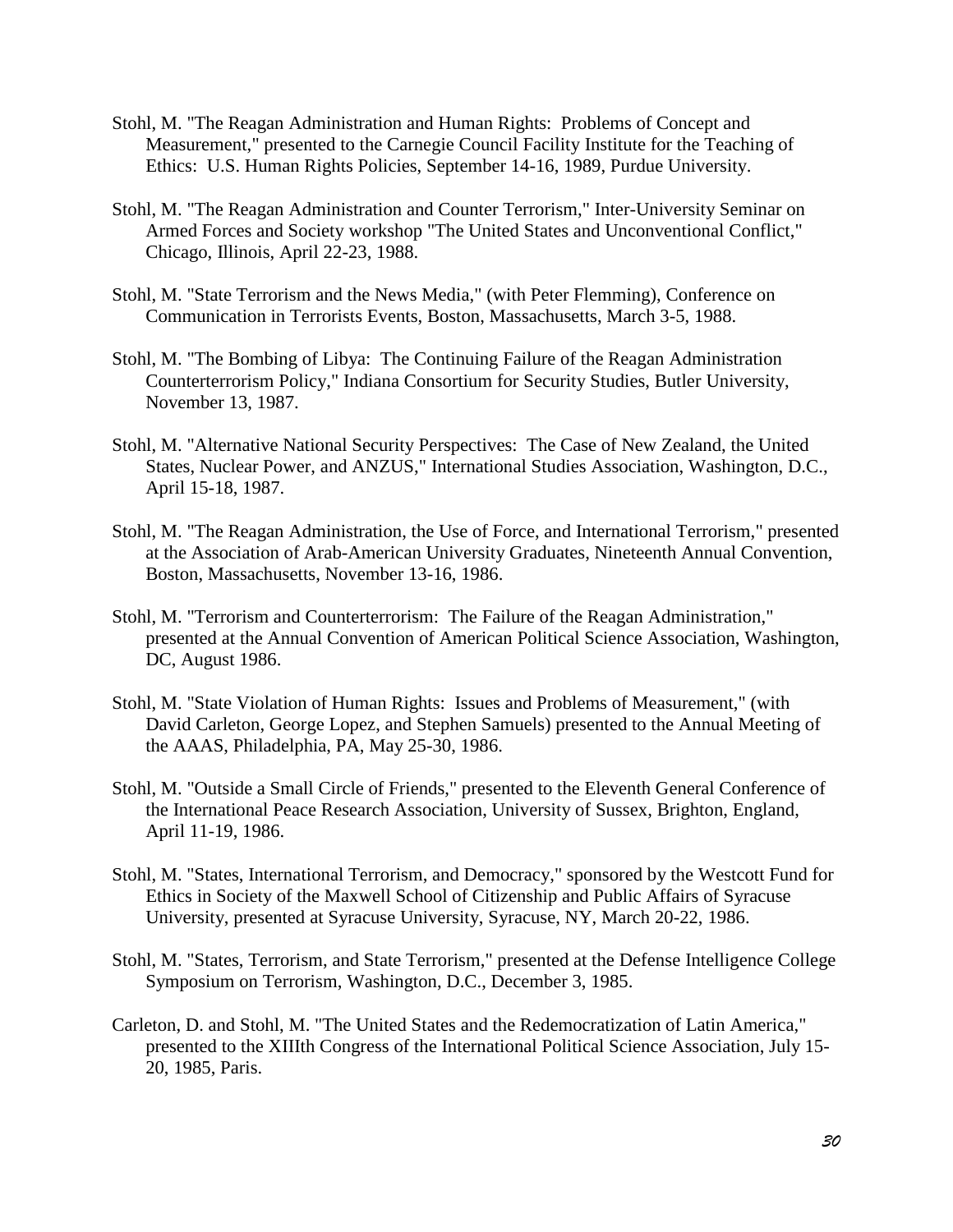- Stohl, M. "The Persistent Patterns of Superpower Terrorism and Violence," presented to the XIIIth Congress of the International Political Science Association, July 15-20, 1985, Paris.
- Stohl, M. "Persistent Patterns of State Terrorism," presented to the annual meeting of the International Studies Association March 5-11, 1985, Washington, D.C.
- Stohl, M. "State Terrorism, Genocide and Mass Killing: The Role of Bystanders," presented to the annual meeting of the American Political Science Association, Washington, August 1984.
- Stohl, M. "The Superpowers and International Terrorism," presented to the annual meeting of the International Studies Association, Atlanta, March 27-April 1, 1984. Also presented to the New Zealand Political Science Association, Wellington, New Zealand, May 15-17, 1984.
- Carleton, D. and Stohl, M. "The Foreign Policy of Human Rights; from Carter to Reagan," presented to the Tenth Annual Illinois Public Policy Conference, Charleston, Illinois, April 11-13, 1984.
- Roberts, M., Schartz, M., Stohl, M. and Targ, H. "The World Food System and the Green Revolution," presented to the Annual Meeting of the International Studies Association, Mexico City, April 5-9, 1983.
- Stohl, M. and Duvall, R.D. "Terrorism as Foreign Policy," presented to the Annual Meeting of the International Studies Association, Mexico City, April 5-9, 1983.
- Stohl, M., Carleton, D. and Johnson, S. "Human Rights, State Terrorism and U.S. Foreign Aid: From Nixon to Reagan," presented to the Joint Workshops of the Foreign Consortium of Political Research, Freiburg, FRG, March 20-25, 1983 (paper presented in absentia).
- Stohl, M., Carleton, D. and Johnson, S. "National Security, National Interest, Human Rights and International Terrorism: From Nixon to Reagan," (presented to the Annual Meeting of the International Studies Association, Midwest, St. Louis, November 11-13, 1982.
- Stohl, M. "Domestic and International Interests and Consequences on U.S. Foreign Economic Policy: Responses to the NIEO," Conference on the New International Economic Order, University of Ife, Ile-Ife, Nigeria, June 1982, (paper presented in absentia).
- Stohl, C. and Stohl, M. "Political Economy and the Palate," presented to the Annual Meeting of the International Studies Association, Cincinnati, Ohio March 24-27, 1982.
- Stohl, M. "International Dimensions of State Terrorism," presented to the Annual Meeting of the Midwest Political Science Association, Milwaukee, Wisconsin, April 28-May 1, 1982.
- Stohl, M. "National Interests and State Terrorism," presented to the Midwest Marxist Scholars Conference, Bloomington, Indiana, March 6-7, 1982 and the Southwest Social Science Association Meeting, San Antonio, Texas, March 17-20, 1982.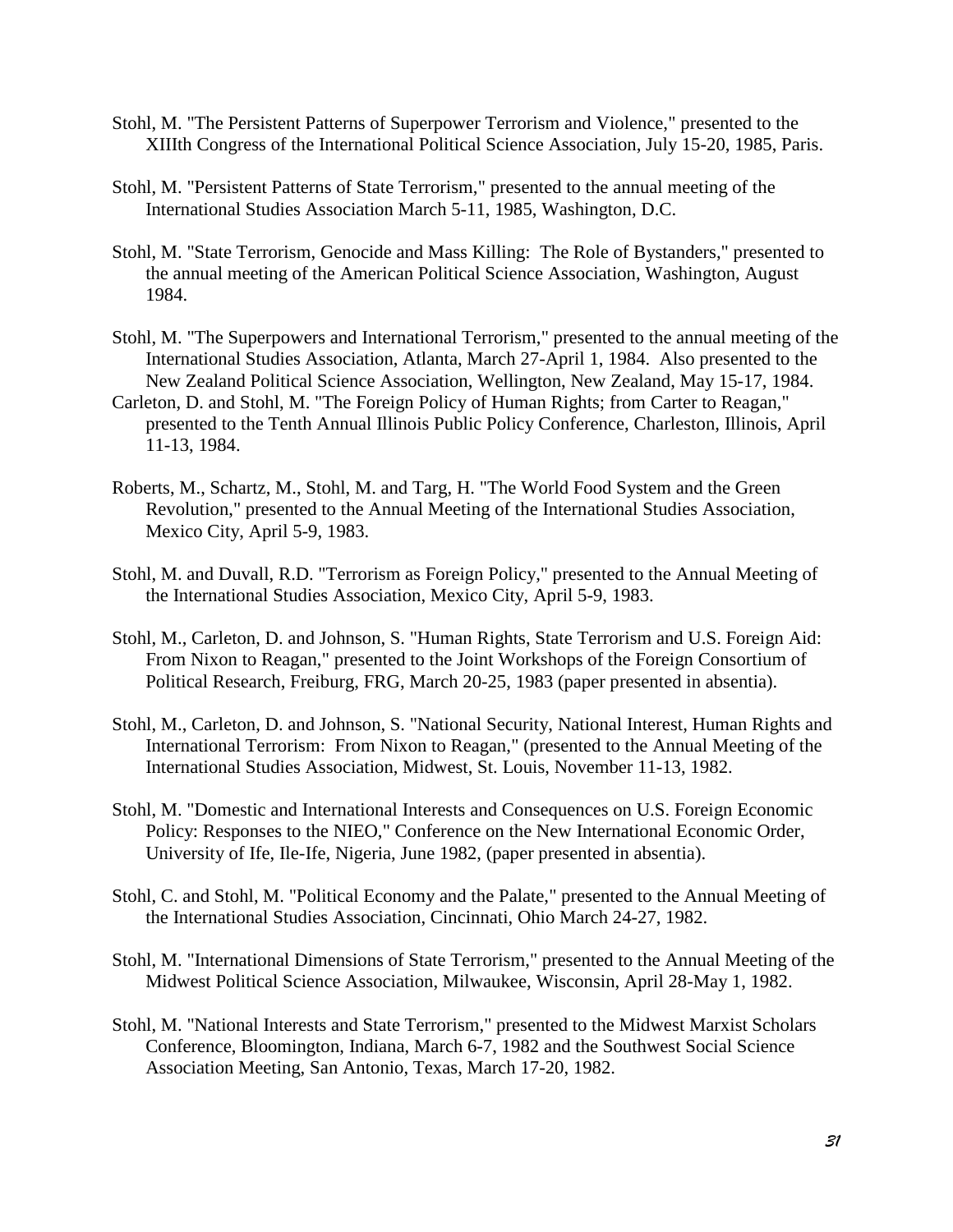- Stohl, M. "Fashions and Fantasies in the Study of Political Terrorism," UNESCO Symposium on Political Violence, Dubrovnik, Yugoslavia, June 29 - July 3, 1981.
- Stohl, M. "The Three Worlds of Terrorism," presented to Political Violence, a course at the Inter University Center of Postgraduate Studies, Dubrovnik, Yugoslavia, June 29, 1981.
- Stohl, M. "The U.S. Response to the NIEO," International Studies Association, March 18-22, 1981, Philadelphia, and Midwest Political Science Association, Cincinnati, April 15-18, 1981.
- Stohl, M. "The Three Worlds of Terrorism," Fourth Annual Third World Conference, University of Nebraska, Omaha, October 22-25, 1980. Revised and presented also to Political Violence, a course at the Inter University Center of Postgraduate Studies, Dubrovnik, Yugoslavia, June 29, 1981.
- Stohl, M. "Myths and Realities of Political Terrorism," Center for International Research in Teaching, Graduate School of International Studies, University of Denver, June 11, 1980.
- Stohl, M. "The U.S. and the NIEO," Joint Workshops of the European Consortium of Political Research, Florence, March 25-30, 1980.
- Stohl, M. "Social Consequences of the New International Division of Labour: The Case of the United States," Eighth General Conference of the International Peace Research Association, Konigstein, FRG, August 18-24, 1979.
- Stohl, M. "Imperialism at Home: The American and British Experience," Eleventh World Congress of the International Political Science Association, Moscow, August 12-18, 1979.
- Stohl, M. "The Nexus of Civil and International Conflict," Joint Workshops of the European Consortium for Political Research, Workshop on Social Conflict, Brussels, April 17-21, 1979.
- Stohl, M. "The Impact of Imperialism on the Imperial Power," paper presented to the Seventh General Conference of the International Peace Research Association, Oaxtepec, Mexico, December 11-16, 1977.
- Stohl, M. "Dominance and the Dominant Power," paper presented at the Annual Convention of the International Studies Association, Toronto, February 25-29, 1976.
- Stohl, M. "Measuring the Domestic Consequences of the Vietnam War," paper presented at the Annual Convention of the International Studies Association, Washington, DC, February 19- 22, 1975.
- Stohl, M. "Alternative Approaches to the Study of Conflict and Violence," paper presented to the Instituo Universitario De Perquisas Do, Rio De Janiero, Brazil, December 1974.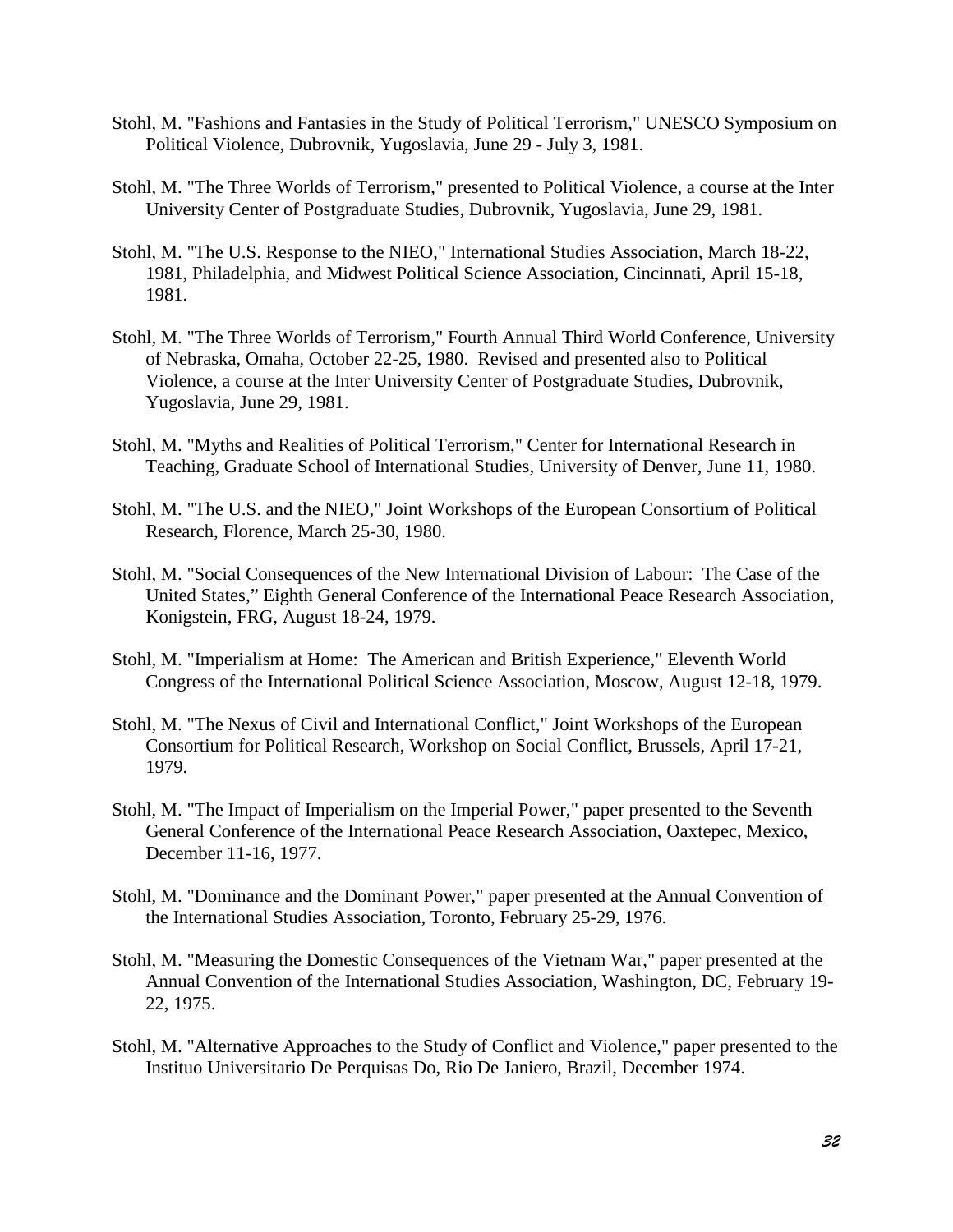- Stohl, M. "War and Domestic Political Violence: The Case of the United States 1890-1970," paper presented to the Annual Meeting of the International Studies Association, St. Louis, March 20-23, 1974.
- Stohl, M. "Theory and Method in the Study of Linkages Between Foreign and Domestic Violence," paper presented to Commission 4 of the Fifth International Peace Research Association Conference, Varanasi, India, January 4-8, 1974.
- Stohl, M. "Linkages Between War and Domestic Violence," paper presented to Commission 2:3 of the Ninth World Congress of the International Political Science Association, Montreal, August 19-26, 1973.
- Stohl, M. "Images, Anarchism and Alternative Futures," paper presented to the Meeting of the Midwest International Studies Association, St. Louis, April 19-21, 1973.
- Stohl, M. "The Study of Conflict Behavior Within and Between Nations: Some New Evidence," paper presented at the Annual Meeting of the Midwest Political Science Association, Chicago, May 1971.

### **PUBLIC LECTURES AND PRESENTATIONS:**

- Stohl, M. ["Global Power Shifts? Bullets, Bucks, Bits, Buddies, Ballots and Beliefs,](http://vimeo.com/21610288)" The Santa Barbara Institute on World Affairs Inaugural Forum, February 26, 2011.
- "Approaching Counter Terrorism, The Problem of Metrics," talk presented at National Chengchi University, Taipei, Taiwan, March 2007
- "Approaching Counter Terrorism, The Problem of Metrics", talk presented at City University of Hong Kong, March 2007
- "Approaching Counter Terrorism," talk presented at St. Andrews University Center for the Study of Terrorism, St. Andrews, UK, September 22, 2006
- "Framing Terrorism," talk presented at the Danish School of Journalism, Arhus, Denmark, September 14, 2006
- "Old Myths, New Realities and Terrorism," UCSB Alumni Association, Costa Mesa, CA, May 17, 2006.
- "Terrorism and Counterterrorism: The Problem for Democracies," Dean's Policy Briefing, UCSB, November 17, 2005.
- "Approaching Terrorism," talk presented at the Annenberg School for Communication, October 24, 2005
- "Networks and the War on Terror (with C. Stohl)" presentation to the Workshop on Terrorism and Policing, Australian National University, March 31- April 1, 2005.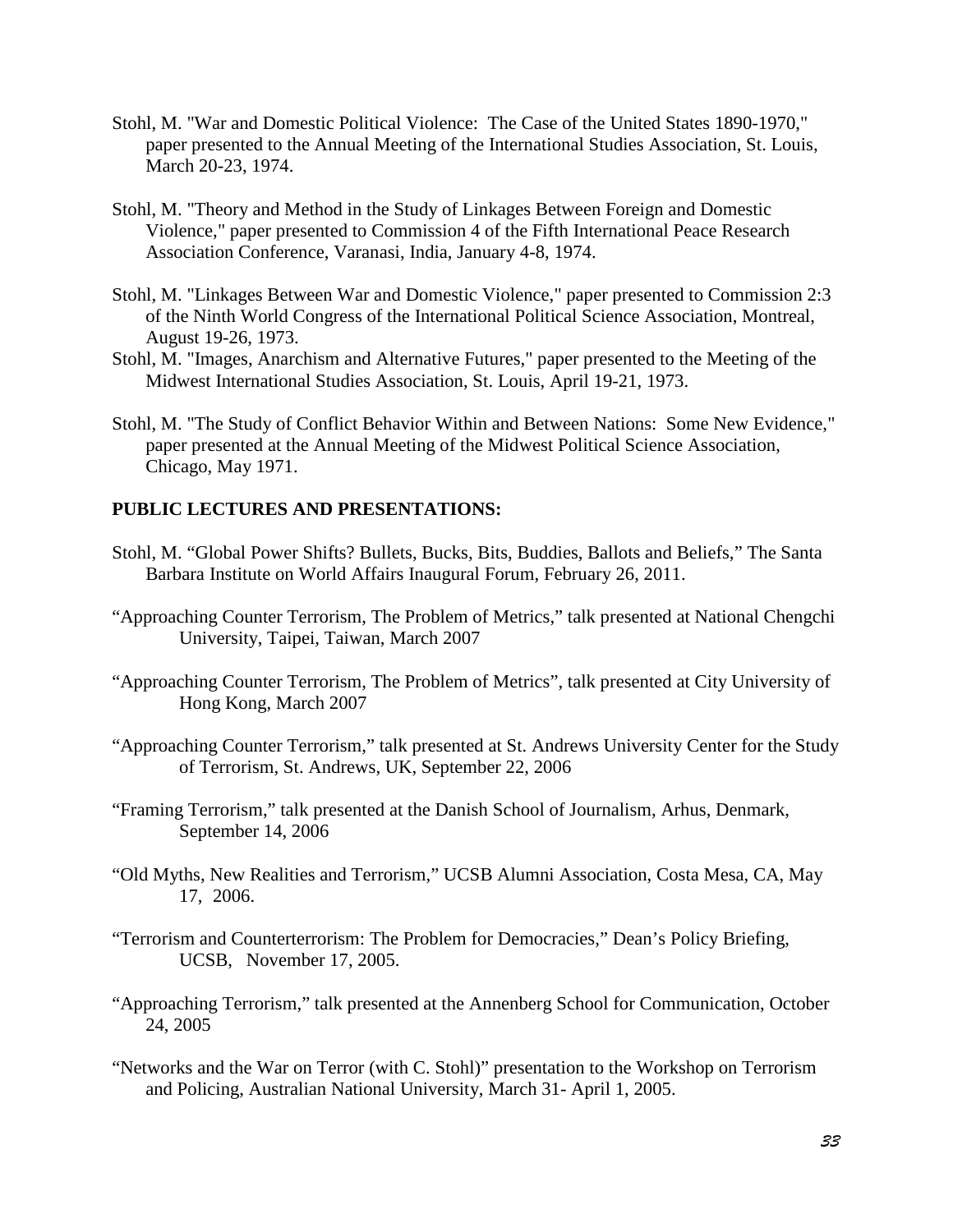- "The Madrid Agenda," presentation to the Workshop on Terrorism and Policing, Australian National University, March 31- April 1, 2005.
- "Networks and the Bush War on Terror, (with C. Stohl), FIRST Scholars Address University of Colorado, Boulder, Colorado, July 2004.
- "Keynote Address: Academic Integration and Education Abroad: Engaging the Faculty," University of California, Education Abroad Program Annual Conference, Montecito, California, June 2004.
- "The War on Terror: Assessing the Bush Administration's Approach to Terrorism," Cosmopolitan Club, Santa Barbara, California, March 2004.
- NCA Organizational Communication Preconference: Communication in Action: The Communicative Constitution of Organization and its Implications for Theory and Practice. (With C. Stohl)" National Communication Association, New Orleans, Louisiana, November 2002.
- "Government, Private Sector and University Alliances in the Knowledge Economy", USIS, Nikko Hotel, Kuala Lumpur, Malaysia, 29 February 2000.
- "Promoting International Programs: Strategic Choices and Limited Budgets", Annual meeting of the Association of International Educational Administrators, Merida, Mexico, February 11- 14, 1999.
- "The Value of International Collaborative Research: The Perspective from the American Land Grant University" to the AAAS-GAAC colloquium on U.S. and German Approaches to International Scientific Cooperation, Washington, October 15-16, 1998.
- "Human rights in U.S. Foreign Policy" presented to the American Round Table, Arhus University, the Danish School of Journalism and the Arhus School of Business, April 18, 1997.
- "United States Human Rights Policy and Foreign Assistance Allocation from Carter to Clinton," Globalization of Democracy Series, Loyola University, Chicago, September 30, 1997.
- "Myths and Realities of Cyber Terrorism," Talk presented to the Australian Institute of Criminology, Canberra, Australia, October 30, 2000.
- "Myths and Realities of Cyber Terrorism," Talk presented to the Cyberspace Policy Institute, George Washington University, March 5, 2001.
- Interlocutor/Moderator, "The Individual and the Future State, Future Tense: The Sense of Place in a Changing World," Indiana Humanities Council, Indianapolis, November 4-5, 1989.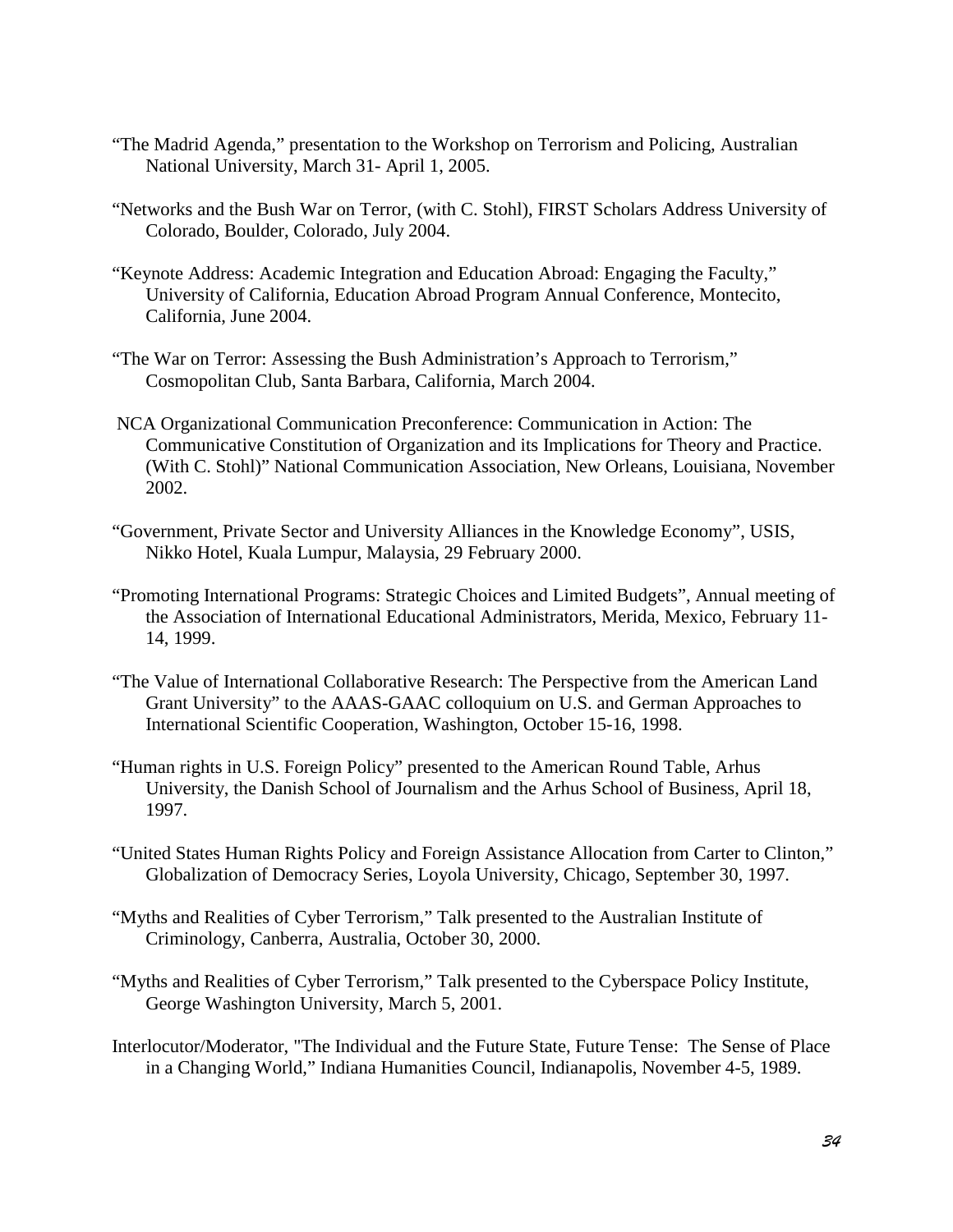- "The Reagan Foreign Policy Legacy," The Challenge for the Next Administration Convocation, Lafayette College, Easton, PA, October 26, 1988.
- "The Reagan Foreign Policy Legacy," The Challenge for the Next Administration Convocation, Marian College, Indianapolis, IN, October 18, 1988.
- "State Terrorism in Domestic and International Affairs," Swedish Agency for International Technical and Economic Co-operation Course on Conflict Resolution, Uppsala, Sweden, May 26, 1988.
- "The Reagan Administration and Counterterrorism," Institute for Political Science, Aarhus University, Denmark, May 5, 1988.
- "Myths and Realities of Political Terrorism," Danish Commission on Security and Disarmament Affairs Lecture, Copenhagen, Denmark, May 2, 1988.
- "Terrorism and Counterterrorism," Rose Hulman Institute of Technology, January 27, 1988.
- "The Challenge of Terrorism," InterUniversity Seminar on Armed Forces and Society Symposium on Terrorism Challenge to Open Systems, Chicago, April 24, 1987.
- "International Terrorism: Where is it Leading Us?" Stanford-in-Government Lecture Series, "Issues Beyond the Farm," Stanford University, April 21, 1987.
- "Outside a Small Circle of Friends," Soup and Sandwich Lunch Series, University Church, Purdue University, April 10, 1987.
- "The Case Against the Strategic Defense Initiative: S.D.I. is Mr. Reagan's Arms Control Policy," League of Women Voters, March 18, 1987, West Lafayette, Indiana.
- "The Reagan Administration on International Terrorism," International K, Purdue University, March 5, 1987.
- "Realities of Political Terrorism," presented at Senator Lugar's Tenth Annual Symposium for Tomorrows Leaders, December 9, 1986.
- "International Terrorism: The World Held Hostage," Hartzell Center for the Performing Arts, Piqua, Ohio, October 2, 1986.
- "Terrorism, States and State Terrorism: The Reagan Administration in the Middle East," presented to the Center for Contemporary Arab Studies, Georgetown University Seminar on Terrorism and the Middle East, September 11, 1986.
- "The Challenge of Terrorism," InterUniversity Seminar on Armed Forces and Society Symposium on Terrorism Challenge to Open Systems, Chicago, April 24, 1987.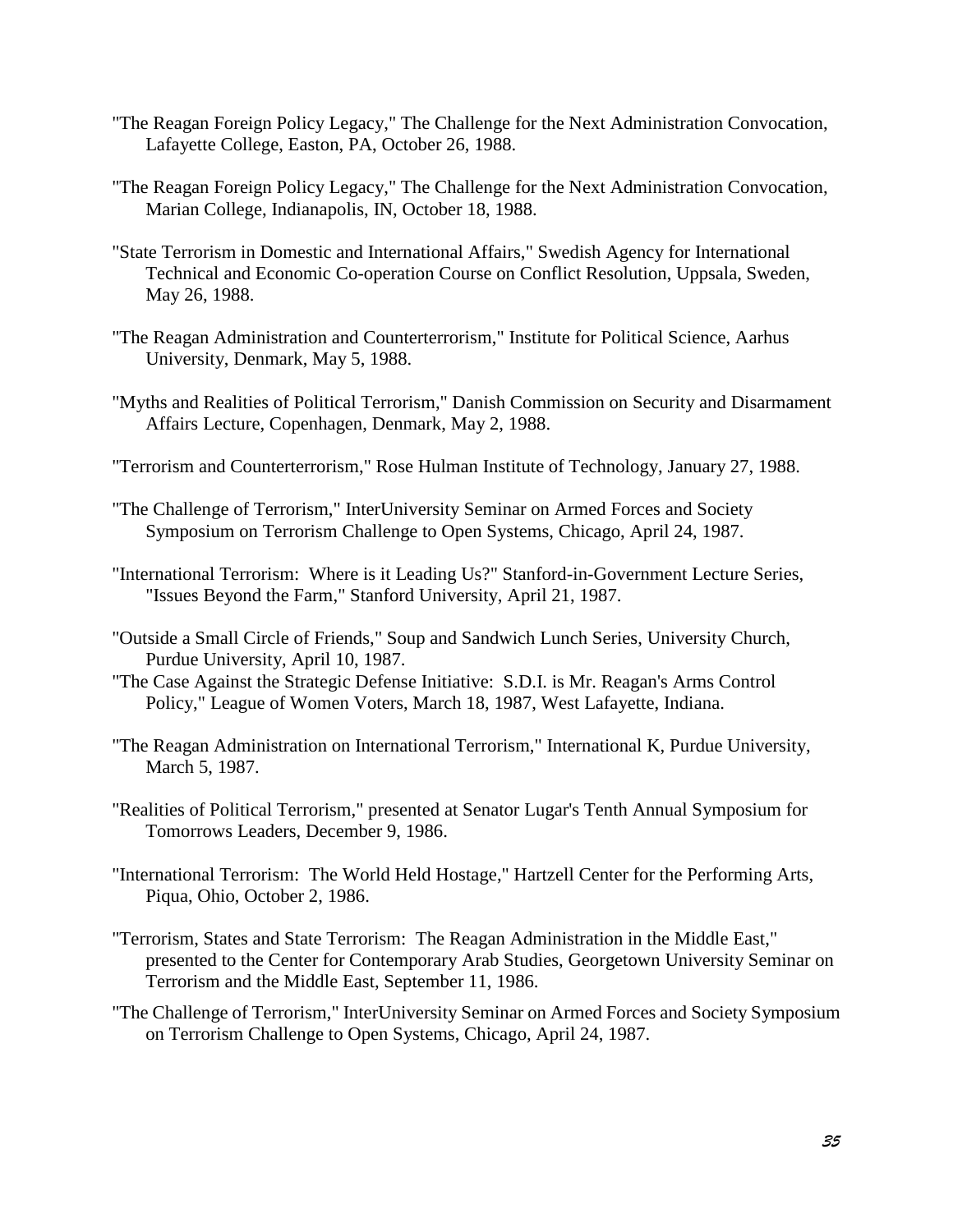- "Terrorism and Counterterrorism: Ten Important Lessons," presented to World Affairs Institute sponsored by the Morgantown Rotary International and the Center for International Affairs, University of West Virginia, Morgantown, WV, April 4, 1986.
- "Terrorism and Counterterrorism: Ten Important Lessons," presented to general campus audience at Indiana University, Kokomo, IN, March 26, 1986.
- "Myths and Realities of Terrorism," presented to general campus audience at Butler University, Indianapolis, IN, February 25, 1986.
- "Myths and Realities of Terrorism," presented to the Indianapolis Council on World Affairs Great Decisions program February 25, 1986.
- "Myths and Realities of Terrorism," and "Failure of the Reagan Administration's Counter Terrorism Policy," presented at the Chicago Council of Foreign Relations, Chicago, IL, February 20 and 21, 1986.
- "States, Terrorism, and State Terrorism," presented at the Defense Intelligence College Symposium on Terrorism, Washington, DC, December 3, 1985.
- "States, Terrorism and Human Rights," Science and Theology Group, November 21, 1985.
- "Terrorism and Human Rights," Golden Key Honor Society Annual Breakfast, Purdue University, November 12, 1985.
- "Unmasking the Terrorists," Kiwanis, West Lafayette, Indiana, November 7, 1985.
- "The U.N. at 40," Peace Fellowship, University Church at Purdue, October 24, 1985.
- "Human Rights and U.S. Foreign Policy," University Church at Purdue, October 10, 1985.
- "Governments and Terrorism," Wesley Foundation at Purdue, October 8, 1985.
- "The Foreign Policy of Human Rights," Center for the Study of Social Conflicts, Leiden, The Netherlands, June 5, 1985.
- "The Superpowers and Terrorism," Aarhus University Institute of Political Science, Denmark, May 31, 1985.
- "Outside of a Small Circle of Friends: Bystanders, State Terrorism and Genocide," Earlham College, October 1984.
- "Myths and Realities of Terrorism," School of Law, University of Queensland, May 30, 1984.
- "Rhetoric and Reality: U.S. Human Rights Policies from Nixon to Reagan," School of Pacific Studies, Australian National University, Canberra, December 6, 1983.
- "Myths and Realities of Political Terrorism," Australian Institute of Criminology, Canberra, December 5, 1983.
- "Rhetoric and Reality: U.S. Human Rights Policies from Nixon to Reagan," New Zealand Institute of International Affairs, Auckland, New Zealand, November 23, 1983.
- "Rhetoric and Reality: U.S. Human Rights Policies from Nixon to Reagan," Victoria University of Wellington, Wellington, New Zealand, September 28, 1983.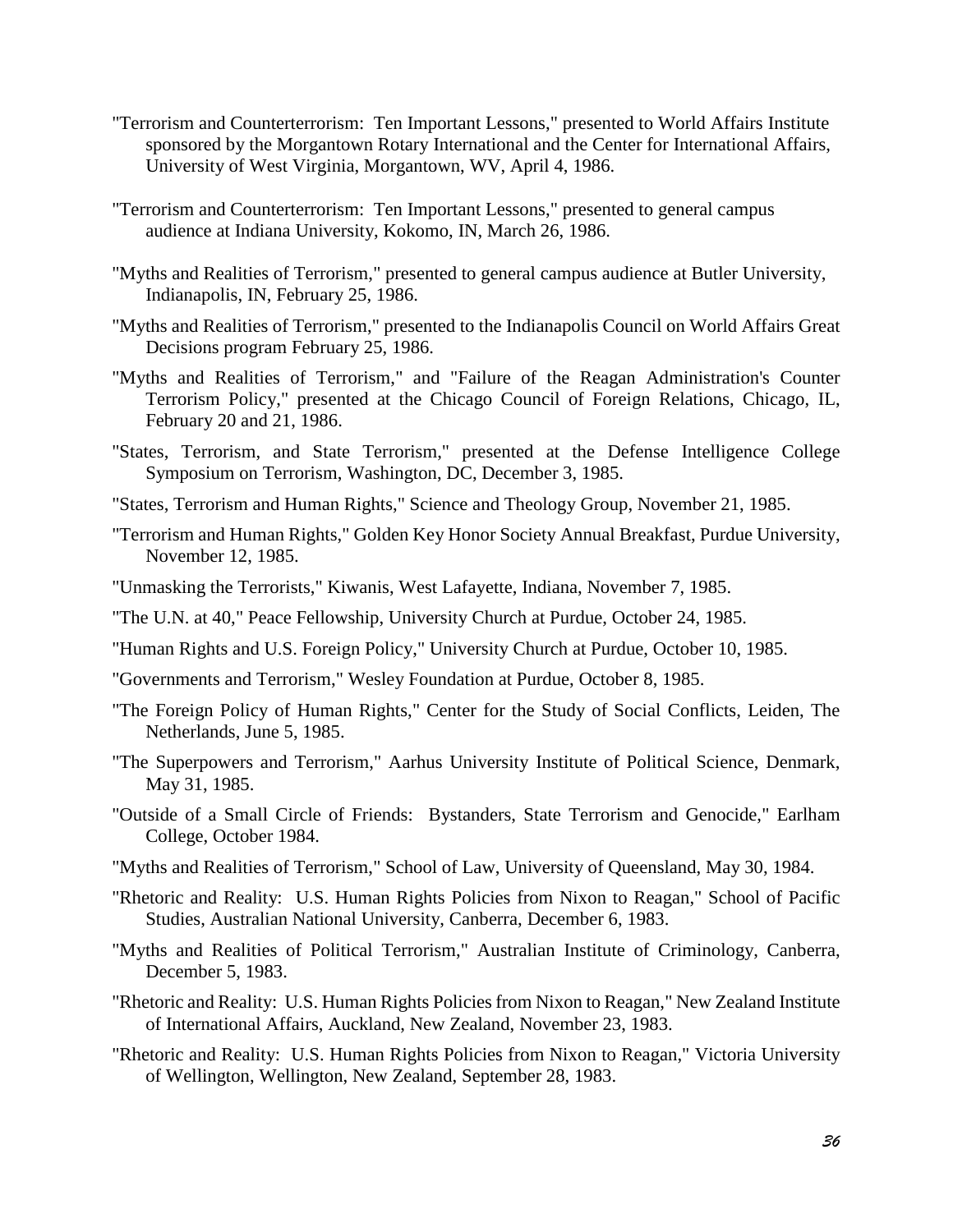- "State Terrorism in International Affairs," Victoria University of Wellington, Wellington, New Zealand, August 17, 1983.
- "U.S. Foreign Assistance and Human Rights from Nixon to Carter," University of Canterbury, Christchurch, New Zealand, July 14, 1983.
- "Myths and Realities of Political Terrorism," Wesley Foundation at Purdue, April 26, 1983.
- "The Possibilities of Peaceful Societies," University Church at Purdue, April 22, 1983.
- "Myths and Realities of Political Terrorism," Franklin College Faculty Seminar, Franklin, Indiana, March 3, 1983.
- "Dimensions of the Middle East Conflict," Institute Day, School District 68 of Skokie, Illinois, February, 1983.
- "The State as Terrorist," Peace and Global Studies Program, Earlham College, Richmond, Indiana, January 28, 1983.
- "Human Rights and American Foreign Policy," Unitarian Church, Lafayette, October 17, 1982.
- "Myths and Realities of Political Terrorism," AFROTC Purdue, April 5, 1982.
- "Economic Interests and Human Rights," B'nai B'rith Hillel, March 28, 1982.
- "Myths and Realities of Political Terrorism," Institute Day, School District 68, Skokie, Illinois, December 4, 1981.
- "Political Implications of Violence," Pastor's Day on Campus, University Church at Purdue, September 29, 1981.
- "Helsinki and Human Rights, "Lafayette Committee on Human Rights, Fall 1980.
- "Myths and Realities of Political Terrorism," Christ United Methodist Church, Lafayette, July 30, 1978.
- "Dimensions of Conflict in the Middle East," Christ United Methodist Church, Lafayette, June 4, 1978.

## **OTHER PROFESSIONAL ACTIVITIES:**

#### **2012-2021**

Editorial Board, Journal of International & Intercultural Communication 2010-2016 Editorial Board, Communication Yearbook 2011-14 Editorial Board, Critical Studies on Terrorism 2012- Member, International Advisory Board of the Terrorism Research Initiative Reviewer, Management Communication Quarterly Reviewer, Theory and Society Reviewer, Communication Theory Reviewer, Journalism Reviewer, Communication Research Reviewer, Journal of Human Rights Reviewer, International Journal of Communication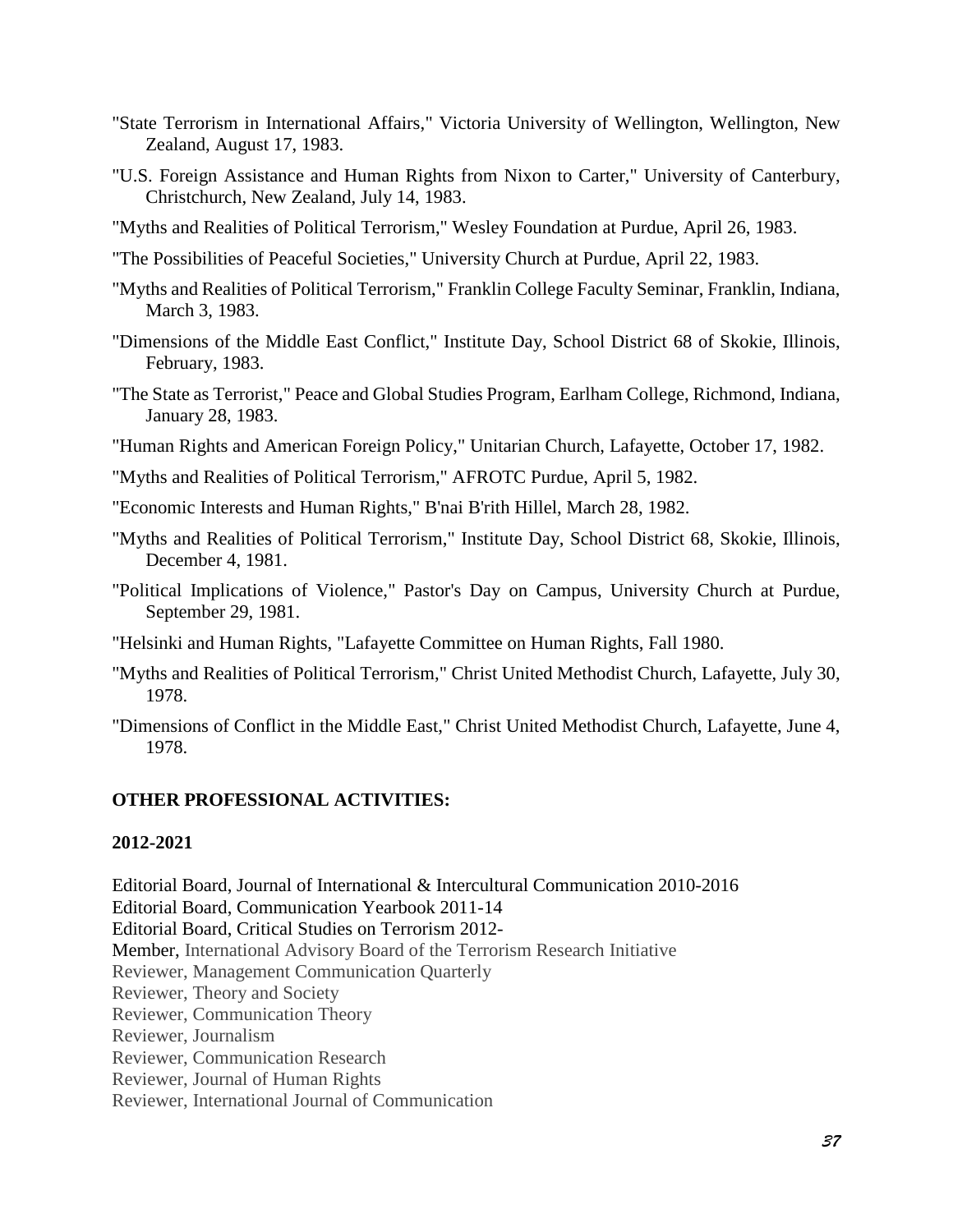Reviewer, Encyclopedia of Intergroup Communication Reviewer, Terrorism and Political Violence Reviewer, Palgrave MacMillan Reviewer, Brookings Institution Press Reviewer, Behavioral Sciences of Terrorism and Political Aggression Reviewer, Routledge

### **Prior Reviewing Activities**

Referee Foreign Policy Analysis Reviewer Palgrave MacMillan Reviewer Rowman and Littlefield Reviewer Routledge Referee Communication Monographs Referee Journal of Communication Management Referee Business Strategy & the Environment Referee Journal of Terrorism and Political Violence Referee Human Relations Referee Management Communication Quarterly Referee Political Research Quarterly Referee Business and Politics Member, International Advisory Council, PIOOM Foundation, The Netherlands. 1990-96. Advisory Editor, International Relations, Marcel Dekker, Inc., 1976-79. Editorial Director, Peace Science Society International Midwest Section, 1973-76. Referee, American Journal of Political Science, 1983-. Referee, American Political Science Review, 1980-. Referee, American Politics Quarterly, 1988-. Referee, Communication Monographs, 1982. Referee, Comparative Political Studies, 1974-. Referee, International Studies Quarterly, 1979-. Referee, Journal of Conflict Resolution, 1975-. Referee, Journal of Peace Research, 1987-. Referee, Journal of Peace Science, 1978. Referee, Studies of Comparative International Development, 1979-84. Consultant, Mathematica, Inc., 1976. Consultant, The Center for Political Research, 1984. Consulting Reviewer, Choice, 1981-89. Consulting Reviewer, Library Journal, 1977-84, 1987-89. Consultant "Human Rights and Terrorism," CRB Foundation, Montreal, Canada, March 10, 1987. Editorial Board, Yearbook of International Political Economy, 1983-1986. Editorial Board, Violence, Aggression, Terrorism, 1985-86. Editorial Board, Dilemmas in World Politics, Westview Press, 1988-2000. Editorial Board, Journal of Studies in International Education, 1996-2012 Series Editor, State Violence, Terrorism and Human Rights, Westview Press, 1988-1994. Screening Committee, MacArthur Foundation, Peace and International Security Grants, 1988-89.

Selection Committee, MacArthur Foundation, Peace and International Cooperation Grants, 1989- 90.